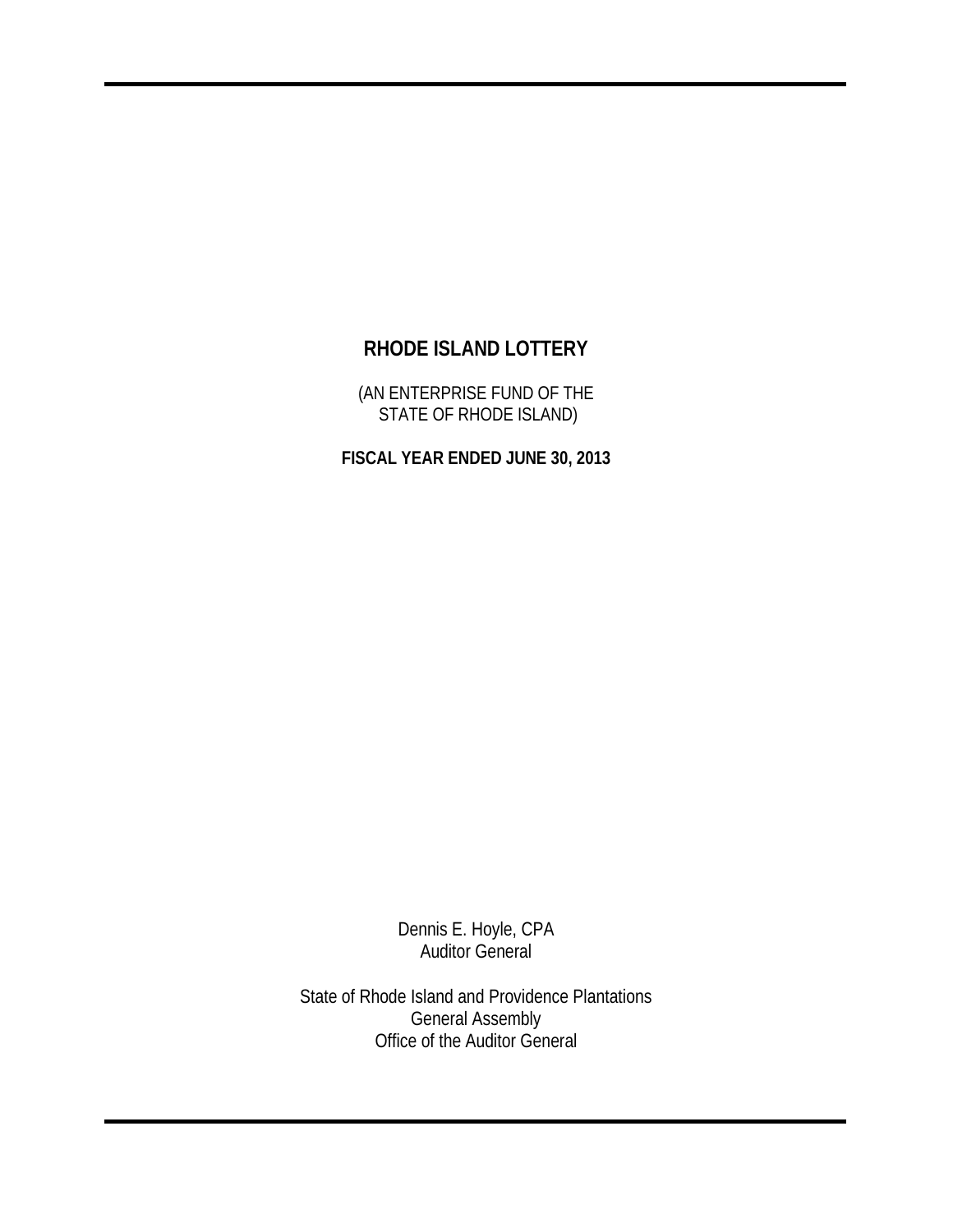

Office of the Auditor General State of Rhode Island and Providence Plantations - General Assembly

**Dennis E. Hoyle, CPA - Auditor General**

86 Weybosset Street · Providence, RI · 02903-2800 tel: 401.222.2435 · fax: 401.222.2111 ● *oag.ri.gov* 

October 1, 2013

## JOINT COMMITTEE ON LEGISLATIVE SERVICES:

SPEAKER Gordon D. Fox, Chairman

Senator M. Teresa Paiva Weed Senator Dennis L. Algiere Representative Nicholas A. Mattiello Representative Brian C. Newberry

We have completed our audit of the financial statements of the Rhode Island Lottery for the year ended June 30, 2013. Our report is contained herein as outlined in the Table of Contents and includes our *Independent Auditor's Report on Internal Control over Financial Reporting and on Compliance and Other Matters Based on an Audit of Financial Statements Performed in Accordance with Government Auditing Standards.*

*Section VI* of our report includes three management comments which are intended to enhance the Lottery's operations or its compliance with applicable laws and regulations.

Sincerely,

Dennis E. Hoyle, CP Auditor General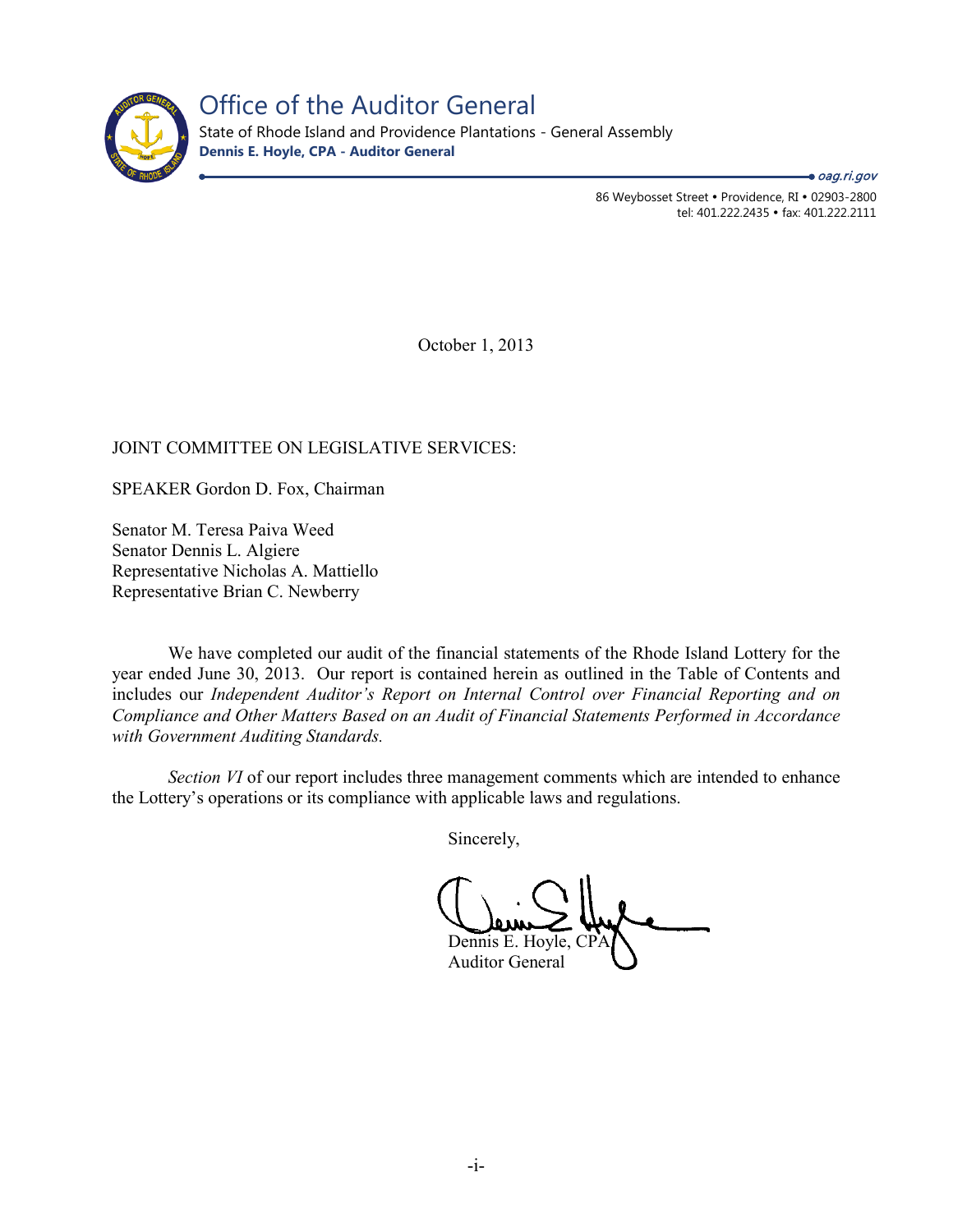## (AN ENTERPRISE FUND OF THE STATE OF RHODE ISLAND)

## *FISCAL YEAR ENDED JUNE 30, 2013*

### TABLE OF CONTENTS

## **PAGE**

|  | <b>INDEPENDENT AUDITOR'S REPORT.</b> |
|--|--------------------------------------|
|--|--------------------------------------|

# **II. MANAGEMENT'S DISCUSSION AND ANALYSIS** ........................................................ 4

## **III. BASIC FINANCIAL STATEMENTS**

## **IV. SUPPLEMENTARY INFORMATION**

| $\mathbf V$ | <b>INDEPENDENT AUDITOR'S REPORT ON INTERNAL CONTROL OVER</b> |  |
|-------------|--------------------------------------------------------------|--|

# **VI. SCHEDULE OF MANAGEMENT COMMENTS AND RESPONSES** .........................37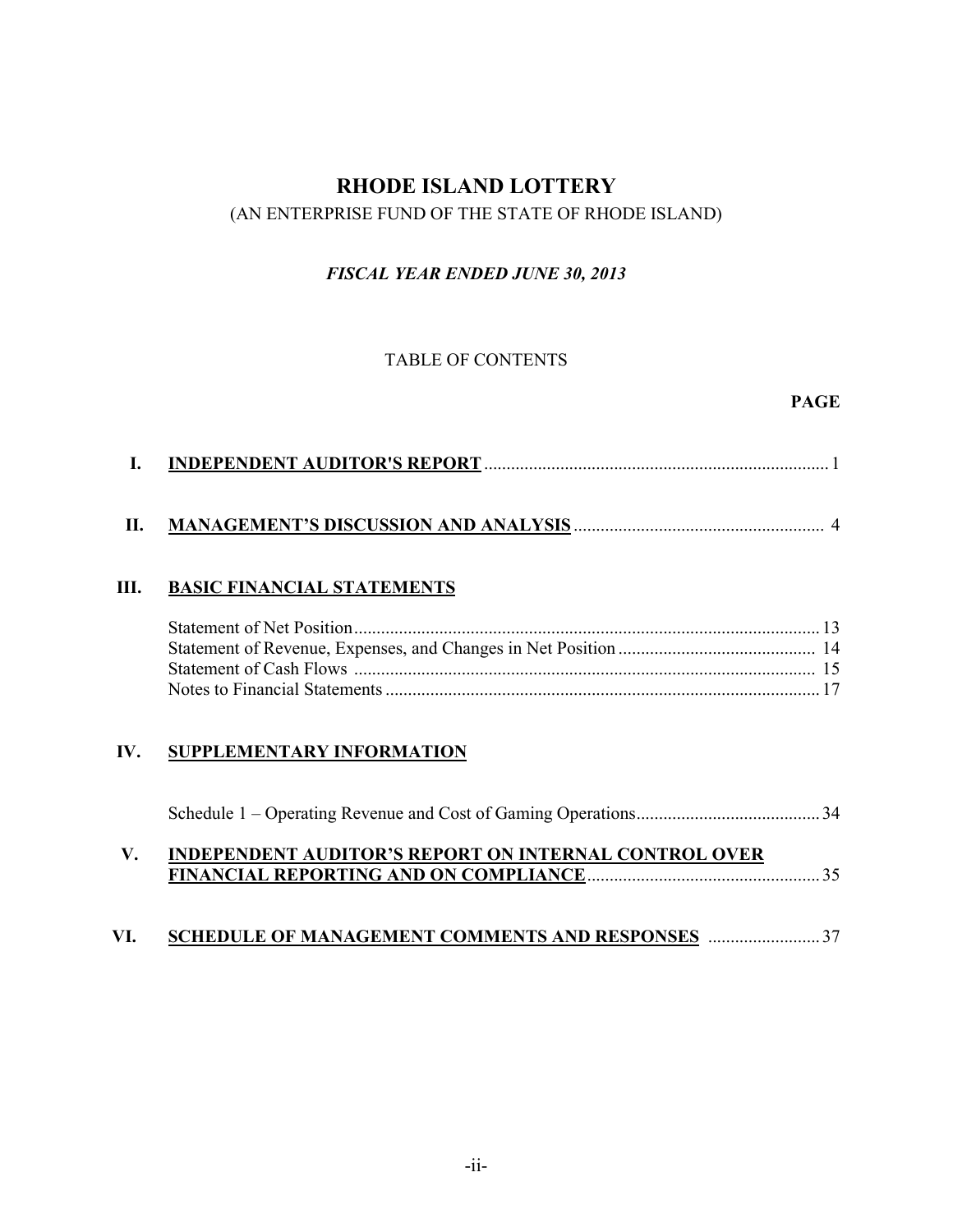

86 Weybosset Street · Providence, RI · 02903-2800 tel: 401.222.2435 · fax: 401.222.2111 ● *oag.ri.gov* 

#### **INDEPENDENT AUDITOR'S REPORT**

Joint Committee on Legislative Services, General Assembly, State of Rhode Island and Providence Plantations:

#### *Report on the Financial Statements*

We have audited the accompanying financial statements of the Rhode Island Lottery (Lottery), an enterprise fund of the State of Rhode Island and Providence Plantations, as of and for the year ended June 30, 2013, and the related notes to the financial statements, which collectively comprise the Lottery's basic financial statements as listed in the table of contents.

#### *Management's Responsibility for the Financial Statements*

Management is responsible for the preparation and fair presentation of these financial statements in accordance with accounting principles generally accepted in the United States of America; this includes the design, implementation, and maintenance of internal control relevant to the preparation and fair presentation of financial statements that are free from material misstatement, whether due to fraud or error.

#### *Auditor's Responsibility*

Our responsibility is to express an opinion on these financial statements based on our audit. We conducted our audit in accordance with auditing standards generally accepted in the United States of America and the standards applicable to financial audits contained in *Government Auditing Standards*, issued by the Comptroller General of the United States. Those standards require that we plan and perform the audit to obtain reasonable assurance about whether the financial statements are free of material misstatement.

An audit involves performing procedures to obtain audit evidence about the amounts and disclosures in the financial statements. The procedures selected depend on the auditor's judgment, including the assessment of the risks of material misstatement of the financial statements, whether due to fraud or error. In making those risk assessments, the auditor considers internal control relevant to the entity's preparation and fair presentation of the financial statements in order to design audit procedures that are appropriate in the circumstances, but not for the purpose of expressing an opinion on the effectiveness of the entity's internal control. Accordingly, we express no such opinion. An audit also includes evaluating the appropriateness of accounting policies used and the reasonableness of significant accounting estimates made by management, as well as evaluating the overall presentation of the financial statements.

We believe that the audit evidence we have obtained is sufficient and appropriate to provide a basis for our audit opinion.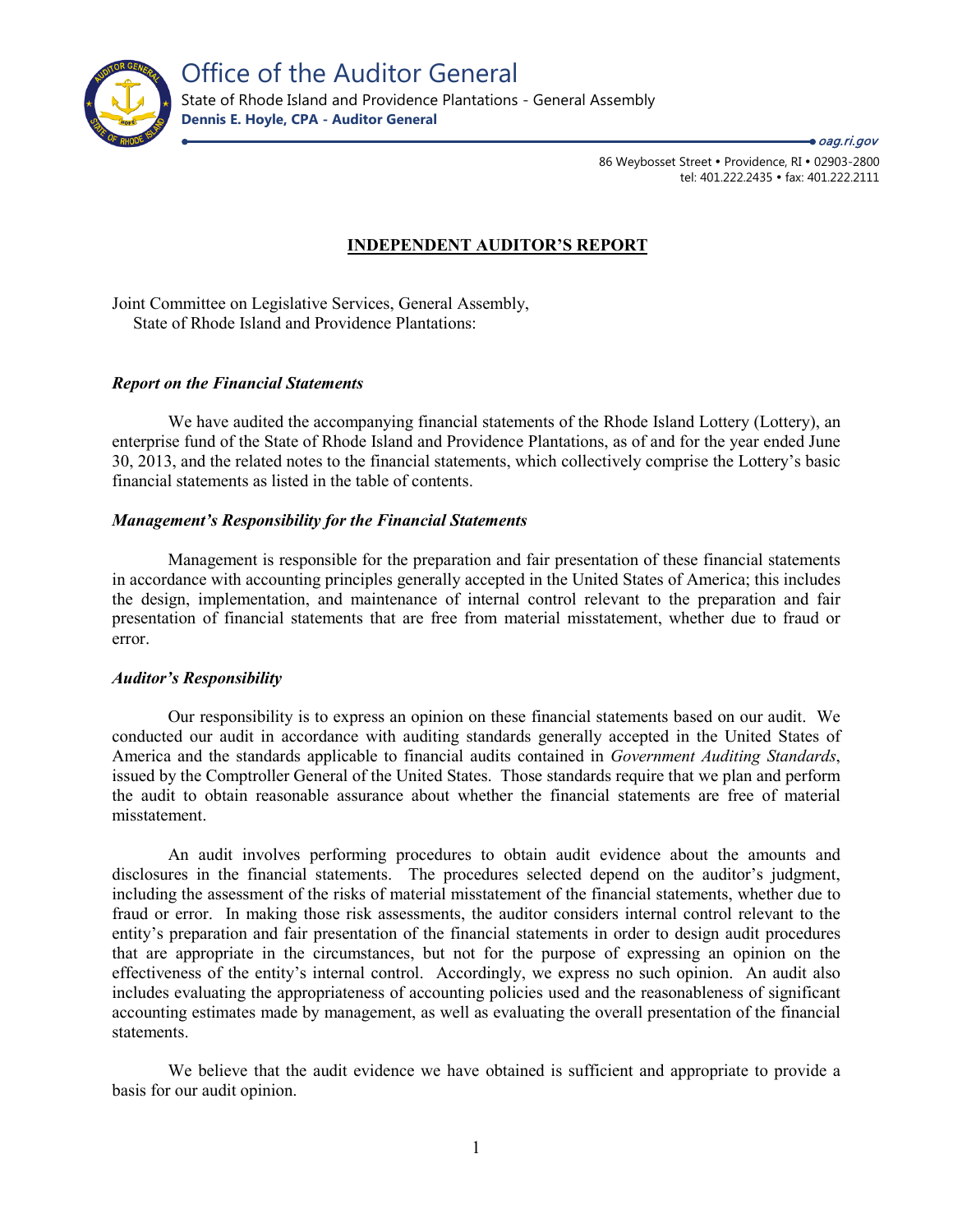Joint Committee on Legislative Services, General Assembly State of Rhode Island and Providence Plantations:

#### *Opinion*

In our opinion, the financial statements referred to above present fairly, in all material respects, the financial position of the Lottery as of June 30, 2013, and the changes in financial position and its cash flows for the year then ended in accordance with accounting principles generally accepted in the United States of America.

#### *Emphasis of Matter*

As more fully described in Note 13(c), the Lottery's video lottery operations could be adversely impacted by enacted legislation in the nearby Commonwealth of Massachusetts allowing three casinos and one slot parlor in that State.

As discussed in Note 2(b), the financial statements present only the Lottery enterprise fund and do not purport to, and do not, present fairly the financial position of the State of Rhode Island and Providence Plantations, as of June 30, 2013, the changes in its financial position, or, where applicable, its cash flows for the year then ended in conformity with accounting principles generally accepted in the United States of America.

Our opinion is not modified with respect to these matters.

#### *Other Matters*

#### *Required Supplementary Information*

Accounting principles generally accepted in the United States of America require that the Management's Discussion and Analysis on pages 4 through 12 be presented to supplement the basic financial statements. Such information, although not a part of the basic financial statements, is required by the Governmental Accounting Standards Board who considers it to be an essential part of financial reporting for placing the basic financial statements in an appropriate operational, economic, or historical context. We have applied certain limited procedures to the required supplementary information in accordance with auditing standards generally accepted in the United States of America, which consisted of inquiries of management about the methods of preparing the information and comparing the information for consistency with management's responses to our inquiries, the basic financial statements, and other knowledge we obtained during our audit of the basic financial statements. We do not express an opinion or provide any assurance on the information because the limited procedures do not provide us with sufficient evidence to express an opinion or provide any assurance.

#### *Other Information*

Our audit was conducted for the purpose of forming an opinion on the financial statements that collectively comprise the Lottery's basic financial statements. The supplementary information included in Schedule 1 is presented for purposes of additional analysis and is not a required part of the basic financial statements.

Schedule 1 is the responsibility of management and was derived from and relates directly to the underlying accounting and other records used to prepare the financial statements. Such information has been subjected to the auditing procedures applied in the audit of the basic financial statements and certain additional procedures, including comparing and reconciling such information directly to the underlying accounting and other records used to prepare the financial statements or to the financial statements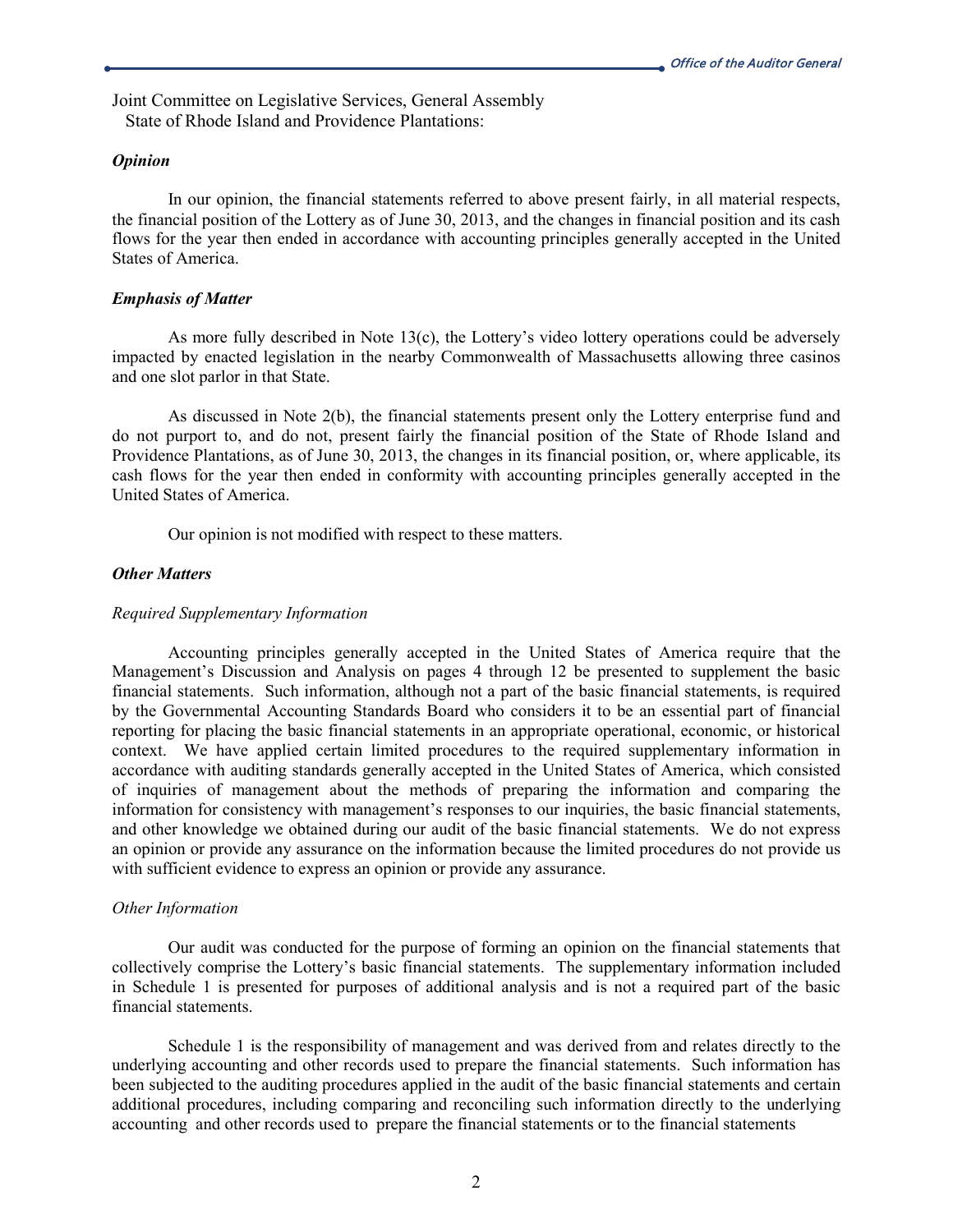Joint Committee on Legislative Services, General Assembly State of Rhode Island and Providence Plantations:

themselves, and other additional procedures in accordance with auditing standards generally accepted in the United States of America. In our opinion, Schedule 1 is fairly stated, in all material respects, in relation to the basic financial statements as a whole.

#### **Other Reporting Required by** *Government Auditing Standards*

In accordance with *Government Auditing Standards*, we have also issued our report dated September 27, 2013 on our consideration of the Lottery's internal control over financial reporting and on our tests of its compliance with certain provisions of laws, regulations, contracts, and other matters. The purpose of that report is to describe the scope of our testing of internal control over financial reporting and compliance and the results of that testing, and not to provide an opinion on the internal control over financial reporting or on compliance. That report is an integral part of an audit performed in accordance with *Government Auditing Standards* in considering the Lottery's internal control over financial reporting and compliance.

Dennis E. Hoyle, CP. Auditor General

September 27, 2013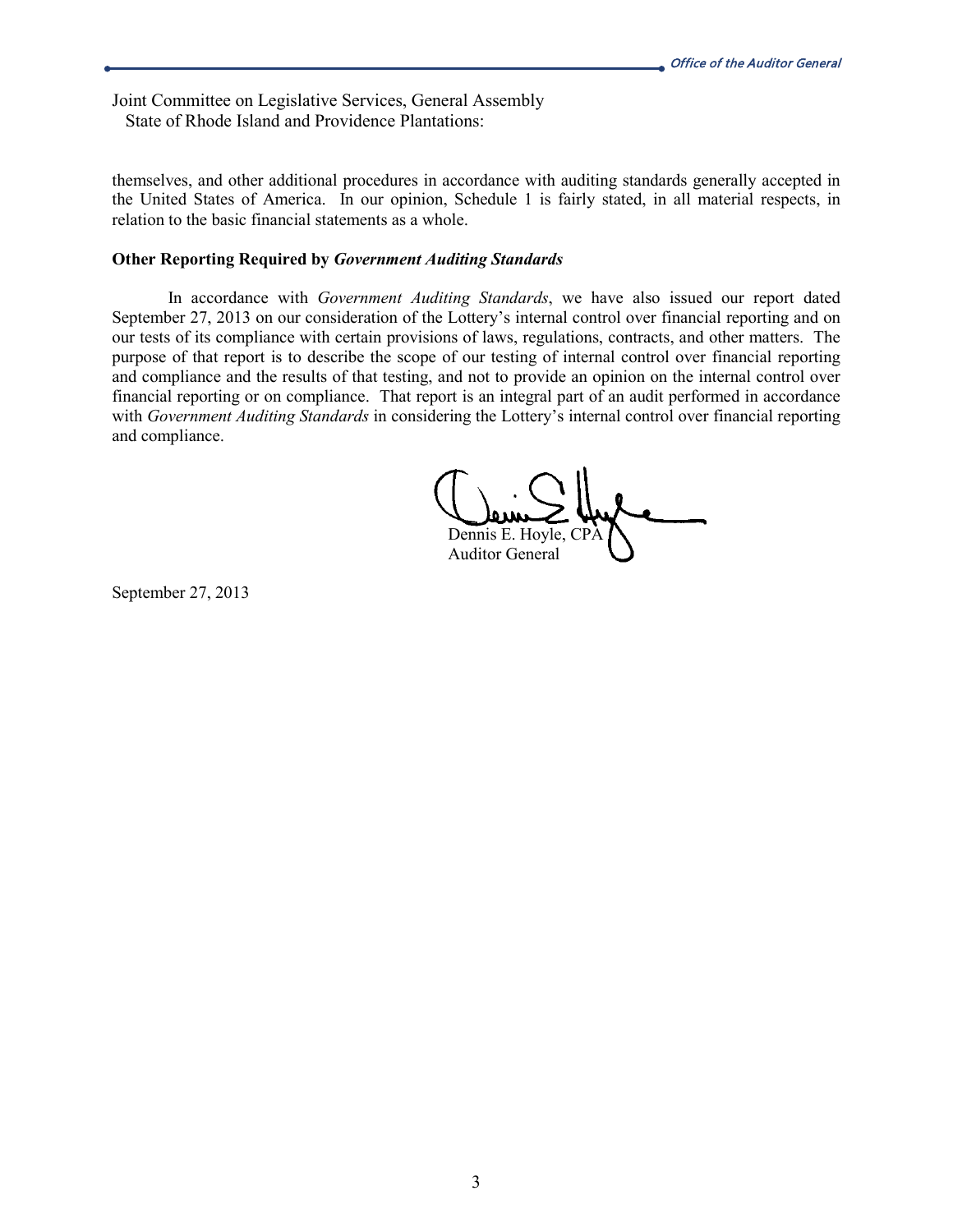Management's Discussion and Analysis

4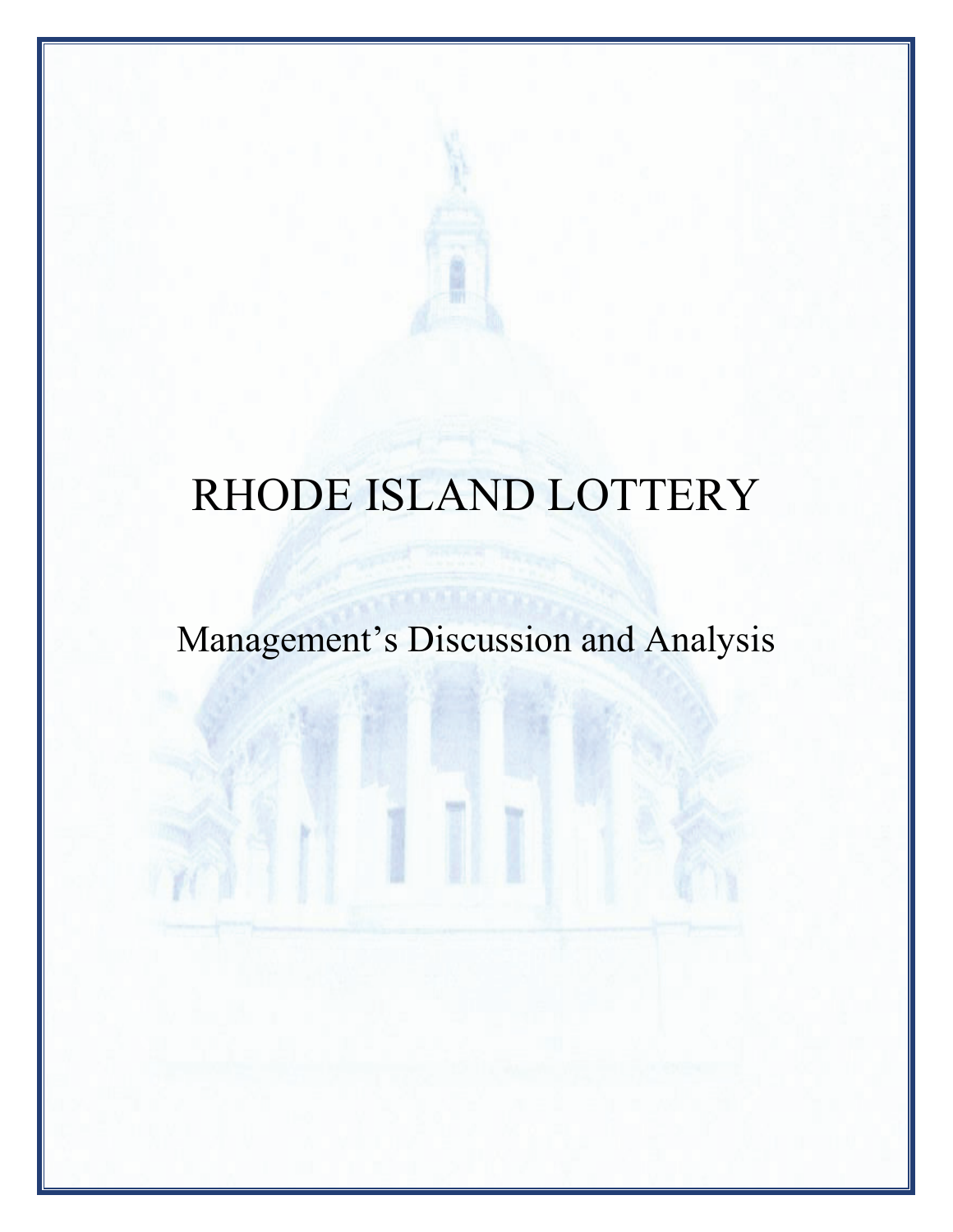## Management's Discussion and Analysis

Management of the Lottery provides this *Management's Discussion and Analysis* of their financial performance for the readers of the Lottery's financial statements. This narrative provides an overview of the Lottery's financial activity for the fiscal year ended June 30, 2013. This analysis is to be considered in conjunction with the financial statements to provide an objective analysis of the Lottery's financial activities based on facts, decisions, and conditions currently facing management.

## *Understanding the Lottery's Financial Statements*

The Lottery, a division of the Department of Revenue of the State of Rhode Island and Providence Plantations (State), is accounted for as an enterprise fund that reports all assets and liabilities using the accrual basis of accounting, much like a private business entity. In accordance with accounting principles generally accepted in the United States of America, this report consists of a series of financial statements, along with notes to the financial statements and a supplementary schedule detailing operating revenue and the cost of gaming operations for each lottery game. The financial statements immediately follow this *Management's Discussion and Analysis* and are designed to highlight the Lottery's net position and changes in net position resulting from Lottery operations.

The most important relationship demonstrated within the Lottery's financial statements is the requirement that the Lottery transfer all net income to the State's General Fund. Accordingly, the primary focus of these financial statements is determining net income available for payment to the State's General Fund rather than the change in net position of the Lottery. It is also important to note that most financial statement balances have a direct relationship to revenue. Generally, as lottery revenues increase, the amount paid to the State's General Fund also increases. Similarly, increases in revenue for a particular lottery game result in direct increases to the related prize awards and commissions expense.

Most assets included on the Statement of Net Position represent current amounts such as cash and accounts receivable from Lottery retailers. Most liabilities represent current prize awards owed, vendor commission payments, and amounts due to the State's General Fund. Current assets approximate the amounts required to satisfy current liabilities at year-end.

The deficit in net position of \$6.3 million reported at June 30, 2013 relates entirely to the Lottery's sale of its exclusive rights to operate its gaming systems. The Lottery sold this exclusive right to its current gaming systems provider for a 20-year period at a cost of \$12.5 million and immediately paid the proceeds to the State's General Fund. According to the terms of the agreement, if for any reason, this contract is voided prior to its completed term; the Lottery will be required to refund a pro-rata share of the sales price to the gaming system provider. In accordance with generally accepted accounting principles, the Lottery will recognize the revenue related to this transaction over the 20 year life of the contract.

## *Financial Highlights*

- o The Lottery transferred \$379.2 million to the State's General Fund for the fiscal year ended June 30, 2013, an increase of \$1.5 million in net income transfers over the prior fiscal year.
- o Due largely to two record breaking jackpots of \$587.5 million in November 2012 and \$590.5 million in May 2013, Powerball sales increased by \$8.1 million or 24.63% in fiscal 2013.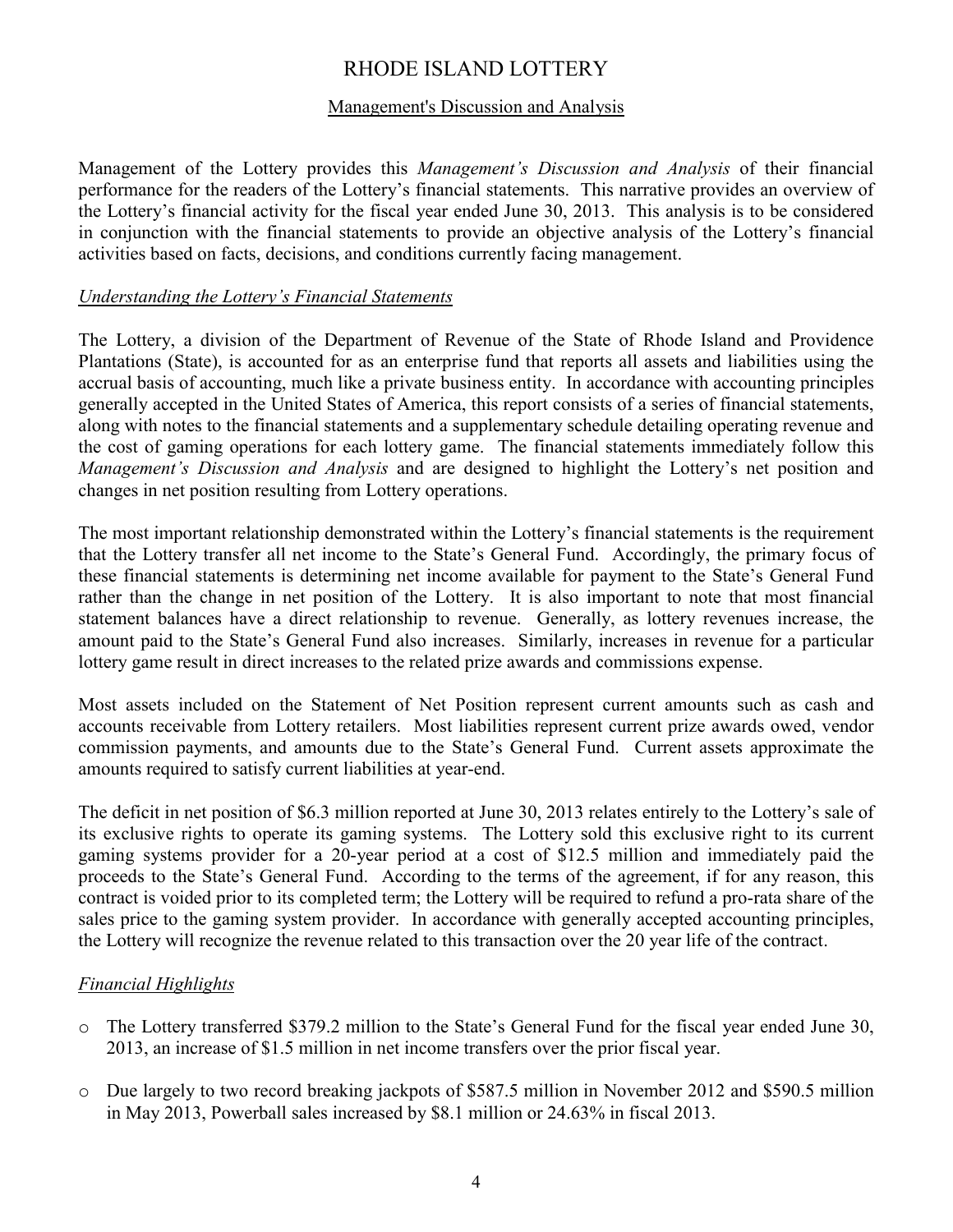#### Management's Discussion and Analysis

o The Lottery implemented casino-style table gaming at Twin River, its largest video lottery facility, in The Lottery successfully developed and implemented comprehensive policies and procedures to ensure the integrity of these games and trained a new regulatory division to oversee table game operations and ensure compliance with these adopted policies and procedures.

#### *Assets and Liabilities*

|                                                          | June 30, 2013              | June 30, 2012     |
|----------------------------------------------------------|----------------------------|-------------------|
| Assets:                                                  |                            |                   |
| Current assets                                           |                            |                   |
| Cash and cash equivalents                                | $\mathbb{S}$<br>18,914,619 | \$<br>21,027,311  |
| Accounts receivable, net                                 | 7,325,858                  | 7,569,217         |
| Other                                                    | 740,426                    | 818,932           |
| Total current assets                                     | 26,980,903                 | 29,415,460        |
| Long-term assets                                         |                            |                   |
| Capital assets, net                                      | 402,288                    | 266,828           |
| <b>Total</b> assets                                      | 27,383,191                 | 29,682,288        |
| Liabilities:                                             |                            |                   |
| <b>Current liabilities</b>                               |                            |                   |
| Due to State's General Fund - net income from operations | \$<br>847,359              | \$<br>2,533,343   |
| Due to State's General Fund - operating expenses         | 353,432                    | 341,713           |
| Accounts payable                                         | 13,941,559                 | 14,063,264        |
| Prize obligations                                        | 7,178,210                  | 8,128,698         |
| Compensated absences                                     | 166,774                    | 171,770           |
| Other liabilities                                        | 5,297,629                  | 4,840,845         |
| Total current liabilities                                | 27,784,963                 | 30,079,633        |
| Long-term liabilities                                    |                            |                   |
| Compensated absences                                     | 223,228                    | 227,655           |
| Unearned contract revenue                                | 5,625,000                  | 6,250,000         |
| Total long-term liabilities                              | 5,848,228                  | 6,477,655         |
| <b>Total liabilities</b>                                 | 33, 633, 191               | 36,557,288        |
| Net Position:                                            |                            |                   |
| Net investment in capital assets                         | 402,288                    | 266,828           |
| Unrestricted                                             | (6,652,288)                | (7, 141, 828)     |
| Total net position (deficit)                             | \$<br>(6,250,000)          | \$<br>(6,875,000) |

The majority of the Lottery's assets consist of cash (including amounts invested in cash equivalent type instruments) and accounts receivable derived from sales of the Lottery's games. At June 30, 2013, the Lottery's assets included \$18.9 million in cash and cash equivalents as compared with \$21 million at June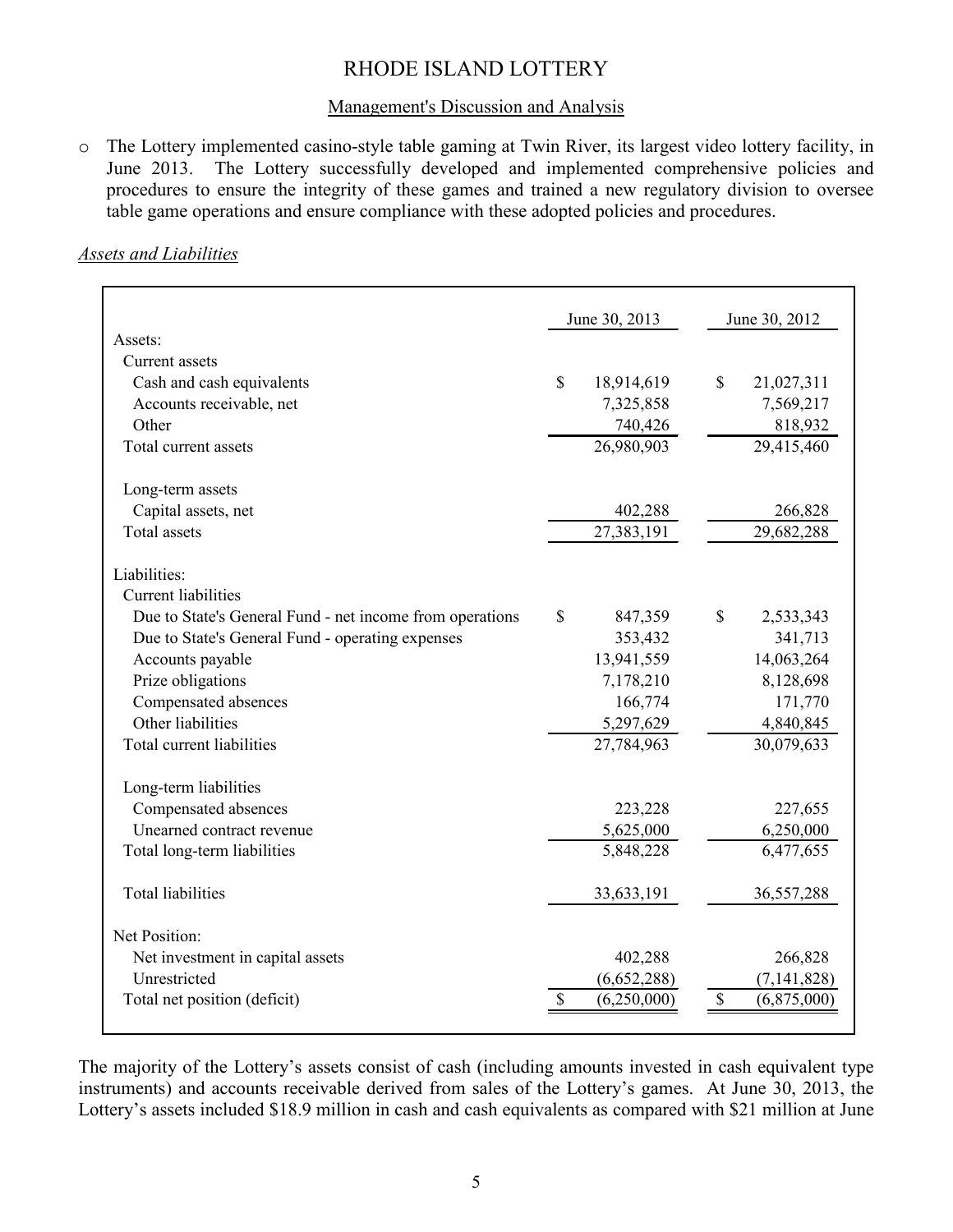## Management's Discussion and Analysis

30, 2012. The Lottery's accounts receivable approximated \$7.3 and \$7.6 million, respectively, at June 30, 2013 and 2012.

The Lottery's liabilities included at the balance sheet date are amounts owed for vendor payables, prize obligations and a residual amount owed to the State's General Fund for June net operations and operating expenses. The amount owed to the General Fund for June net operations approximated \$0.8 million at June 30, 2013 and \$2.5 million at June 30, 2012. At June 30, 2013, vendor payables, made up largely of commissions due to video lottery participants, and prize obligations, attributable mostly to instant ticket games were \$13.9 million and \$7.2 million, respectively. In comparison, vendor payables and prize obligations at June 30, 2012 were \$14.1 million and \$8.1 million, respectively.

The majority of the Lottery's assets represent current resources necessary to pay the current liabilities owed to vendors, prize winners, video lottery participants, and ultimately the State's General Fund.

The deficit in net position reported at June 30, 2013, as previously explained, relates to the Lottery's immediate transfer, in a prior fiscal year, to the State's General Fund, of all proceeds received from the sale of its exclusive rights over the operation of its gaming systems.

|                                                 | June 30, 2013     | June 30, 2012     |
|-------------------------------------------------|-------------------|-------------------|
| Revenue:                                        |                   |                   |
| On-line games                                   | \$<br>168,360,807 | \$<br>165,531,966 |
| Instant games                                   | 85,003,754        | 83,950,804        |
| Video lottery                                   | 520,747,106       | 527, 323, 124     |
| Table games                                     | 1,881,238         |                   |
| Other income                                    | 1,209,985         | 945,775           |
| Total revenue                                   | 777,202,890       | 777,751,669       |
| Expenses:                                       |                   |                   |
| Cost of gaming operations                       | (390, 103, 599)   | (393, 214, 425)   |
| Operating expenses                              | (7, 521, 824)     | (6,205,849)       |
| Total expenses                                  | (397, 625, 423)   | (399, 420, 274)   |
| Income before transfers                         | 379, 577, 467     | 378, 331, 395     |
| Transfers to State's General Fund               | (379, 224, 717)   | (377, 706, 395)   |
| Transfers from RI Capital Plan Fund             | 272,250           |                   |
| Increase in net position                        | 625,000           | 625,000           |
| Total net position (deficit), beginning of year | (6,875,000)       | (7,500,000)       |
| Total net position (deficit), end of year       | (6,250,000)       | (6,875,000)       |

*Lottery Operations*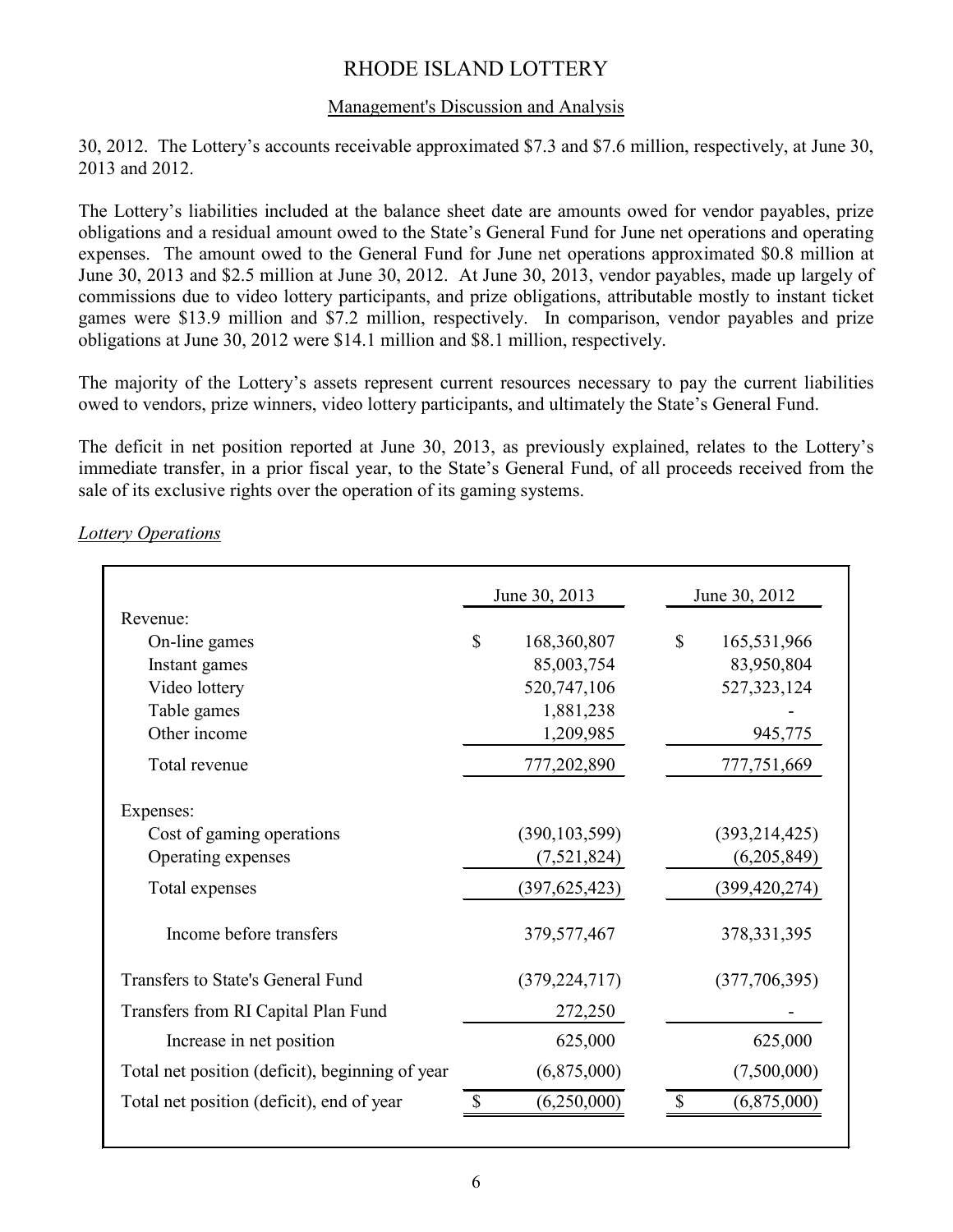## Management's Discussion and Analysis

## *Revenue*

## Traditional Lottery

o Traditional Lottery games consist of on-line and instant ticket games. Distribution of the year's traditional lottery revenue was as follows:





- o On-line games offered were PowerBall®, Mega Millions®, Keno, Bingo, Daily Numbers, Raffle, Wild Money and Lucky for Life at June 30, 2013. In total, on-line revenue increased by \$2.8 million. Significant changes in on-line game revenue from the prior year included:
	- o Revenue from Powerball increased \$8.1 million for fiscal 2013 over the prior year mostly due to the two large jackpots previously described.
	- o Revenue from Mega Millions decreased \$6.0 million for fiscal 2013 over the prior year in large part to competition from the record Powerball jackpots during the year.
	- o Revenue from Lucky for Life totaled \$8.7 million in its first full year of sales, an increase of \$5.0 million over the prior fiscal year which included less than four months of ticket sales.
	- o Revenue from Keno decreased by 4% (\$3.3 million) for fiscal 2013 over the prior fiscal year.
- o Instant ticket revenue for the fiscal year ended June 30, 2013 increased \$1.1 million or 1.25% from the preceding fiscal year.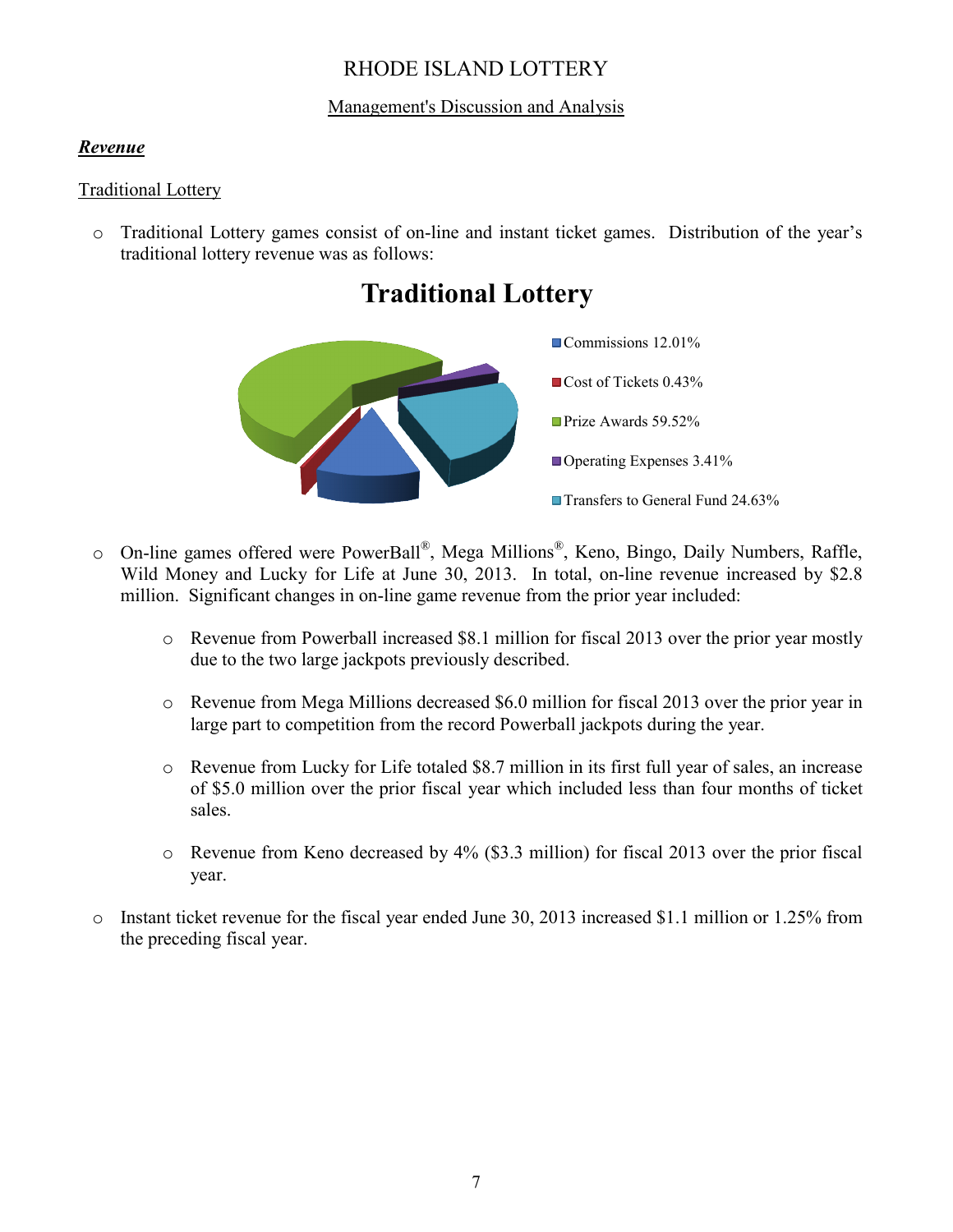## Management's Discussion and Analysis

The following graph depicts the Lottery's on-line sales for the fiscal years ended June 30, 2013 and 2012.



## Video Lottery

o Video lottery net revenue decreased \$6.6 million over the prior fiscal year. During fiscal year 2013, video terminal inputs (cash and credits transferred) increased by \$162 million; however, patrons cashed out (terminal outputs) \$6.6 million more (\$169 million) as compared to the prior year.

The higher prizes are partly attributable to the increased promotional play credits awarded to patrons enrolled in player reward programs. The free play credits, which approximated \$37.6 million in fiscal 2013 (an increase of \$15.9 million over fiscal 2012), are part of continued marketing efforts to increase video lottery revenues. Bonus play credits are designed to entice more frequent visits by patrons to the facility. Although the amount of bonus play redeemed at each video lottery facility is known, the exact impact of redeemed bonus play on video lottery net revenue is unknown because patrons often combine bonus credits and purchased credits during their period of play.

Distribution of the year's video lottery revenue was as follows:

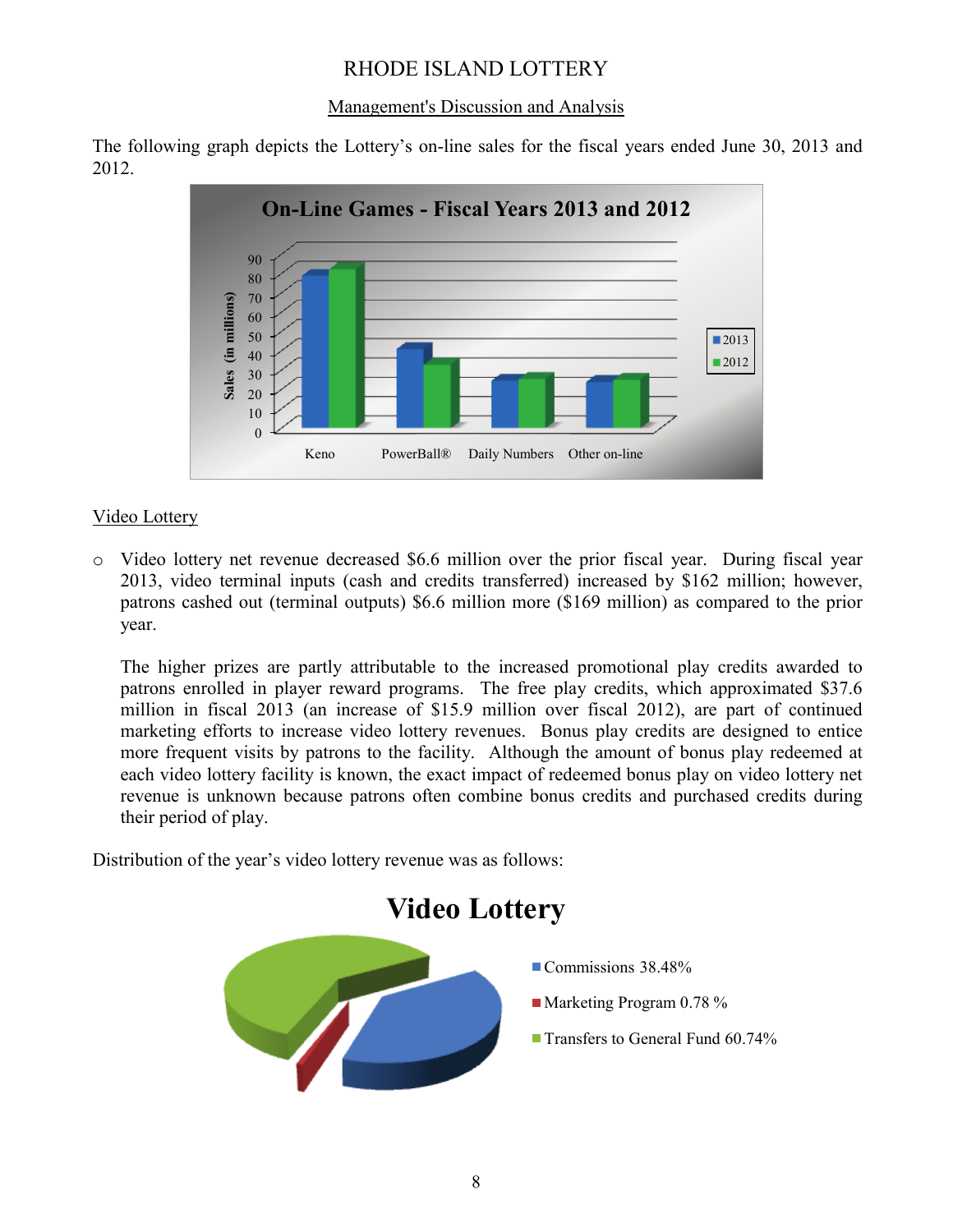## Management's Discussion and Analysis

## Table Games

o Table games were introduced at Twin River in Lincoln, Rhode Island in mid-June 2013. For the fiscal year ending June 30, 2013, net table game revenue was \$1.88 million. Commissions paid were \$1.54 million. The Lottery incurred administrative and operating expenses during the fiscal year to establish the rules, regulations, and minimum internal controls necessary to operate table games. Total administrative and operating expenses were \$.91 million. Commissions and administrative and operating expenses reduced the State's share of net table game revenue of \$.34 million, which resulted in a net loss of \$.57 million for 2013, the first year of implementation.

The following graph depicts the Lottery's on-line, instant, and video lottery operating revenue for the fiscal year ended June 30, 2013 in comparison to fiscal year ended June 30, 2012.



## Commissions and Prize Awards Expense

As the following graphs depict, the Lottery's most significant expenses (commissions and prize awards) are predictable because they have a direct correlation to sales. As lottery revenues increase, so do the related prizes and commissions paid by the Lottery. While each Lottery game has a designed prize payout structure, the overall amount paid as prize awards expense is consistent in relation to sales. The second graph below compares video lottery net revenues to related commissions.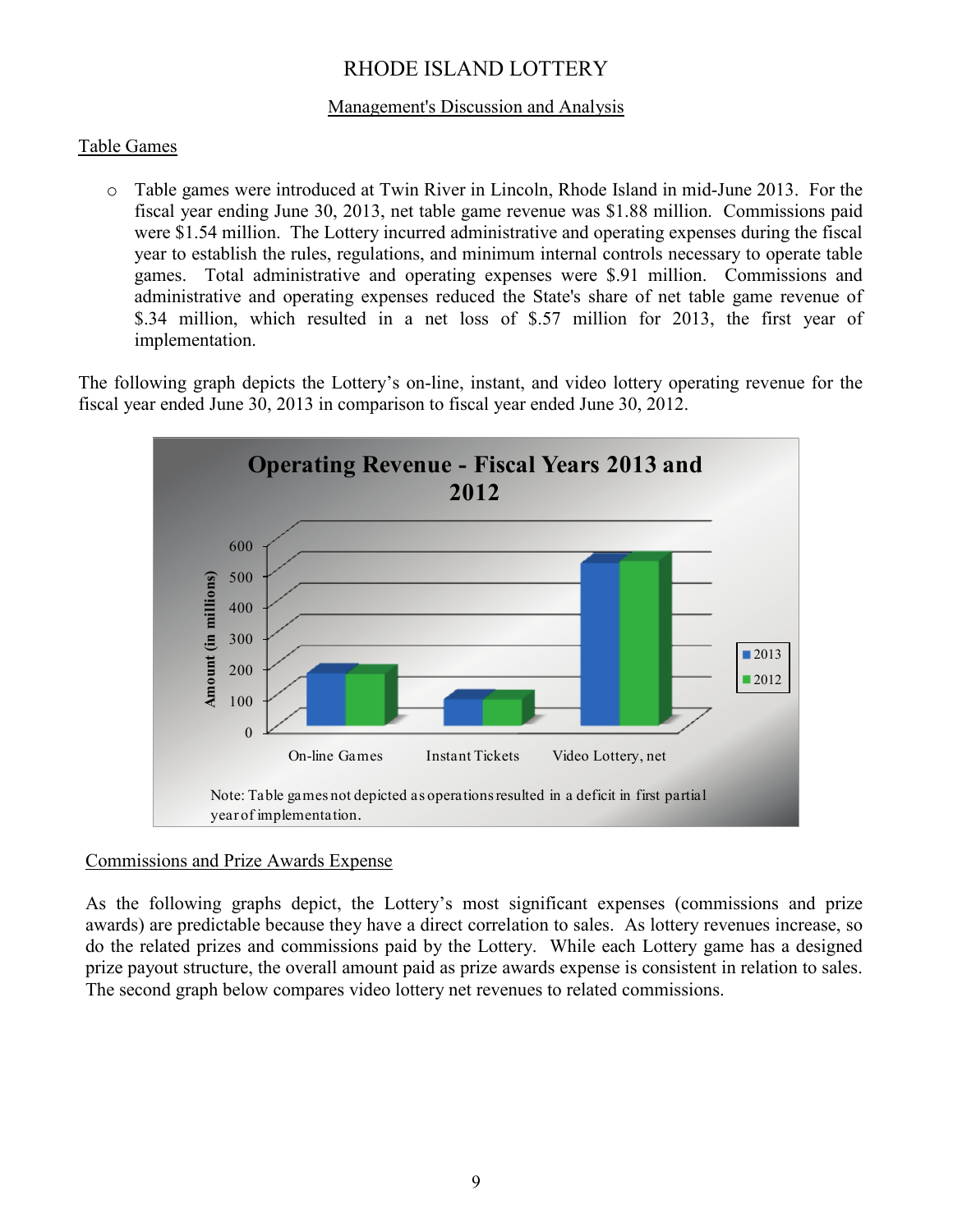Management's Discussion and Analysis





## *Lottery Transfers*

Net income transferred by the Lottery for the fiscal years ended June 30, 2013 and June 30, 2012 was \$379.2 million and \$377.7 million, respectively. The increase in transfers to the General Fund is mostly attributable to an increase in revenue from on-line games. All fiscal 2013 transfers were made by the Lottery directly to the State's General Fund, as required by the General Laws.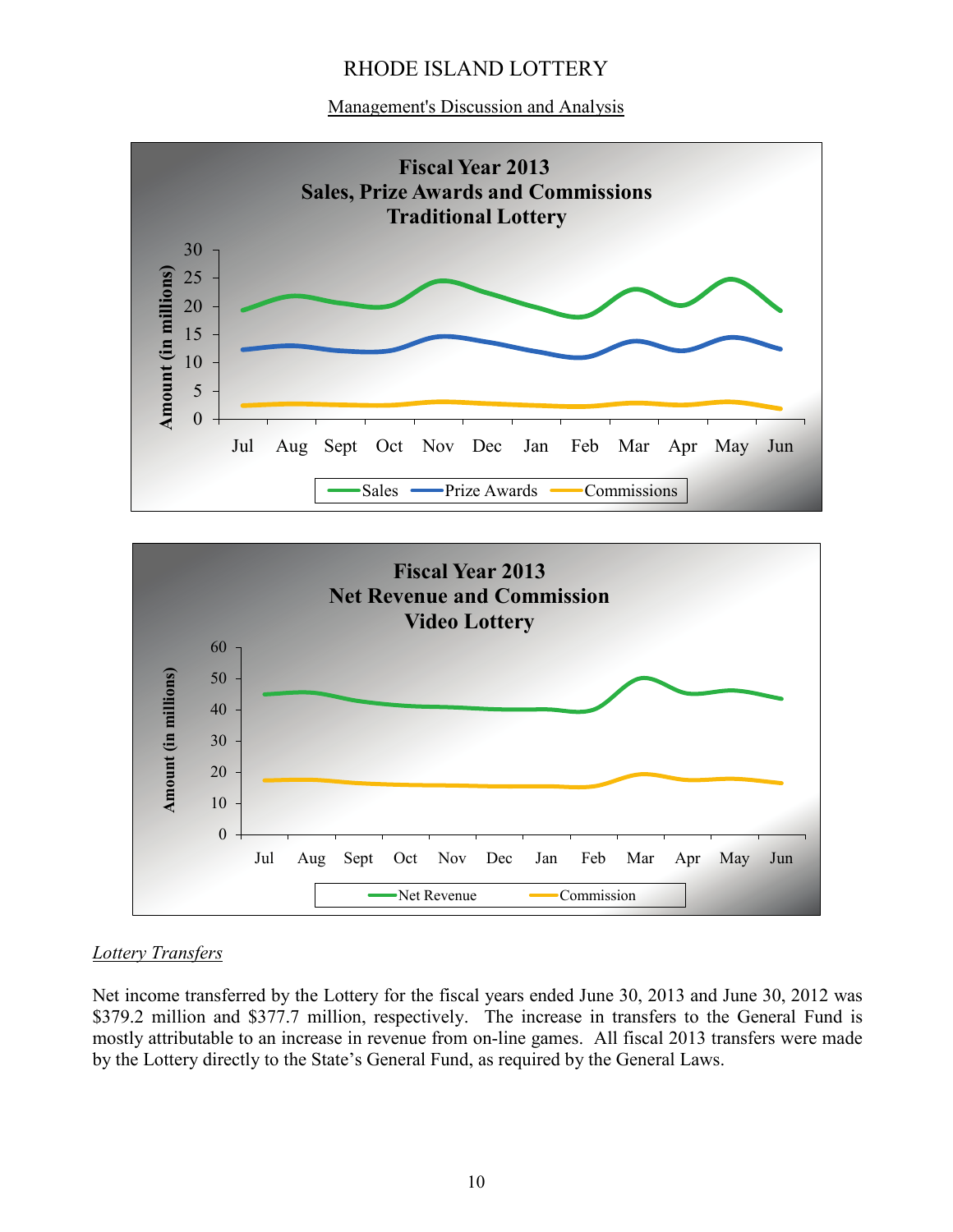Management's Discussion and Analysis



## *Debt Administration*

Jackpot prizes awarded under PowerBall® and Mega Millions® are satisfied through investments purchased by the Multi-State Lottery Association (MUSL). MUSL purchases United States government obligations, which are held in irrevocable trusts established by MUSL for the benefit of participating state lotteries. Accordingly, the Lottery does not record an obligation for PowerBall<sup>®</sup> jackpot awards which are payable in installments from funds provided by MUSL.

The Lucky for Life regional game requires each selling lottery to purchase an insurance annuity to fully fund the top prize won in that state. All participating lotteries share in the cost of the insurance annuity, however, the selling lottery is responsible for settling the top prize liability. Annuities shall be purchased in accordance with the applicable laws of the state purchasing the annuity. Qualified insurance companies must meet the minimum rating requirements established by each participating state. Rhode Island has not had a top prize winner to date but plans to purchases its annuities for any future top prize winners through MUSL with an insurance company with an AM Best rating of A or better.

## *Capital Assets*

The Lottery purchases and maintains property and equipment necessary to sell lottery products, pay prizes and perform other lottery operations.

For further information, refer to Notes to Financial Statements, Note 4.

## *Potential Factors Impacting Future Operations*

The Lottery's mission is to maximize revenues for the purpose of maximizing payments to the State's General Fund. A continuous assessment of the State's financial environment and the Lottery's own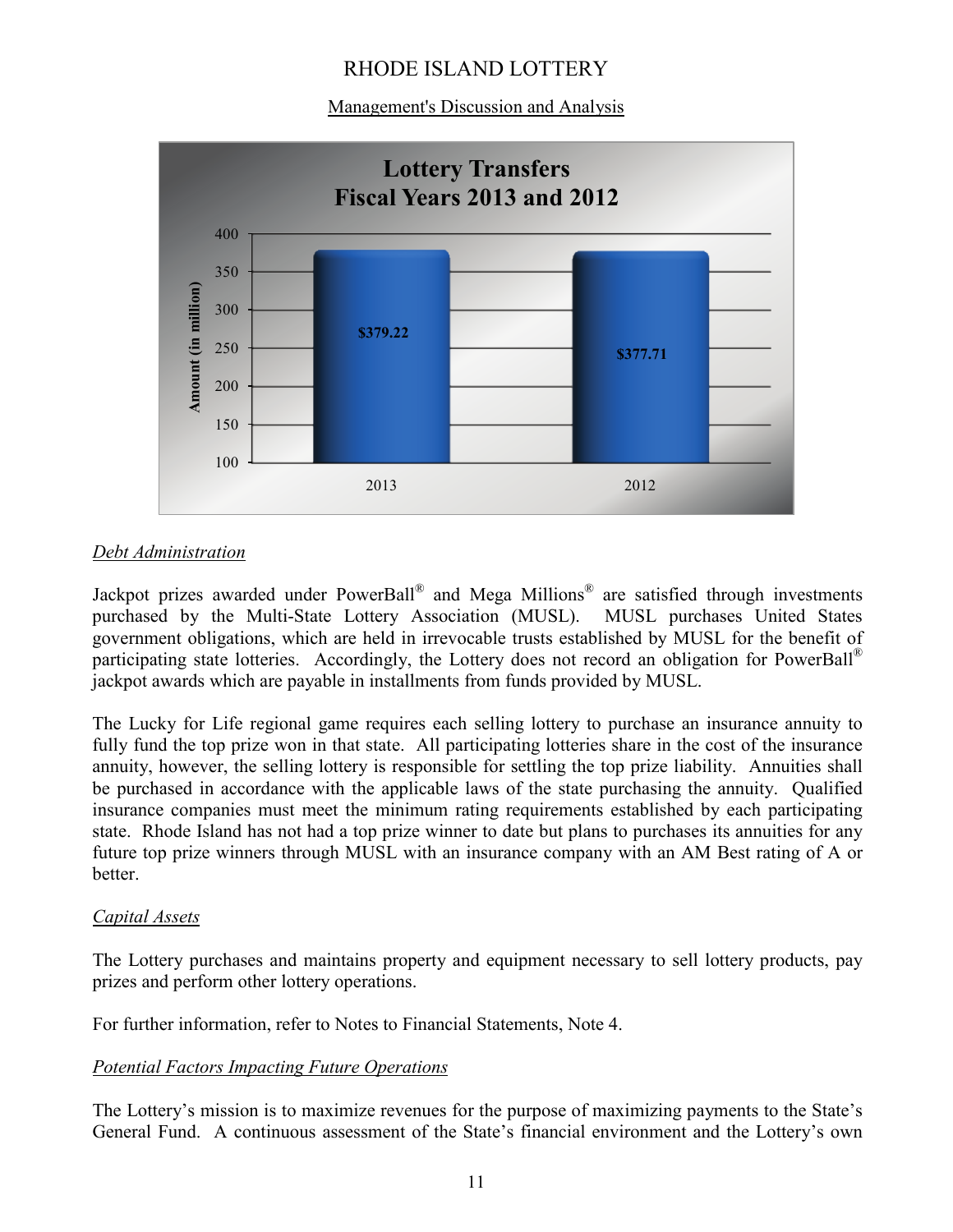## Management's Discussion and Analysis

product lines and operations are essential to accomplish this mission. The following considerations have been presented to inform those interested in the Lottery's operations about potential factors that could affect future operations:

- o Master Video Lottery Contracts and amendments thereto with its video lottery facilities, Twin River and Newport Grand include provisions for the continued operation of promotional play programs where the facilities reward patrons with free video terminal play up to an amount authorized by the Lottery. These agreements also require the Lottery to reimburse the facilities for its net terminal income share of certain qualified marketing and promotional expenses. These agreements provide significant incentives for the facilities to continue to invest appropriately in the promotion of their facilities and the Lottery's video and table games activities. See Note 12 to the financial statements for details regarding these agreements.
- o The Lottery's video lottery operations currently compete with casinos in nearby Connecticut. In addition, Massachusetts lawmakers have passed a bill to allow three casinos and one slot parlor in that State. Massachusetts has developed a two-phase application process for potential operators and developers. The process is anticipated to be completed and operators selected during spring 2014. It is anticipated that there could be an adverse effect on the amount of revenue derived from video lottery facilities in Rhode Island. The Lottery and the State continually monitor the risk to gaming operations resulting from competition in nearby states.
- o The General Laws delineate the allocation of net table game revenue between Twin River and the State. The statute includes provisions to modify the commission percentage for Twin River and the Town of Lincoln in the event video lottery net terminal income decreases upon the implementation of table games. This provision could reduce the Lottery's share of net table game revenue from 18% currently to 16% in future years if the aforementioned conditions exist.
- o Legislation was recently enacted to increase commissions to Newport Grand, one of the Lottery's video lottery facilities, by an additional 2.25% of Net Terminal Income beginning in fiscal 2014. This legislation is designed to provide additional compensation to this facility which has struggled financially in recent years. This legislation authorizes the increase through fiscal 2015.
- o Revenue from table games operations in fiscal 2014, the first full year of operations, coupled with the addition of more tables at Twin River, is expected to approximate \$60 million. The State's share in fiscal 2014 is expected to approximate \$10.8 million with a residual transfer to the General Fund of approximately \$6.5 million after related operating expenses.

## *Contacting the Lottery's Financial Management*

This financial report is designed to provide a general overview of the Lottery's financial activity for all those interested in the Lottery's operations. Questions concerning any of the information provided in this report or requests for additional financial information should be addressed to the Office of the Finance Administrator, Rhode Island Lottery, 1425 Pontiac Avenue, Cranston, RI, 02920.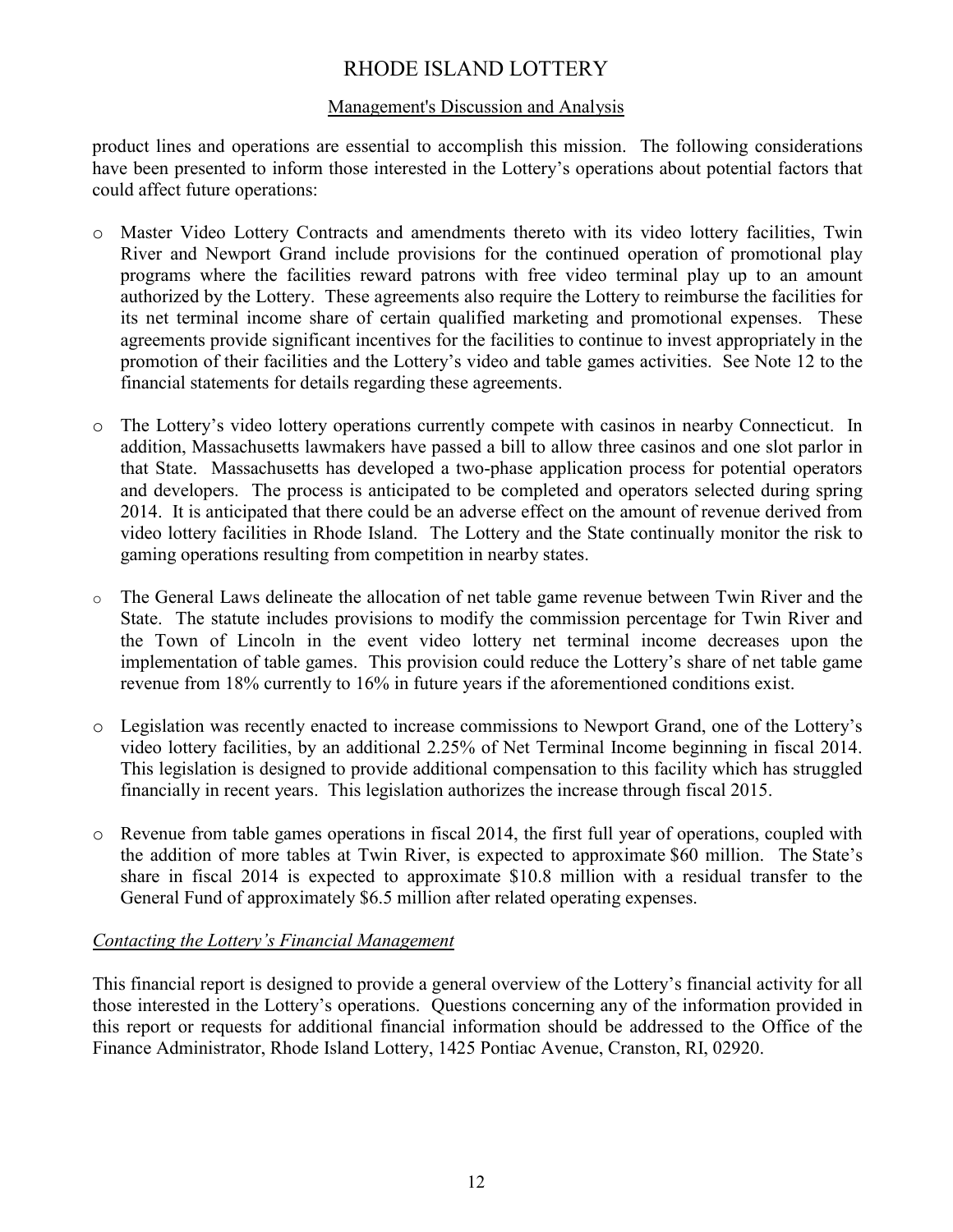## Statement of Net Position

## June 30, 2013

#### Assets

|                                                                   | \$                |
|-------------------------------------------------------------------|-------------------|
| Cash and cash equivalents (note 3)                                | 18,914,619        |
| Accounts receivable-less allowance for doubtful accounts          |                   |
| of \$100,363                                                      | 7,325,858         |
| Deposits with Multi-State Lottery Association (MUSL) (note 1)     | 41,828            |
| Ticket inventory                                                  | 698,598           |
| Total current assets                                              | 26,980,903        |
| Capital assets, net (note 4)                                      | 402,288           |
| Total assets                                                      | 27,383,191        |
| <b>Liabilities</b>                                                |                   |
| Current liabilities:                                              |                   |
| Due to State's General Fund - net income from operations (note 6) | \$<br>847,359     |
| Due to State's General Fund - operating expenses (note 6)         | 353,432           |
| Accounts payable                                                  | 13,941,559        |
| Obligation for unpaid prize awards                                | 7,178,210         |
| Accrued expenses                                                  | 4,408,358         |
| Compensated absences (note 7)                                     | 166,774           |
| Advances for future drawings                                      | 217,939           |
| Unearned contract revenue (note 8)                                | 625,000           |
| Other current liabilities                                         | 46,332            |
| Total current liabilities                                         | 27,784,963        |
| Long-term liabilities:                                            |                   |
| Compensated absences (note 7)                                     | 223,228           |
| Unearned contract revenue (note 8)                                | 5,625,000         |
| Total long-term liabilities                                       | 5,848,228         |
| <b>Total liabilities</b>                                          | 33, 633, 191      |
| Net Position                                                      |                   |
| Net investment in capital assets (note 8)                         | 402,288           |
| Unrestricted (note 8)                                             | (6,652,288)       |
| Total net position (deficit)                                      | \$<br>(6,250,000) |

See accompanying notes to financial statements.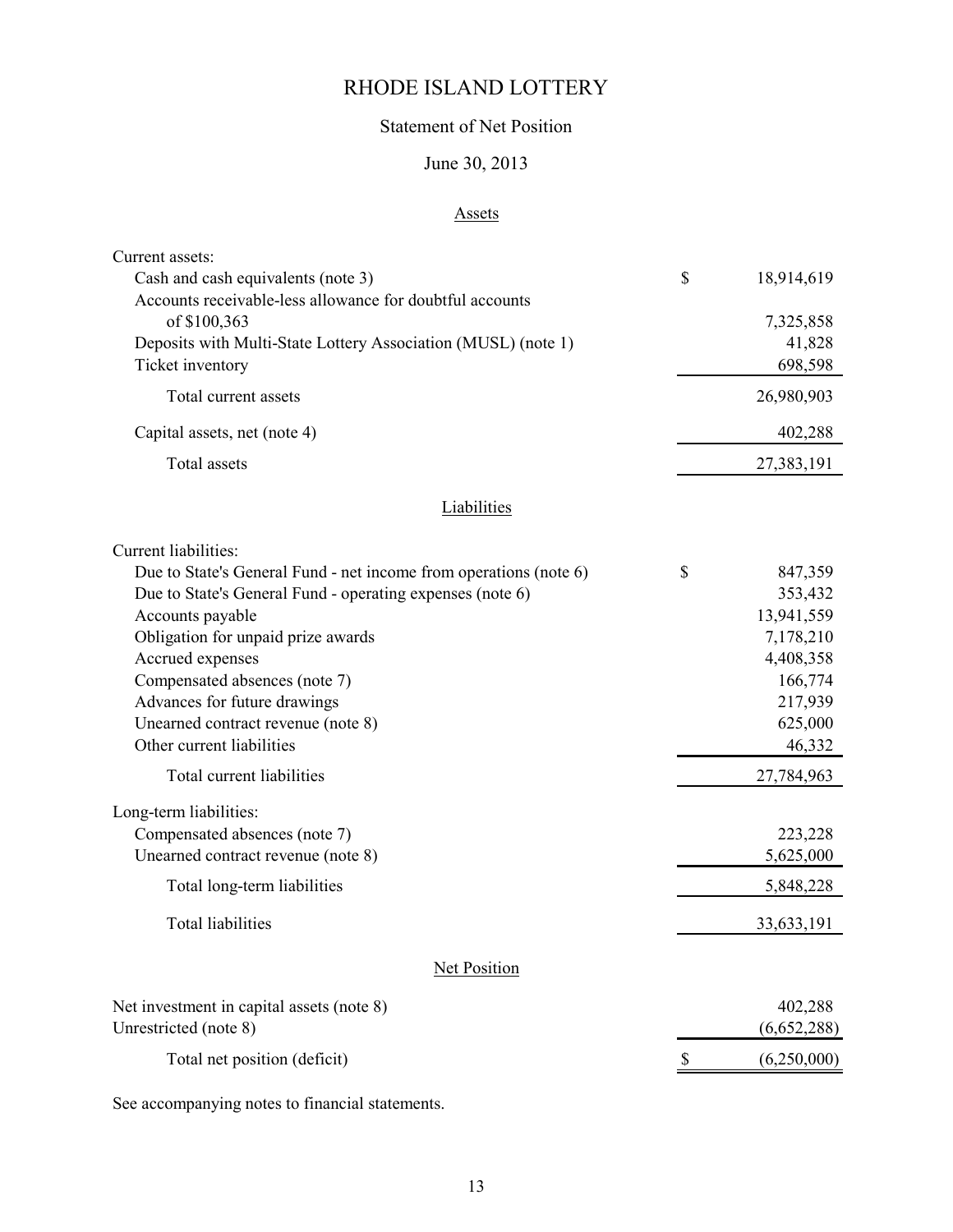## Statement of Revenue, Expenses, and Changes in Net Position

## Year Ended June 30, 2013

| Operating Revenue (schedule 1):                    |                           |                 |
|----------------------------------------------------|---------------------------|-----------------|
| On-line games                                      | \$                        | 168,360,807     |
| Instant games                                      |                           | 85,003,754      |
| Video lottery (note 2)                             |                           | 520,747,106     |
| Table games (note 2)                               |                           | 1,881,238       |
| Total revenue                                      |                           | 775,992,905     |
| Cost of gaming operations (schedule 1):            |                           |                 |
| Commissions (note 6)                               |                           | 232,891,499     |
| Prize awards, online and instant games             |                           | 153,205,932     |
| Incentive programs, video lottery                  |                           | 4,076,294       |
| Advertising                                        |                           | 2,159,542       |
| Unclaimed prize recovery                           |                           | (3,328,183)     |
| Cost of tickets                                    |                           | 1,098,515       |
| Total cost of gaming operations                    |                           | 390, 103, 599   |
| Gross profit                                       |                           | 385,889,306     |
| Operating expenses:                                |                           |                 |
| Personal services                                  |                           | 6,212,132       |
| Contract services                                  |                           | 61,413          |
| Depreciation and amortization                      |                           | 136,599         |
| Other                                              |                           | 1,111,680       |
| Total operating expenses                           |                           | 7,521,824       |
| Operating income                                   |                           | 378, 367, 482   |
| Non-operating income (expenses):                   |                           |                 |
| Investment income                                  |                           | 114,980         |
| Other income (expenses)                            |                           | 1,095,005       |
| Income before transfers                            |                           | 379, 577, 467   |
| Transfers to State's General Fund (note 5)         |                           | (379, 224, 717) |
| Transfers from RI Capital Plan Fund                |                           | 272,250         |
| Increase in net position                           |                           | 625,000         |
| Total net position (deficit), beginning of year    |                           | (6,875,000)     |
| Total net position (deficit), end of year (note 8) | $\boldsymbol{\mathsf{S}}$ | (6,250,000)     |
|                                                    |                           |                 |

See accompanying notes to financial statements.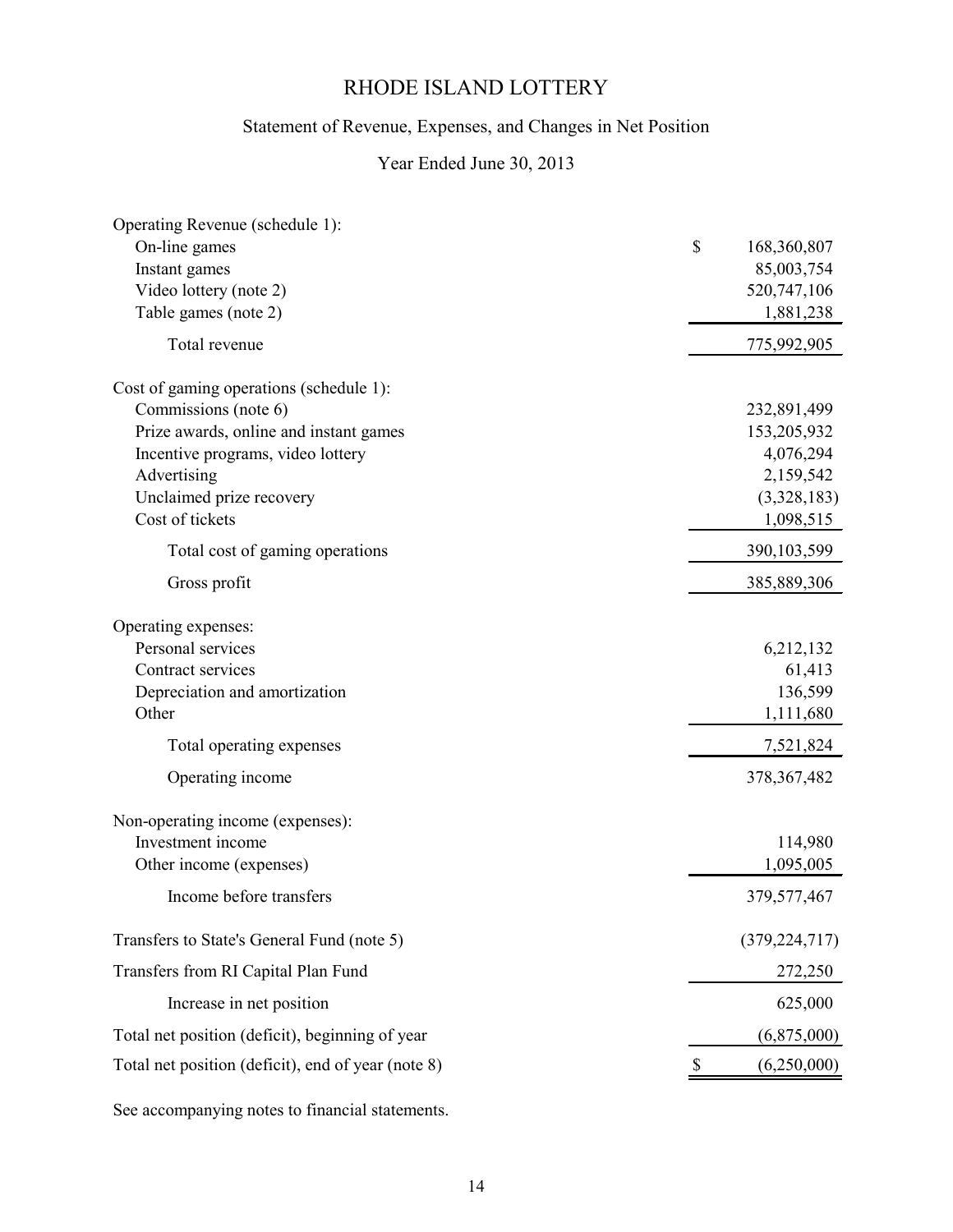## Statement of Cash Flows

## Year Ended June 30, 2013

| Cash flows from operating activities:                      |                   |
|------------------------------------------------------------|-------------------|
| Receipts from lottery sales, online and instant games      | \$<br>253,639,499 |
| Receipts from video lottery operations                     | 520,747,106       |
| Receipts from table games                                  | 1,881,238         |
| Receipts from MUSL for grand prize winners                 | 2,333,000         |
| Receipts from sale of other tickets                        | 92,835            |
| Other receipts                                             | 409,444           |
| Payments for on-line and instant ticket prizes             | (150, 828, 237)   |
| Payments to MUSL grand prize winners                       | (2,333,000)       |
| Payments for commissions - retailers                       | (9,035,425)       |
| Payments for commissions - video lottery                   | (202, 426, 041)   |
| Payments to facilities - video lottery incentive program   | (4,007,075)       |
| Payments for commissions - on-line games contractor        | (21, 883, 748)    |
| Payments to suppliers for goods and services               | (3,670,584)       |
| Payments to employees for services                         | (6, 221, 555)     |
| Net cash provided by operating activities                  | 378,697,457       |
| Cash flows from noncapital financing activities:           |                   |
| Transfers to State's General Fund                          | (380, 910, 701)   |
| Transfers from RI Capital Plan Fund                        | 272,250           |
| Net cash used for noncapital financing activities          | (380, 638, 451)   |
| Cash flows from capital and related financing activities:  |                   |
| Purchase of capital assets                                 | (294, 330)        |
| Proceeds from sale of capital assets                       | 7,652             |
| Net cash used for capital and related financing activities | (286, 678)        |
| Cash flows from investing activities:                      |                   |
| Interest income                                            | 114,980           |
| Net cash provided by investing activities                  | 114,980           |
| Net decrease in cash and cash equivalents                  | (2,112,692)       |
| Cash and cash equivalents at July 1, 2012                  | 21,027,311        |
| Cash and cash equivalents at June 30, 2013                 | 18,914,619        |
|                                                            |                   |

See accompanying notes to financial statements.

Continued.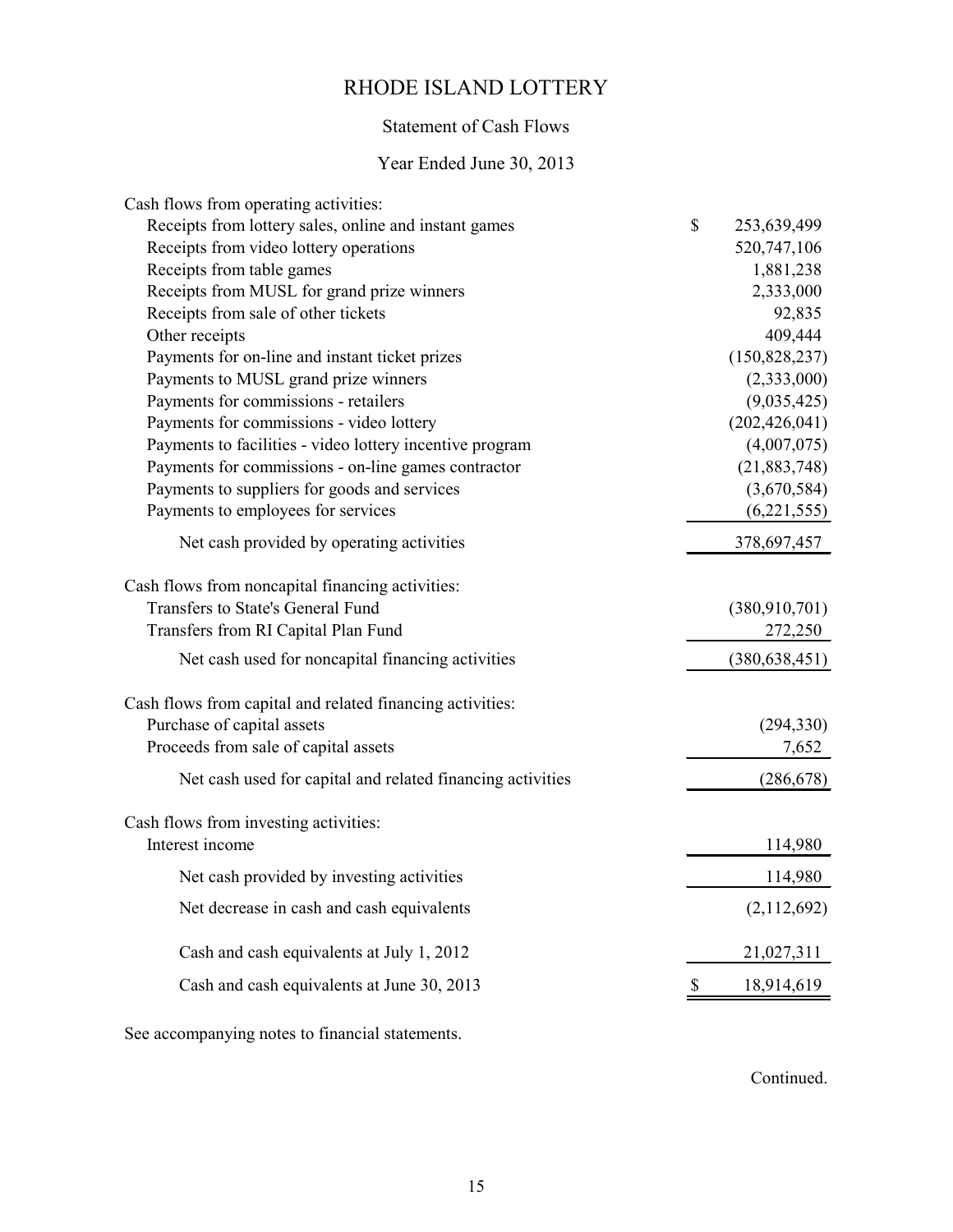## Statement of Cash Flows (continued)

## Year Ended June 30, 2013

| Reconciliation of operating income to net cash provided by<br>operating activities: |   |               |
|-------------------------------------------------------------------------------------|---|---------------|
| Operating income                                                                    | S | 378, 367, 482 |
| Adjustments to reconcile operating income to net cash                               |   |               |
| provided by (used for) operating activities:                                        |   |               |
| Depreciation and amortization                                                       |   | 151,218       |
| Miscellaneous receipts classified as operating activities                           |   | 69,172        |
| Rental income and other receipts                                                    |   | 400,833       |
| (Increase) decrease in assets:                                                      |   |               |
| Accounts receivable                                                                 |   | 243,359       |
| Inventory                                                                           |   | 116,229       |
| Deposits with MUSL                                                                  |   | (37, 721)     |
| Increase (decrease) in liabilities:                                                 |   |               |
| Obligation for unpaid prize awards                                                  |   | (950, 488)    |
| Accounts payable                                                                    |   | (121,706)     |
| Due to State's General Fund - operating expenses                                    |   | 11,719        |
| Accrued expenses and other                                                          |   | 421,631       |
| Advances for future drawings                                                        |   | 25,729        |
| Total adjustments                                                                   |   | 329,975       |
| Net cash provided by operating activities                                           |   | 378,697,457   |

See accompanying notes to financial statements.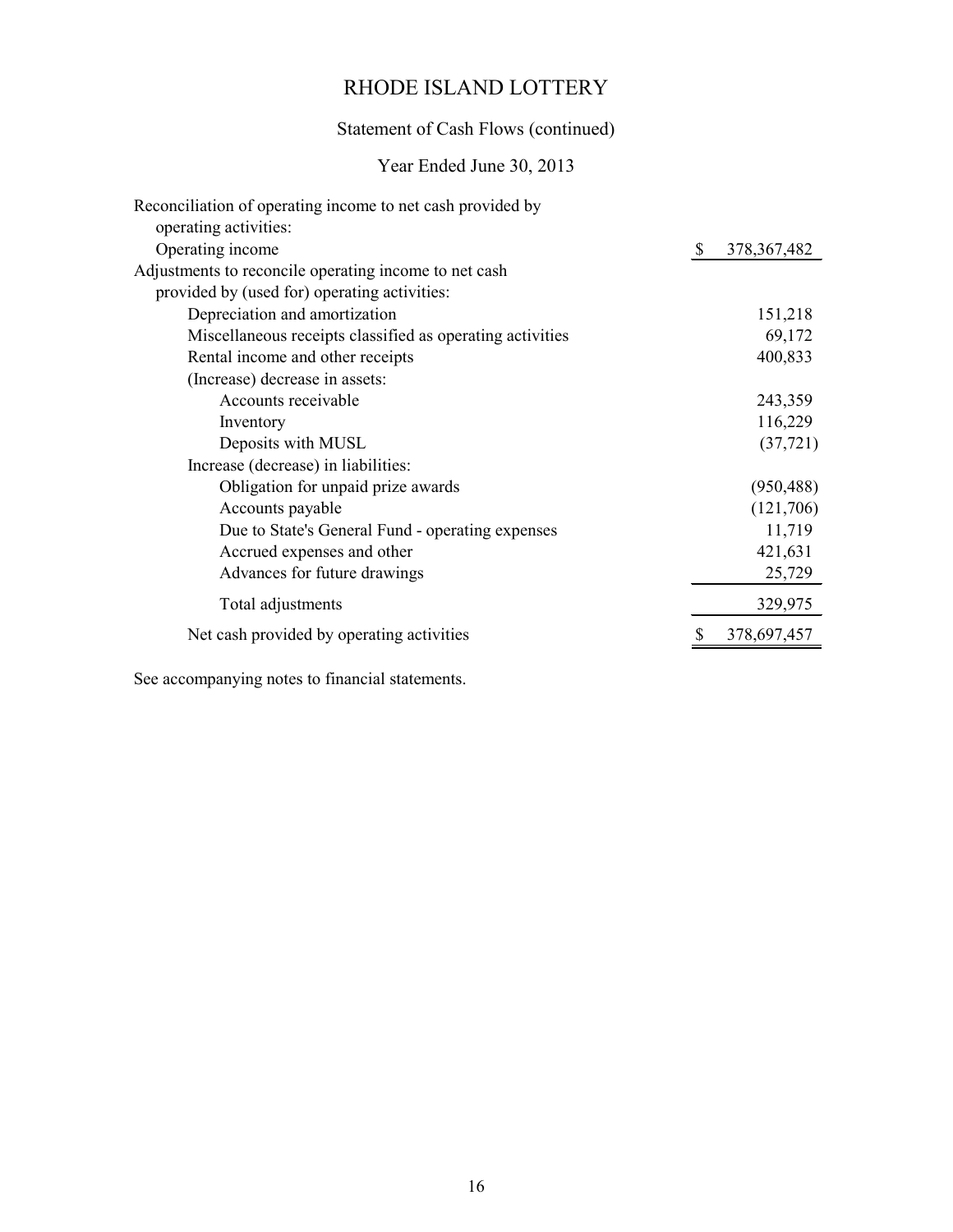## Notes to Financial Statements

#### (1) *Organization*

The Lottery was created in 1974 under the General Laws of the State of Rhode Island (General Laws) to establish and operate lottery games for the purpose of generating resources for the State's General Fund. The Lottery is a division of the Department of Revenue of the State of Rhode Island (the State).

The Lottery offers the following games to the public:

(A) On-line (lottery drawing) games that include:

- i) Traditional in-state drawing games including Daily Numbers, Keno, Bingo, Wild Money, and Raffle. The drawings for these games are administered by the Rhode Island Lottery and offer patrons set prize amounts or smaller progressive jackpots. Keno and Bingo are considered monitor games where drawings are held every 4 or 8 minutes, respectively, on "monitors' in sales locations across the State.
- ii) Multi-state games, which include Powerball<sup>®</sup> and Mega Millions<sup>®</sup>, which are operated in accordance with rules and agreements established by the Multi-State Lottery Association (MUSL). These games offer jackpot prize awards to patrons in participating states. Specific details regarding the operations of these games are as follows:
	- (a) *PowerBall®*

The Lottery sells PowerBall® tickets, collects all revenues, and remits prize funds to MUSL net of low-tier prize awards. Jackpot prizes are payable in either a lump-sum cash distribution or annual installments. Annual installments are satisfied through investments purchased by MUSL. MUSL purchases U.S. government obligations, which are held in irrevocable trusts established by MUSL for the benefit of participating state lotteries. Accordingly, the Lottery does not record an obligation for jackpot awards which are payable in installments from funds provided by MUSL.

The prize pool for PowerBall<sup>®</sup> is 50% of each drawing period's ticket sales. MUSL has placed 2% of each drawing period's ticket sales for PowerBall<sup>®</sup>, included as part of each member's prize liability, in prize reserve funds. The maximum balance on the prize reserve funds for PowerBall<sup>®</sup> is \$100 million. Once the prize reserve funds exceed this designated cap, the excess becomes part of the prize pool. The prize reserve funds serve as a contingency reserve to protect MUSL from unforeseen prize liabilities, and these reserve funds are to be used at the discretion of the MUSL Board of Directors. The prize reserve funds are refundable to MUSL members if the MUSL disbands or if a member leaves MUSL. Members leaving MUSL must wait one year before receiving their remaining share, if any, of prize reserve funds. At June 30, 2013, the prize reserve funds for the PowerBall® game reported a balance of \$78.9 million of which the Lottery's share was \$1.2 million. The Lottery has charged amounts placed into the prize reserve funds to prize awards expense as the related sales have occurred.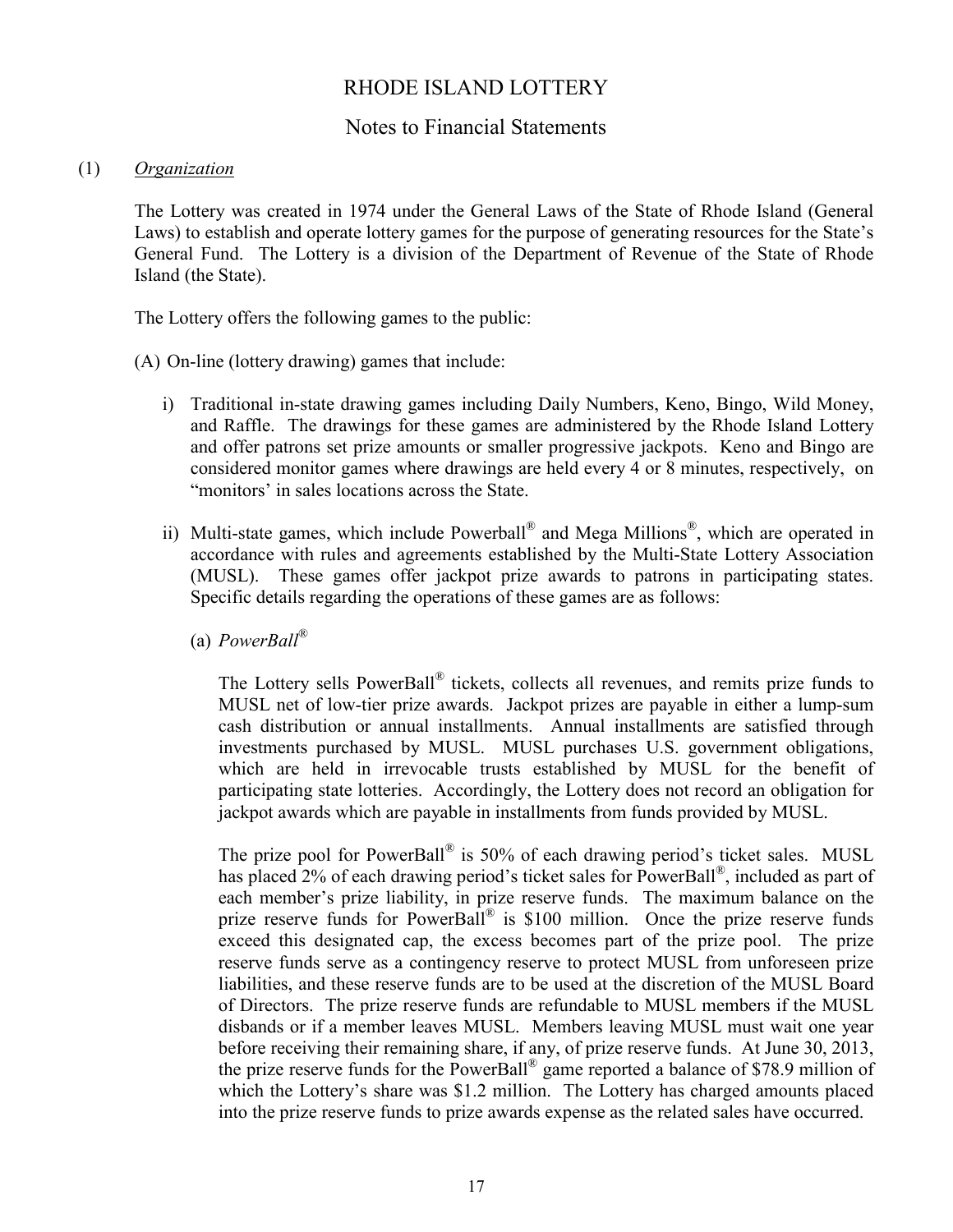## Notes to Financial Statements

#### (1) *Organization* - (Continued)

All investment earnings relating to the prize reserve funds are credited to an unreserved account for each member state. This account can be utilized to offset operating costs or for the promotion of any MUSL game as approved by the MUSL Board of Directors. The Lottery has recorded all income and operating expenses related to its unreserved account and has reported the balance of \$41,828 at June 30, 2013 on the Statement of Net Position in "Deposits with MUSL".

(b) *Mega Millions®*

MUSL participates as a member (or party) lottery of the Mega Millions*®* Product Group (a group of lotteries participating under an agreement between the Mega Millions*®* lotteries and MUSL to offer the Mega Millions*®* game within their State jurisdictions). The Rhode Island Lottery participates as a member of MUSL, in the sale of tickets, payment of prizes, and associated activities related to the Mega Millions*®* lottery game. As such, the Lottery sells Mega Millions*®* tickets, collects all revenues, and remits prize funds to MUSL net of low-tier prizes. Jackpot prizes are payable either in a lump-sum cash distribution or annual installments. Annual installments are satisfied through investments purchased by MUSL. MUSL purchases U.S. government obligations, which are held in irrevocable trusts established by MUSL for the benefit of participating lotteries. Accordingly, the Lottery does not record an obligation for jackpot awards which are payable in installments from funds provided by MUSL.

iii) Lucky for Life, a regional game operates under an agreement between the six New England states ("Party Lotteries") to offer a game with a top prize of \$1,000 per day for life. The Lottery sells Lucky for Life tickets, collects all revenues, and pays prizes based on its share of total sales, as a party lottery operating the regional game. The party lotteries have entered into an agreement with MUSL to administer certain aspects of the game. MUSL communicates and collects the share of prize amounts owed by each party lottery. The top prize is paid in accordance with official game rules and is shared based on each state's percentage of sales in proportion to the total top prize liability. Total low-tier prizes are shared based on a percentage of sales in proportion to the total low-tier prize liability.

All top prizes are funded through the purchase of insurance annuities. Top prizes are based on a \$365,000 deferred annuity paid annually based on the winner's natural life with a minimum payment period of 20 years. If there is more than one top prize winner, up to 14 winners, the annuitized prize will be split equally with a minimum value of \$500 per week. If more than 14 winners, the top prize will be split equally and paid in one lump sum. For top prizes claimed in Rhode Island, the Lottery will utilize MUSL to purchase insurance annuities to satisfy the prize liability. The Lottery has adopted the following minimum qualification requirements for insurance companies providing insurance annuities for top prize winners: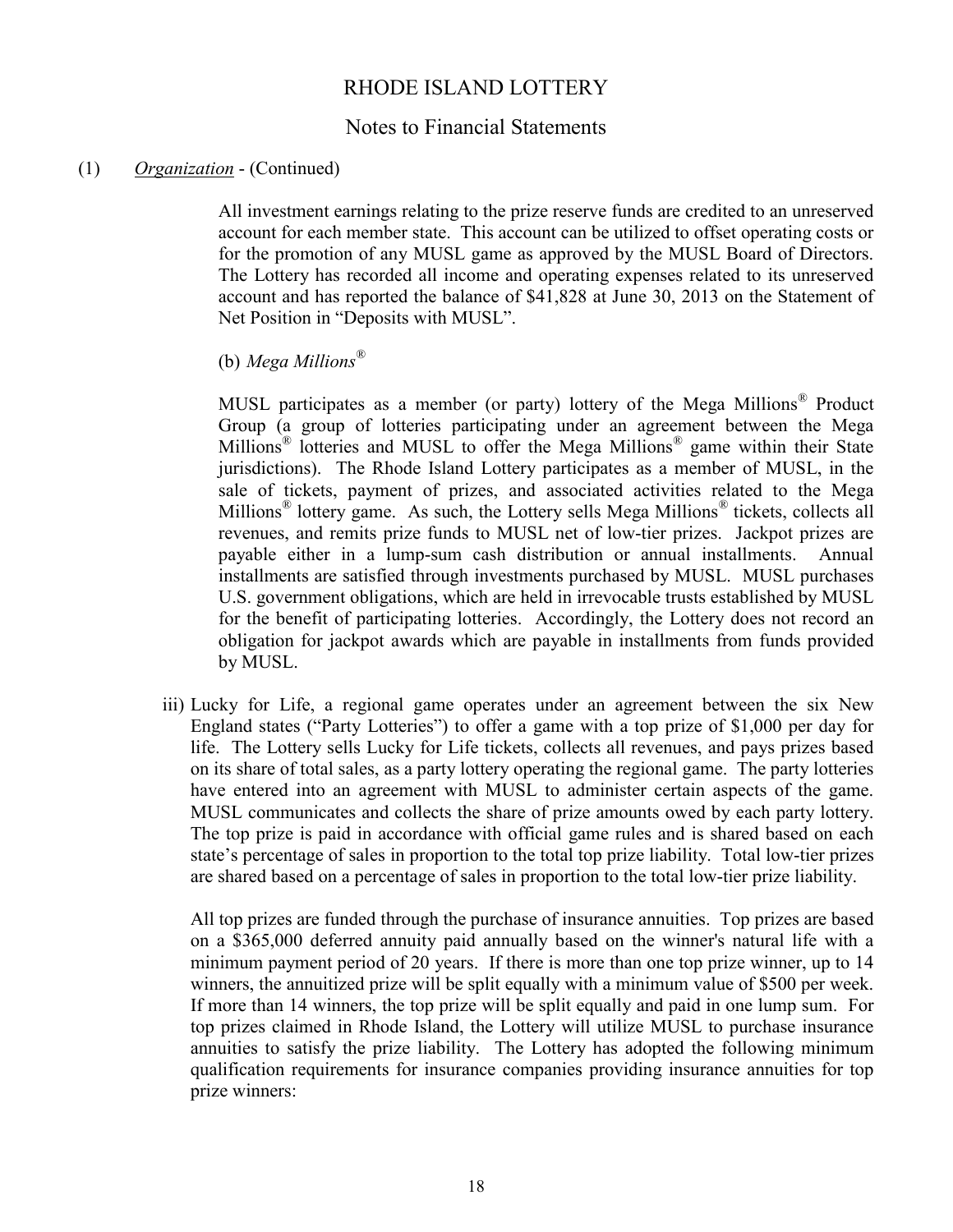# Notes to Financial Statements

## (1) *Organization* - (Continued)

- An AM Best rating of A or better;
- At least \$100 million in capital and surplus;
- At least \$1 billion in assets per the balance sheet of the company's most recently audited financial statements prepared by an independent certified public accountant; and
- A National Association of Insurance Commissioners' (NAIC) risk based capital (RBC) ration of 200% or greater.

In the event of default on an insurance annuity for a Rhode Island winner, the Lottery may be contingently liable for any remaining prize amounts due the winner.

Second and third level prizes are set at \$25,000 and \$2,000 respectively. If there are more than a specified number of winners at each level, the total prize liability is set and split equally among the winners. All low-tier prizes (all levels except the top prize) are paid in one lump sum cash payment through the Selling Lottery. There is a reconciliation by the Game Administrator for both low-tier and unclaimed expired prizes (prize levels 2-10) when a party lottery varies from its projected prize liabilities and its unclaimed expired prizes.

- (B) Instant (or scratch) ticket offerings sold through licensed lottery retailers include a wide array of themed games where patrons must match two or three of a kind, get like symbols or wild features, or meet other game requirements to win the prize shown.
- (C) Video lottery games are operated through 5,635 video lottery terminals (VLTs) at two licensed facilities, Twin River and Newport Grand. Video lottery offers various virtual and multi-layer display games, hosting a wide array of card and theme games to the public.

Chapter 42-61.2 of the General Laws authorizes the Division of Lotteries to conduct and control video lottery games. This chapter stipulates the allocation of video lottery net terminal income (video lottery credits purchased less credits redeemed or redeemable). Consistent with the General Laws, net terminal income is distributed to licensed video lottery facility operators, the technology providers (video lottery terminal providers), the central communications system provider, the city or town in which the video facility is licensed and the Narragansett Indian Tribe. All residual net terminal income after mandated commission payments, other transfers, and reimbursable marketing expenses is remitted to the State's General Fund.

(D)Table games are operated at the Twin River Casino in Lincoln, Rhode Island. Chapter 42-61.2 of the General Laws authorizes the State to operate casino gaming, and the Lottery Division to promulgate rules and regulations and set policy for table gaming. This chapter stipulates the allocation of net table game revenue. Consistent with the General Laws, net table game revenue derived from Twin River is deposited in the State Lottery Fund for administrative purposes with commissions distributed to Twin River (82% of net table game revenue for fiscal year 2013), and the balance being remitted to the General Fund.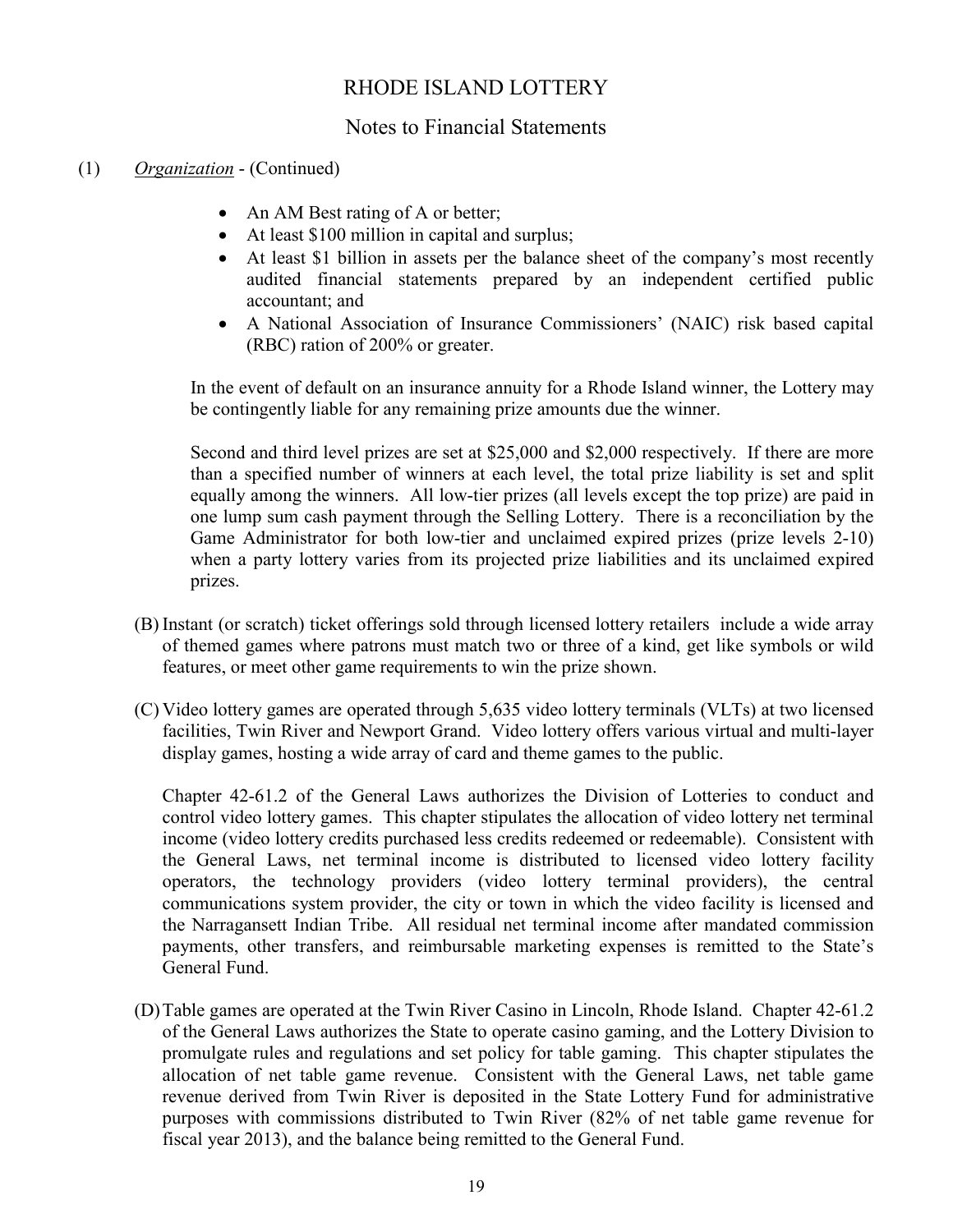# Notes to Financial Statements

## (1) *Organization* - (Continued)

Prize payout percentages and amounts required to be paid to the State's General Fund as stipulated in the General Laws are summarized below for the various games operated by the Lottery.

| Game                                                                                                                                               | Prize Payout                                   | Mandated Payments to the State                                                                                                                                                                                                                                                                 |
|----------------------------------------------------------------------------------------------------------------------------------------------------|------------------------------------------------|------------------------------------------------------------------------------------------------------------------------------------------------------------------------------------------------------------------------------------------------------------------------------------------------|
| Daily Numbers<br>Raffle<br><b>Instant Ticket Games</b><br>PowerBall®<br>Mega Millions <sup>®</sup><br>Wild Money<br>Lucky for Life<br><b>Bingo</b> | Not less than 45% or<br>more than 65% of sales | Payments to the General Fund - not<br>less than 25% of ticket sales                                                                                                                                                                                                                            |
| Keno                                                                                                                                               | Not less than 45% or<br>more than 72% of sales | Payments to the General Fund - not<br>less than 15% of ticket sales                                                                                                                                                                                                                            |
| Video Lottery                                                                                                                                      | Prize payout not<br>established by law         | Payments to the General Fund - net<br>terminal income (video lottery credits<br>purchased less credits redeemed or<br>redeemable, including prize<br>contributions to multi-state video<br>lottery progressive jackpots) minus<br>commission payments and incentive<br>program reimbursements. |
| <b>Table Games</b>                                                                                                                                 | Prize payout not<br>established by law         | Payments to the General Fund - net<br>table game revenue minus<br>commission payments and table game<br>administrative and operating<br>expenses.                                                                                                                                              |

## (2) *Summary of Significant Accounting Policies*

## (a) *Basis of Accounting*

The financial records of the Lottery, an enterprise fund, are accounted for using the economic resources measurement focus and are maintained on the accrual basis of accounting. Under the accrual basis of accounting, revenues are recognized when earned and expenses are recognized at the time the related liabilities are incurred. The Governmental Accounting Standards Board (GASB) has the responsibility for establishing generally accepted accounting principles for governmental proprietary fund type activities.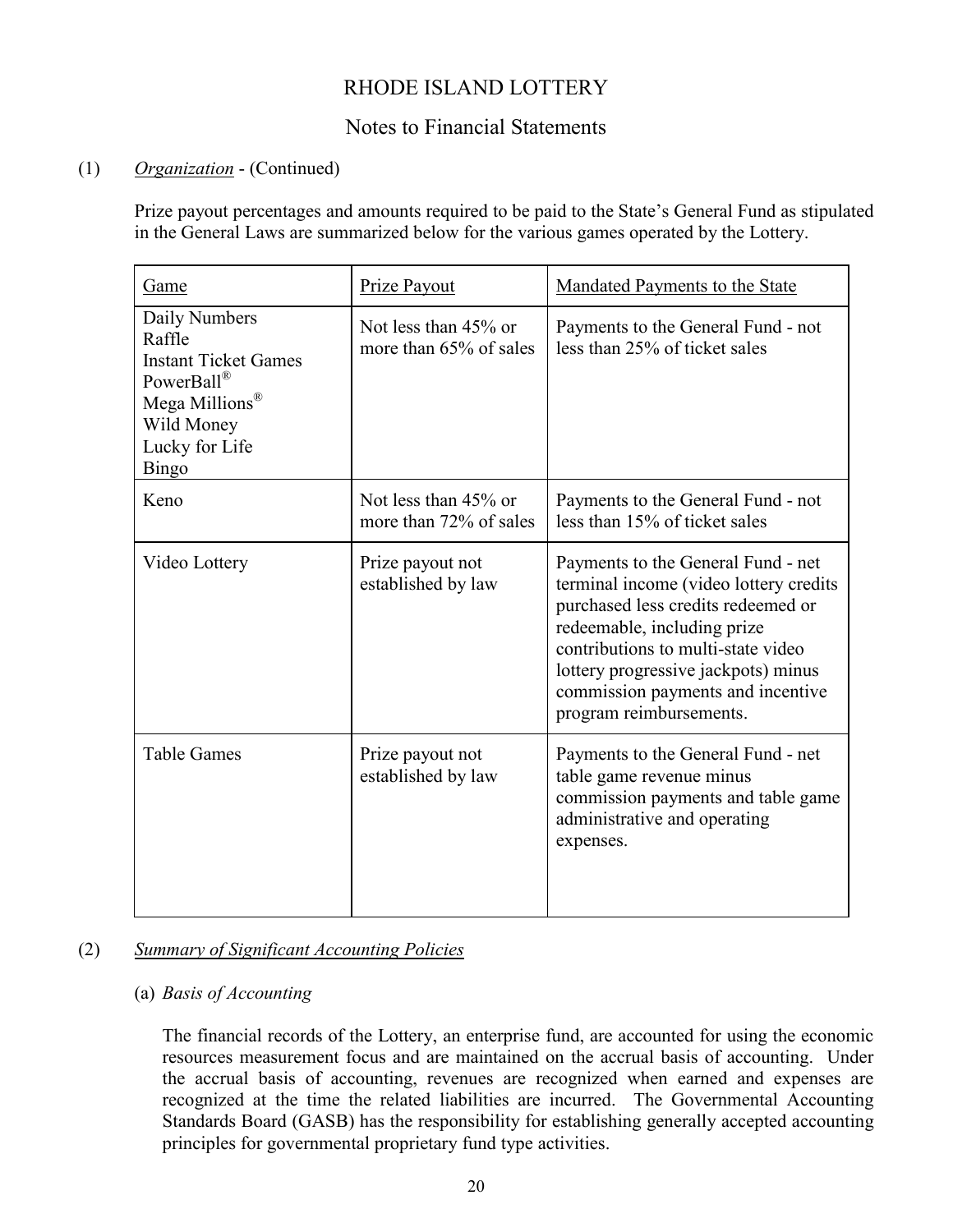## Notes to Financial Statements

### (2) *Summary of Significant Accounting Policies* - (Continued)

The Lottery has considered the impact and requirements of newly effective GASB Statements in the preparation of these financial statements.

## (b) *Reporting Entity*

The Lottery, a division of the Department of Revenue of the State of Rhode Island and Providence Plantations (State), is accounted for as an enterprise fund for financial reporting purposes.

Accordingly, its annual financial statements are included in the State's Comprehensive Annual Financial Report (CAFR). The accompanying financial statements are not intended to present the financial position and results of operations of the State.

#### (c) *Revenues and Expenses*

The Lottery defines all revenues and expenses deriving from on-line, instant ticket, video lottery, and table games as operating. The Lottery accrues for the maximum prizes payable. Prize obligations, other than those relating to prizes payable in installments, that remain unclaimed one year after the drawing date are reported as a reduction to cost of sales.

Revenue from the sale of lottery tickets, video lottery, and table games and expenses for prizes and commissions are recognized as follows:

- 1. On-line lottery games with specific drawing dates when the related drawings are held. For the Mega Millions® and Powerball® games, prize awards expense is recorded equal to the required contributions to the jackpot pool and low-tier prizes won. For the Lucky for Life game, prize awards expense is recorded equal to the estimated cost of actual prizes won. Prize awards expense is subsequently adjusted based on the Lottery's share of purchased annuities for the top prize and a settlement for actual low tier prizes won in all participating states.
- 2. Instant ticket lottery games when ticket packets are charged to retailers. Prize expense is recognized in proportion to the number of tickets sold based on the stated prize structure for a specific instant ticket game.
- 3. Video lottery games are reported on a net basis. Gross revenue is recognized when game credits are purchased via cash or credit redemption at the terminal (gross terminal inputs). Related prizes are recognized when game credits are issued by a video lottery terminal making them redeemable as credits in another video terminal or for cash by a patron (gross terminal outputs).

The gross video lottery terminal inputs and outputs for fiscal 2013 and reported video lottery net revenue are detailed in the following schedule: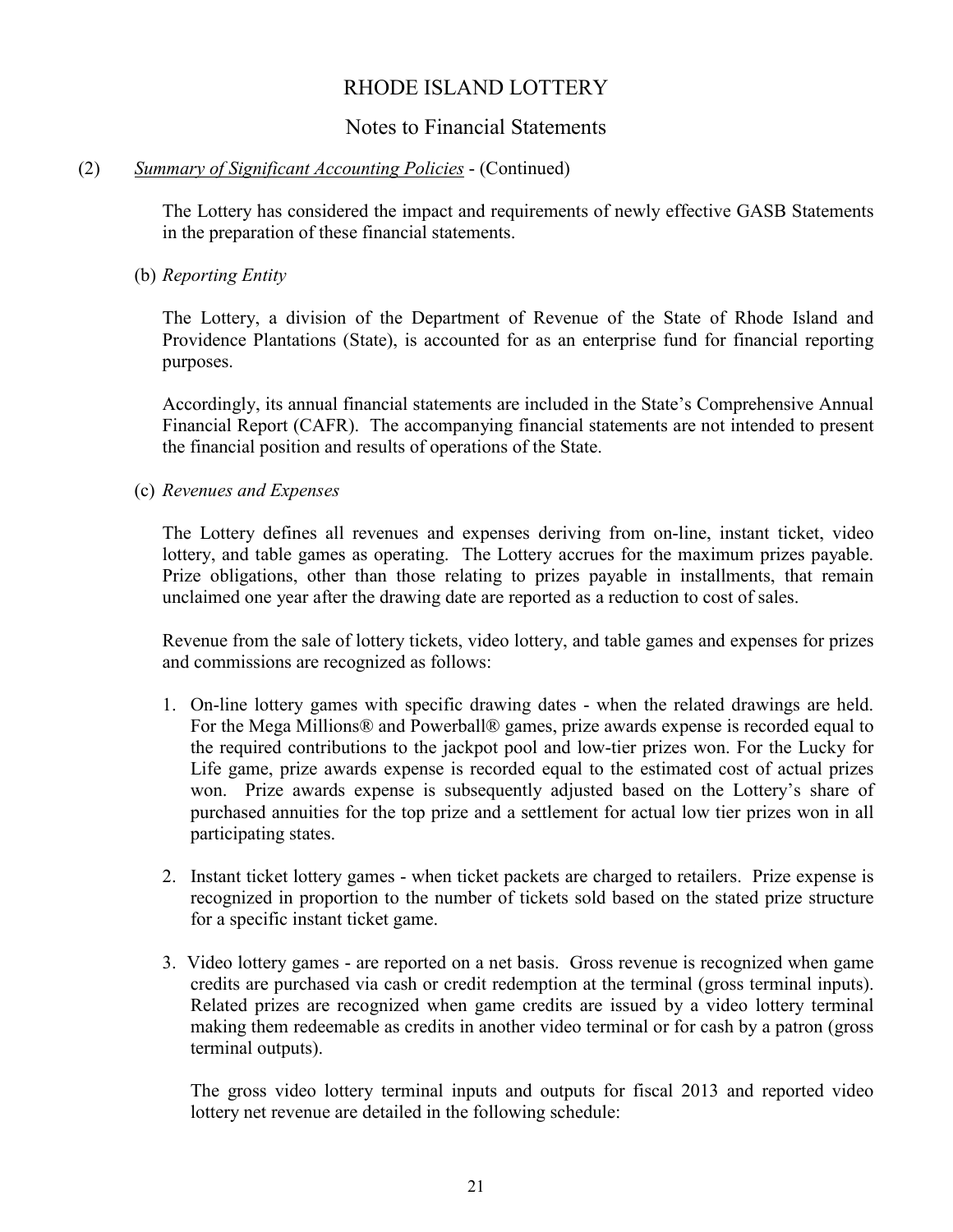## Notes to Financial Statements

## (2) *Summary of Significant Accounting Policies* - (Continued)

| <b>Schedule of Video Lottery Net Revenue</b><br>For the Fiscal Year Ended June 30, 2013 |               |
|-----------------------------------------------------------------------------------------|---------------|
| <b>Video Terminal Cash-In (Gross Terminal Inputs):</b>                                  |               |
| Cash collected from video lottery terminals                                             | 1,522,994,600 |
| Plus: Credit vouchers redeemed for play in video lottery terminals                      | 1,922,321,733 |
| Total cash-in reported by video lottery terminals                                       | 3,445,316,333 |
| Less:<br><b>Video Terminal Cash-out (Gross Terminal Outputs):</b>                       |               |
| Video lottery credit vouchers issued by video lottery terminals                         | 2,924,295,816 |
| Plus: Contributions to progressive video jackpots from patron play                      | 273,411       |
| Total cash-out amounts reported by video lottery terminals                              | 2,924,569,227 |
| Video lottery revenue, net                                                              | 520,747,106   |

4. Table games are reported on a net table game (win) basis from the Twin River facility. Net table game revenue, calculated daily at each table, is cash in the drop box, plus front money (patron funds left on deposit with the facility that are drawn for chips at a table), less fills, plus credits, less beginning chip inventory, and plus ending chip inventory.

The State, through the Division of State Lottery, has operational control and regulating authority to collect casino gaming gross receipts, allocate receipts according to statute, define and limit the rules of play and odds of authorized games including minimum and maximum wagers and payouts for each game. Amounts required by statute to be paid to Twin River are reported as commissions. The statute further stipulates that the Division of State Lottery establish rules and regulations and set policy for table games. These policies, and regulations (promulgated in accordance with the Lottery's established minimum control standards and federal and State statute) stipulate that the tables games retailer (Twin River) be responsible for obtaining approved equipment (tables, dice, cards, etc.) and bearing all risk for the management, security, and monitoring of authorized table games. Twin River is also responsible for marketing table games and all related expenses. The Lottery Division incurs operating and administrative costs relating to the oversight and regulation of casino operations which are netted against the State's statutory share of net table game revenue prior to transferring the balance to the State's General Fund.

All other revenues and expenses are defined as non-operating. Non-operating revenues include income from pull tab tickets (the Lottery is not responsible for prizes won), video facility contributions for the Lottery's problem gaming program, rental income, and refunds from the Multi-state Lottery Association. Non-operating expenses include the costs of operating the Lottery's problem gambling program.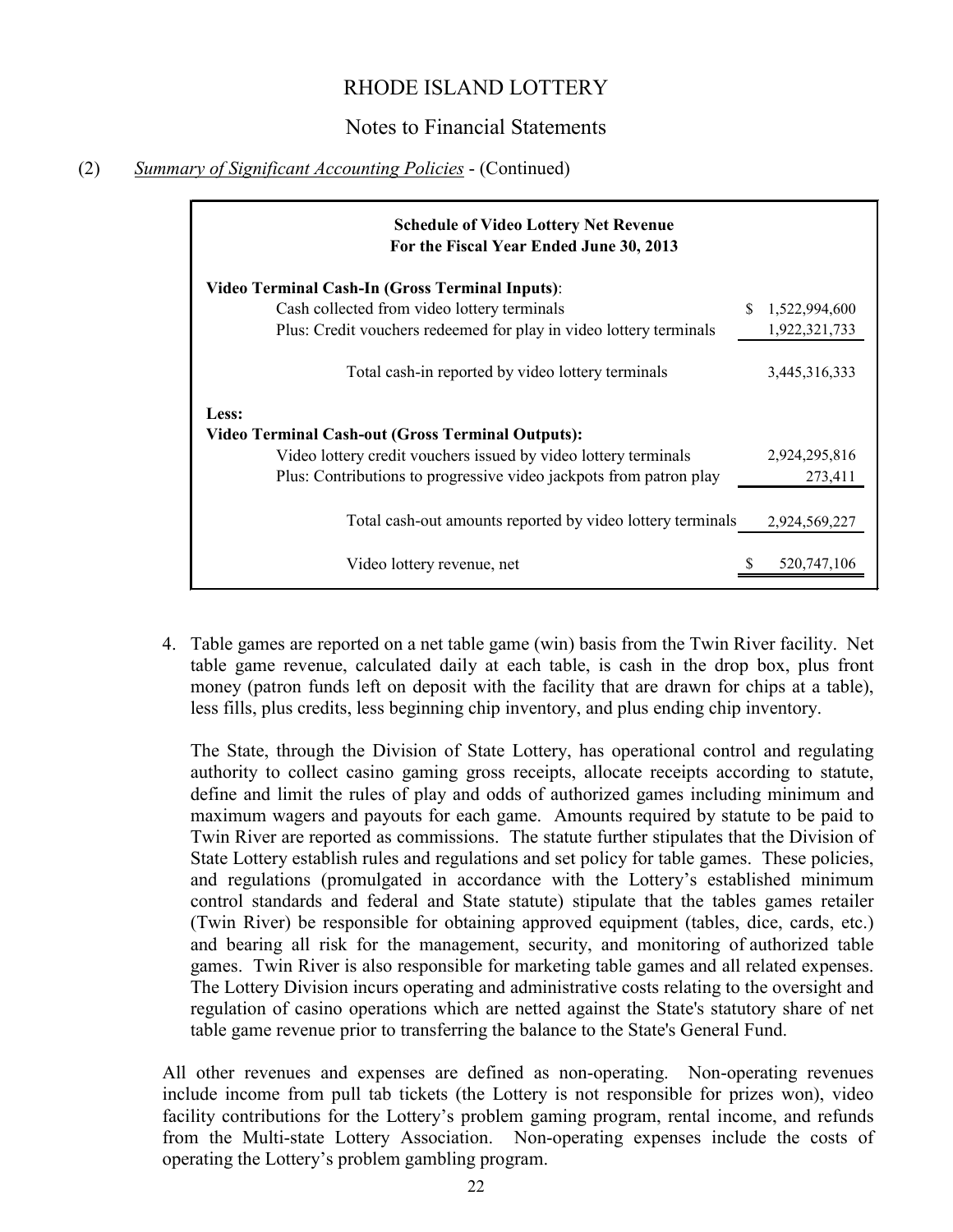## Notes to Financial Statements

### (2) *Summary of Significant Accounting Policies* - (Continued)

#### (d) *Capital Assets*

Capital assets are stated at historical cost. Depreciation is computed using the straight-line method based on the estimated useful lives of the assets. Asset and useful lives are as follows:

| <b>Asset Category</b>        | Useful Life | Threshold   |
|------------------------------|-------------|-------------|
| <b>Buildings</b>             | 50 years    | \$1,000,000 |
| <b>Building Improvements</b> | 20 years    | \$1,000,000 |
| Computer Equipment           | 5 years     | 5,000       |
| Furniture and Equipment      | 5 years     | 5,000       |
| Automobiles                  | 5 years     | 5,000       |

In addition, the Lottery capitalizes certain intangible assets and amortizes those assets over their expected benefit period.

#### (e) *Cash Equivalents*

Cash equivalents consist of highly liquid investments with a maturity of three months or less at the time of purchase and are stated at cost plus accrued interest which approximates fair value.

#### (f) *Ticket Inventory*

Inventory consists of the cost of tickets for the instant games, which is expensed as a percentage of sales from instant ticket games.

#### (g) *Advances for Future Drawings*

Tickets can be purchased in advance of scheduled drawing dates. Revenue from advance ticket sales is recognized during the period in which the related drawing is held.

(h) *Unearned Contract Revenue*

Unearned contract revenue relates to the sale of the exclusive rights to the operation of the Lottery's gaming systems. The revenue is recognized ratably over the life of the contract.

(i) *Incentive Programs – Video Lottery*

The Lottery reimburses its contracted video lottery facilities for the State's share (net terminal income percentage) of certain marketing and promotional expenses incurred by the facilities. Complete details of the Lottery's reimbursement are disclosed in Note 12, Commitments.

(j) *Use of Estimates*

The preparation of financial statements in conformity with generally accepted accounting principles requires management to make estimates and assumptions that affect the reported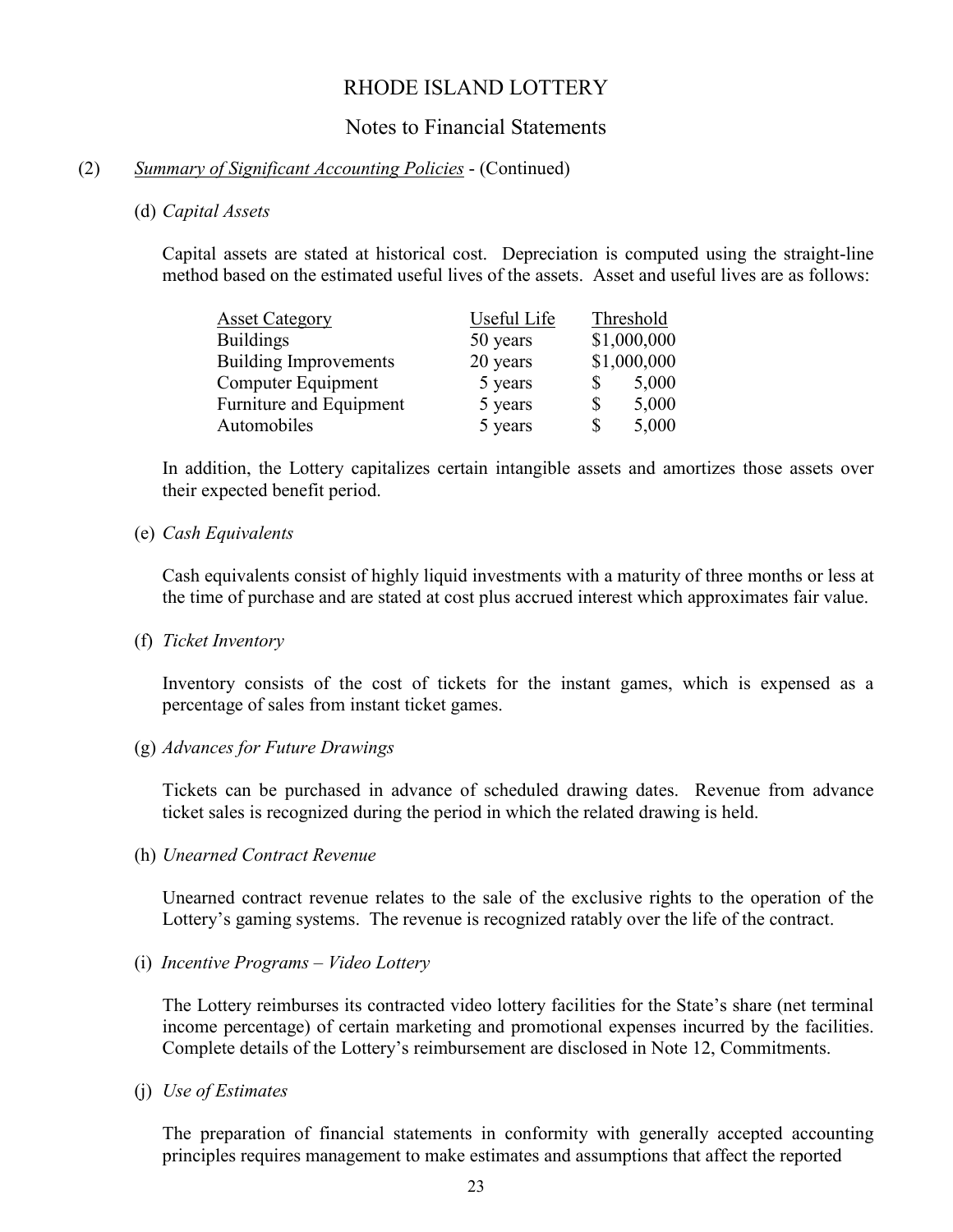# Notes to Financial Statements

## (2) *Summary of Significant Accounting Policies* - (Continued)

amounts of assets and liabilities and disclosure of contingent assets and liabilities at the date of the financial statements and the reported amounts of revenue and expenses during the reporting period. Actual amounts could differ from those amounts.

## (k) *Changes in Accounting Estimate and Presentation*

In fiscal year 2013, the Lottery changed its asset capitalization policy to mirror the policies adopted by the State. This change resulted in higher capitalization thresholds for most capital asset categories and increased the useful lives for buildings from 20 to 50 years. This change did not have a material effect on the Lottery's financial statements for fiscal 2013 and is not expected to materially impact future periods.

The Lottery implemented GASB Statement No. 63, *Financial Reporting of Deferred Outflows of Resources, Deferred Inflows of Resources, and Net Position*, in fiscal 2013. While the Lottery did not have any deferred inflows or outflows of resources, as defined by GASB 63, the implementation did result in certain changes in terminology utilized within the Lottery's financial statements.

### (3) *Deposits and Investment Risk*

## (a) *Deposits*

The Lottery's cash deposit balances at June 30, 2013 totaled \$11,138,467, with corresponding bank balances totaling \$11,190,668. The bank balances consisted of \$327,090 in demand deposit accounts and \$10,863,578 in collateralized deposit investment accounts.

All deposits were in the custody of the State General Treasurer. Deposits are exposed to custodial credit risk if they are not covered by depository insurance and the deposits are (a) uncollateralized, (b) collateralized with securities held by the pledging financial institution, or (c) collateralized with securities held by the pledging financial institution's trust department or agent but not in the Lottery's (or State's) name.

In accordance with Chapter 35-10.1 of the General Laws, depository institutions holding deposits of the State, its agencies or governmental subdivisions of the State, shall at a minimum, insure or pledge eligible collateral equal to one hundred percent of time deposits with maturities greater than 60 days. Any of these institutions which do not meet capital standards prescribed by federal regulators shall insure or pledge eligible collateral equal to 100% of deposits, regardless of maturity. None of the cash deposits of the Lottery were required to be collateralized at June 30, 2013 pursuant to Chapter 35-10.1 of the General Laws. However, the State Investment Commission has adopted a collateralization requirement for institutions holding the State's deposits. Financial institutions are required to pledge collateral equal to 102% of the uninsured deposit amounts. Of the total bank deposit balance totaling \$11,190,668 at year end, the entire amount was either covered by federal depository insurance or collateralized by securities held by an independent third party custodian.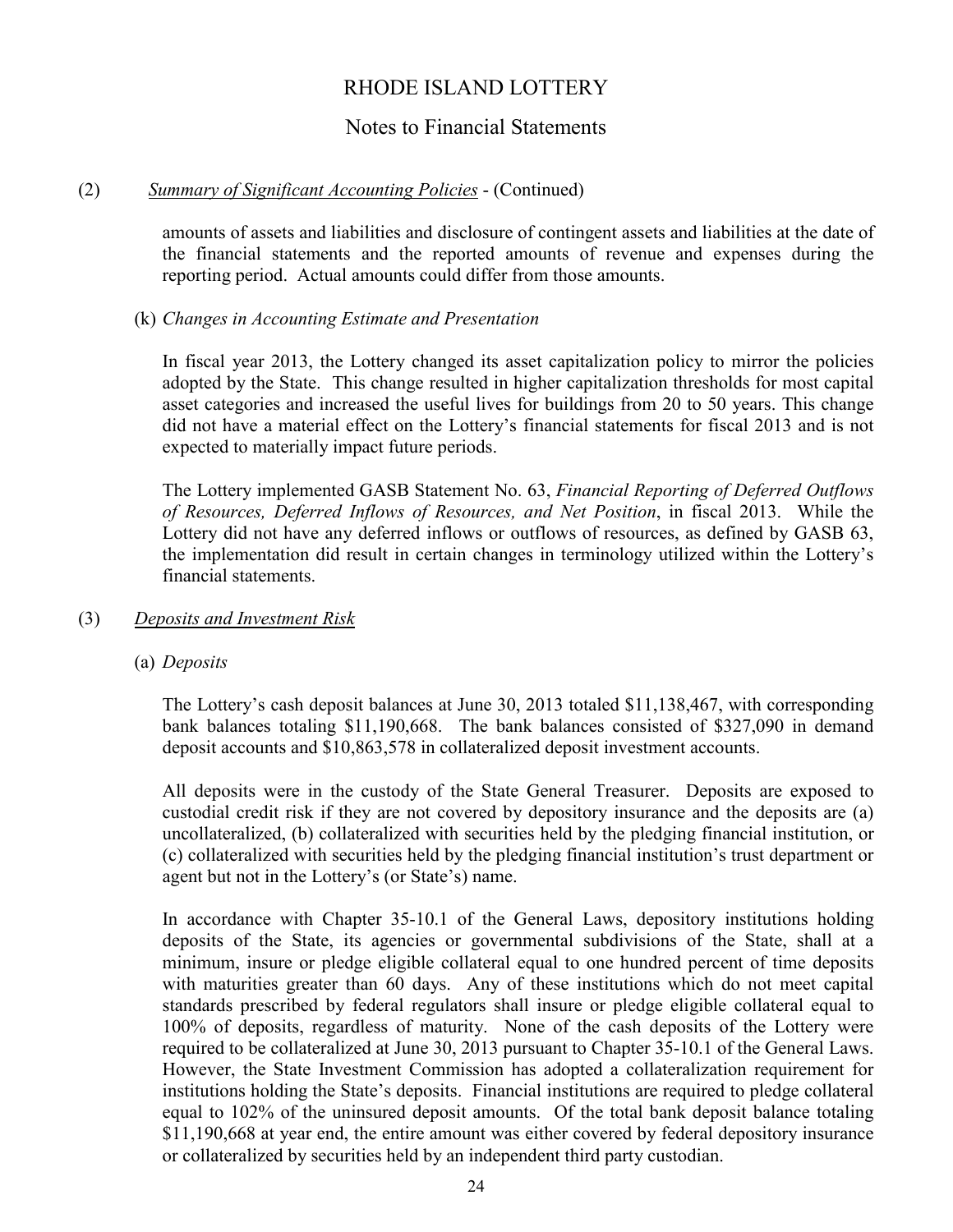# Notes to Financial Statements

## (3) *Deposits and Investment Risk* - (Continued)

## (b) *Investments*

All investments, principally cash equivalent type investments, are made by the State General Treasurer in accordance with guidelines established by the State Investment Commission (SIC), which is responsible for the investment of all State funds. Pursuant to Chapter 35-10 of the General Laws, the SIC may, in general, "invest in securities as would be acquired by prudent persons of discretion and intelligence in these matters who are seeking a reasonable income and the preservation of their capital."

At June 30, 2013, the Lottery had investments consisting of \$7,776,152 in the Ocean State Investment Pool Trust (OSIP), an investment pool established by the State General Treasurer. The Lottery's investment accounted for 3% of the total investment in OSIP at June 30, 2013. Agencies, authorities, commissions, boards, municipalities, political subdivisions, and other public units of the State may invest in OSIP. OSIP operates in a manner consistent with SEC Rule 2a-7 like pool and thus, reports all investments at amortized cost rather than fair value. The OSIP is not rated and the weighted average maturity of investments held in the pool, by policy, is not to exceed 60 days. OSIP issues a publicly available financial report that can be obtained by writing to the Office of the General Treasurer, Finance Department, 50 Service Avenue - 2<sup>nd</sup> Floor, Warwick, RI 02886.

*Custodial Credit Risk:* Investment securities are exposed to custodial risk if the securities are uninsured, are not registered in the name of the government and are held by either: a) the counterparty or b) the counterparty's trust department or agent but not in the government's name.

Pursuant to guidelines established by the SIC, securities purchased, or underlying collateral, are required to be delivered to an independent third party custodian.

*Interest Rate Risk:* Interest rate risk is the risk that changes in interest rates will adversely affect the fair value of an investment. Based on SIC policy, the State's short-term investment portfolio, whenever possible, will be structured to minimize interest rate risk, by matching the maturities of investments with the requirements for funds disbursement. The Lottery's investments are typically money market mutual funds or investments with maturities less than 30 days thereby minimizing the Lottery's exposure to interest rate risk.

*Credit Risk:* Credit risk is the risk that an issuer or other counterparty to an investment will not fulfill its obligations. The SIC has adopted policies regarding acceptable short-term investment types. Credit risk is mitigated by the SIC's minimum rating criteria policy, collateralization requirements, and limiting the maximum participation by any one issuer to 35% of the State's total short-term investment portfolio. Credit risk policies have been developed for investments in commercial paper.

*Concentration of Credit Risk:* The SIC has adopted limitations as to the maximum percentages of the State's total short-term investment portfolio that may be invested in a specific investment type or with any one issuer of securities.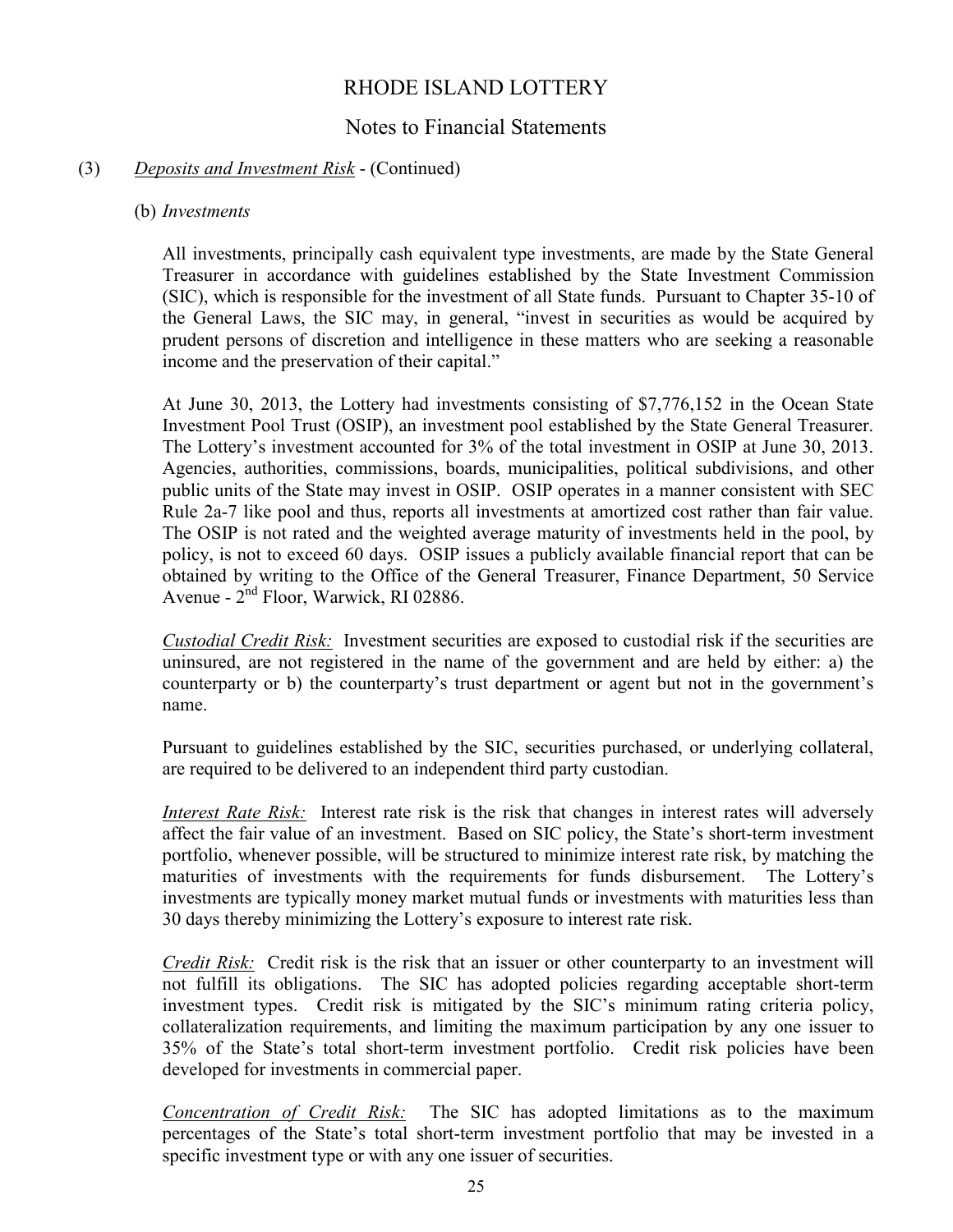## Notes to Financial Statements

## (3) *Deposits and Investment Risk* - (Continued)

## (c) *Cash and Cash Equivalents*

Cash and cash equivalents on the Statement of Net Position consist of the following:

| Cash deposit balance per books             | \$11,138,467 |
|--------------------------------------------|--------------|
| Investments classified as cash equivalents | 7,776,152    |
| Cash and cash equivalents                  | \$18,914,619 |

#### (4) *Capital Assets*

Lottery headquarters are situated on land owned by the State of Rhode Island. The State has assigned custody, control and supervision of the land to the Lottery at no cost. However, since title to such land remains vested in the State, it is not recorded in the statement of net position.

A summary of capital assets follows:

|                                                 | Estimated   | Balance at      | 2013                  | 2013                      | Balance at                 |  |  |  |
|-------------------------------------------------|-------------|-----------------|-----------------------|---------------------------|----------------------------|--|--|--|
|                                                 | Useful Life | June 30, 2012   | Additions             | Disposals                 | June 30, 2013              |  |  |  |
| Cost                                            |             |                 |                       |                           |                            |  |  |  |
| Building                                        | 50          | \$<br>1,468,983 | \$                    | \$<br>(31,071)            | \$<br>1,437,912            |  |  |  |
| <b>Building improvements</b>                    | 20          | 1,913,530       | 32,936                | (1, 865)                  | 1,944,601                  |  |  |  |
| Ticket production equipment                     | 5           | 11,486          |                       |                           | 11,486                     |  |  |  |
| Office equipment                                | 5           | 101,548         |                       | (311)                     | 101,237                    |  |  |  |
| Furniture and fixtures                          | 5           | 91,212          |                       | (356)                     | 90,856                     |  |  |  |
| Lottery drawing equipment                       | 5           | 99,402          |                       |                           | 99,402                     |  |  |  |
| Automobiles                                     | 5           | 274,839         | 100,245               | (59, 411)                 | 315,673                    |  |  |  |
| Computer equipment                              | 5           | 190,540         | 16,796                | (27, 644)                 | 179,692                    |  |  |  |
| Trucks                                          | 5           | 22,445          |                       |                           | 22,445                     |  |  |  |
| <b>Intangible Assets</b>                        | 7           |                 | 175,424               |                           | 175,424                    |  |  |  |
| Total                                           |             | 4,173,985       | 325,401<br>-S         | (120, 658)<br>\$          | 4,378,728<br><sup>\$</sup> |  |  |  |
|                                                 |             |                 |                       |                           |                            |  |  |  |
| Less: Accumulated Depreciation and Amortization |             |                 |                       |                           |                            |  |  |  |
| Building                                        |             | \$<br>1,454,563 | $\mathbb{S}$<br>1,423 | \$<br>(18,074)            | $\mathbb{S}$<br>1,437,912  |  |  |  |
| Building improvements                           |             | 1,747,542       | 91,253                |                           | 1,838,795                  |  |  |  |
| Ticket production equipment                     |             | 11,486          |                       |                           | 11,486                     |  |  |  |
| Office equipment                                |             | 43,973          | 12,725                | (311)                     | 56,387                     |  |  |  |
| Furniture and fixtures                          |             | 86,258          | 4,954                 | (356)                     | 90,856                     |  |  |  |
| Lottery drawing equipment                       |             | 93,614          | 4,030                 |                           | 97,644                     |  |  |  |
| Automobiles                                     |             | 257,664         | 36,150                | (59, 411)                 | 234,403                    |  |  |  |
| Computer equipment                              |             | 189,612         | 4,138                 | (21, 857)                 | 171,893                    |  |  |  |
| Trucks                                          |             | 22,445          |                       |                           | 22,445                     |  |  |  |
| <b>Intangible Assets</b>                        |             |                 | 14,619                |                           | 14,619                     |  |  |  |
| Total                                           |             | 3,907,157<br>\$ | 169,292<br>\$         | $\mathbb{S}$<br>(100,009) | \$<br>3,976,440            |  |  |  |
|                                                 |             |                 |                       |                           |                            |  |  |  |
| Capital assets, net                             |             | \$<br>266,828   | 156,109<br>\$         | (20, 649)<br>S            | 402,288<br>\$              |  |  |  |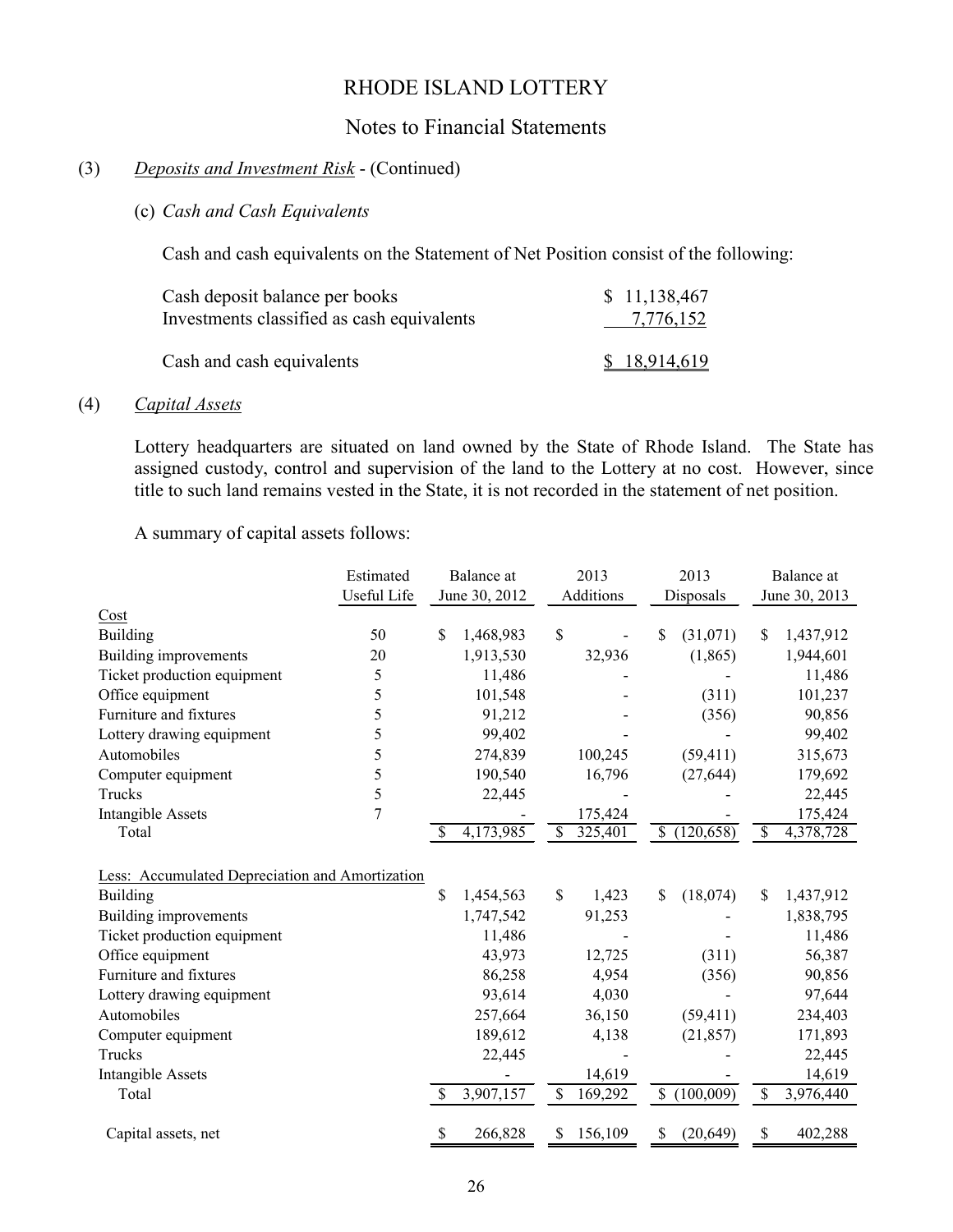# Notes to Financial Statements

## (5) *Transfers to the State*

The Lottery is required to transfer net proceeds from the Lottery's games in accordance with RI General Laws sections 42-61-15 and 42-61.2-7 as follows:

(a) Transfers to the State's General Fund for fiscal 2013 are reported as follows in the Lottery's financial statements:

| Due to State's General Fund, beginning of year | $\frac{1}{2}$ , 2,533,343 |
|------------------------------------------------|---------------------------|
| Transfers to State's General Fund              | 379,224,717               |
| Cash paid during fiscal year                   | (380, 910, 701)           |
| Due to State's General Fund, end of year       | 847,359                   |

(b) The Lottery also reimburses the State's General Fund for a variety of operating expenses associated with personnel costs, information technology resources, utilities, etc. Amounts owed the General Fund at year-end for operating expenses totaled \$353,432. This amount is reported on the Statement of Net Position separate of amounts due to the State's General Fund - net income from operations.

#### (6) *Commissions*

The Lottery pays commissions to ticket retailers and its on-line games contractor based on a percentage of gross ticket sales. Video lottery commissions, as specified in the General Laws, are paid to the facility operators, technology providers (video lottery terminal providers), the central communications provider and others based on various percentages of net terminal income (video lottery credits purchased less credits redeemed or redeemable plus progressive jackpots). Table games commissions, as specified in the General Laws, are paid to Twin River.

The General Laws provide for reductions of certain video lottery commissions. The amount reduced is to be credited to the State's Distressed Communities Relief Fund, which is part of the State's General Fund. The Lottery has reflected the actual video commissions paid as an expense. The amount to be credited to the Distressed Communities Relief Fund is included in the payments to the State's General Fund.

## (7) *Compensated Absences*

The Lottery accrues an estimated liability for vested benefits relating to future compensated absences. This includes an expected obligation in connection with vacation credits, pay reduction credits, and accumulated vested sick pay for those employees eligible for retirement. The liability for compensated absences was approximately \$390,002 as of June 30, 2013 and is recorded as a liability in the Statement of Net Position. The current portion of \$166,774 as reported was estimated based on a three year average of employee utilization experience.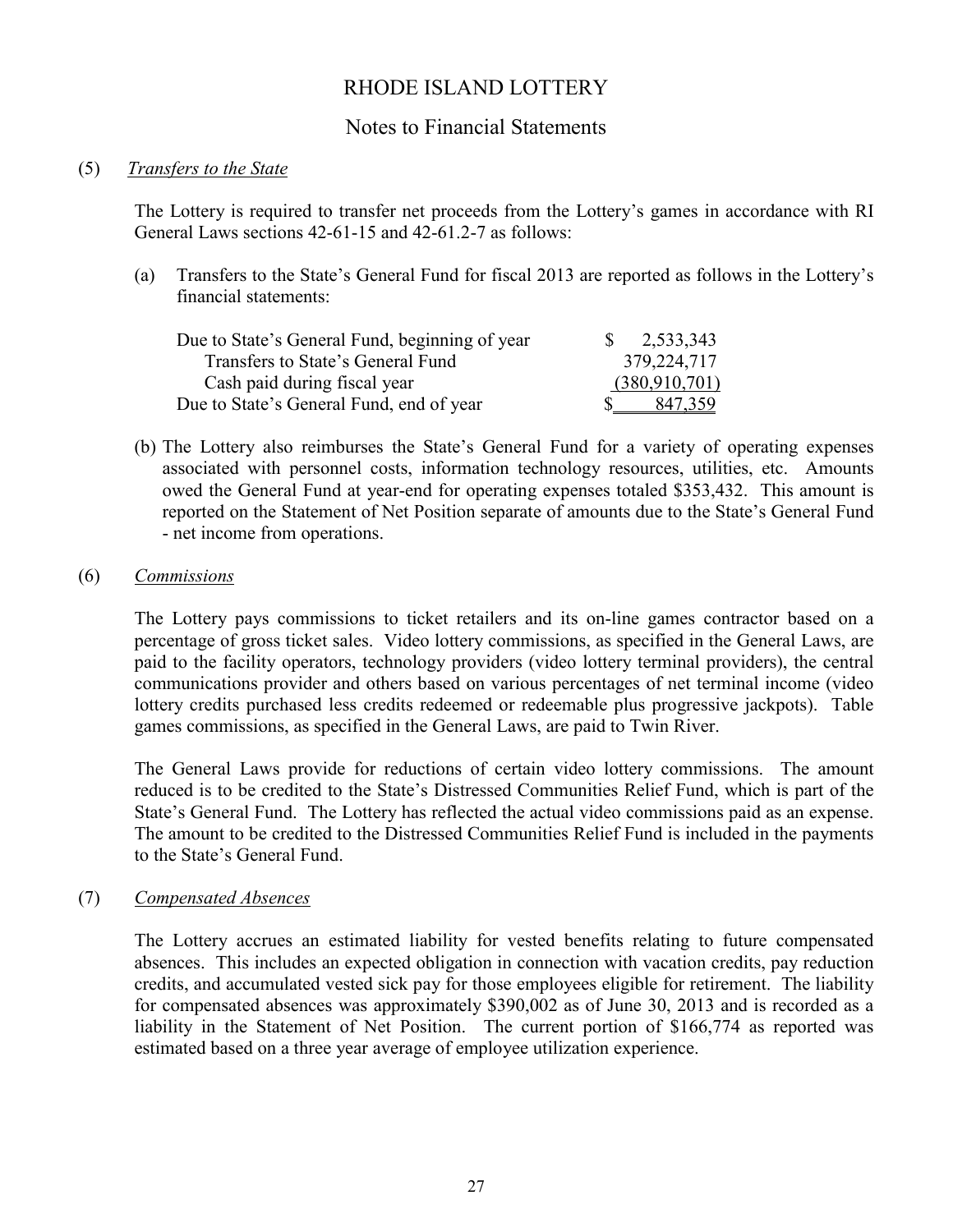# Notes to Financial Statements

## (7) *Compensated Absences* - (Continued)

Changes in the reported liability for compensated absences for fiscal 2013 are as follows:

|                                           | Balance at   |           |           | Balance at    |
|-------------------------------------------|--------------|-----------|-----------|---------------|
|                                           | July 1, 2012 | Increase  | Decrease  | June 30, 2013 |
| <b>Liability for Compensated Absences</b> | \$399,425    | \$246,469 | \$255,892 | \$390,002     |

## (8) *Net Position - (Deficit)*

On May 12, 2003, the Lottery entered into a 20-year contract, effective July 1, 2003, with its current gaming system provider. The contract granted the provider the right to be the Lottery's exclusive vendor of hardware and software, together with the related services necessary for the operation of the Lottery's computerized games, through June 30, 2023. In return, the provider made a one-time payment of \$12.5 million to the Lottery as consideration for this exclusive contract right. The Lottery recorded unearned contract revenue in the amount of \$12.5 million and transferred the cash to the State's General Fund on June 30, 2003. This prior year transfer of unearned contract revenue resulted in a deficit in net position at June 30, 2013 of \$6.25 million. As the contract revenue is recognized over the twenty-year life of the contract, the deficit in net position will be reduced by \$625,000 per year. Accordingly, the Lottery has recognized \$625,000 as the current portion of unearned revenue as of June 30, 2013.

Net position reported by the Lottery also includes its net investment in capital assets. The Lottery had no debt related to capital assets at June 30, 2013.

## (9) *Retirement Plan*

Effective July 1, 2012, the State administered retirement system was modified to include both defined benefit and defined contribution plan components.

## *Defined Benefit Plan Description:*

All Lottery employees participate in a cost-sharing multiple-employer defined benefit pension plan administered by the State of Rhode Island Employees' Retirement System (ERS). The plan provides retirement and disability benefits and death benefits to plan members and beneficiaries. The level of benefits provided to state employees is established by Chapter 36-10 of the General Laws, which is subject to amendment by the General Assembly.

#### *Funding Policy:*

The funding policy, as set forth in the General Laws, Section 36-10-2, provides for actuarially determined periodic contributions to the plan. Lottery employees are required to contribute 3.75% of their annual covered salary. The Lottery is required to contribute at an actuarially determined rate; the rate was 21.18% of annual covered payroll for the fiscal year ended June 30, 2013. The Lottery contributed \$730,252, \$728,878, and \$595,558 for the fiscal years ended June 30, 2013, 2012 and 2011, respectively, equal to 100% of the required contributions for each year.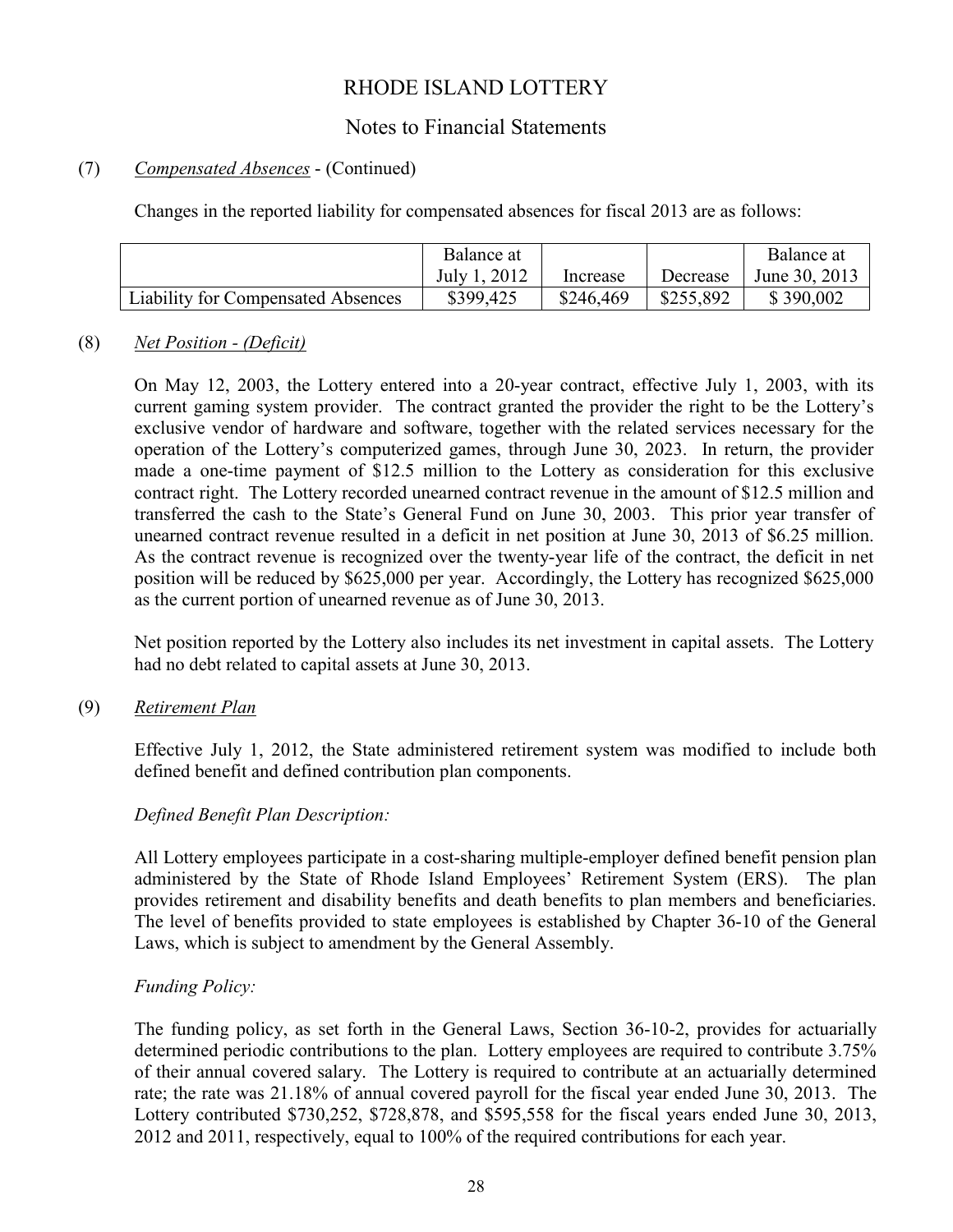# Notes to Financial Statements

## (9) *Retirement Plan* - (Continued)

## *Defined Contribution Plan Description:*

Employees participating in the defined benefit plan, as described above, also participate in a defined contribution plan of the Employees' Retirement System as authorized by General Law Chapter 36-10.3. The defined contribution plan is established under IRS section 401(a) and is administered by TIAA-CREF. Employees may choose among various investment options available to plan participants. Employees contribute 5% of their annual covered salary and employers contribute 1% of annual covered salary. Employee contributions are immediately vested while employer contributions are vested after three years of contributory service. Contributions required under the plan by both the employee and employer are established by the General Laws, which are subject to amendment by the General Assembly.

Amounts in the defined contribution plan are available to participants in accordance with Internal Revenue Service guidelines for such plans.

The Lottery contributed \$34,479 for the fiscal year ended June 30, 2013 (which was the first year of the defined contribution plan), equal to 100% of the required contributions for that year.

The ERS issues a publicly available financial report that includes financial statements and required supplementary information for plans administered by the system. The report may be obtained by writing to the Employees' Retirement System of Rhode Island, 50 Service Avenue, Warwick, RI 02886.

## (10) *Postemployment Healthcare Plan*

#### *Plan Description:*

The Lottery contributes to the State's Employees' defined benefit post-employment health care plan, a cost sharing multiple employer plan administered through the Rhode Island State Employees' and Electing Teachers OPEB System (OPEB System). The State of Rhode Island OPEB Board (Board) was authorized, created, and established under chapter 36-12.1 of the RI General Laws. The Board was established to independently hold and administer, in trust, the funds of the OPEB system. The plan provides medical benefits to certain retired employees of participating employers including the Lottery.

Pursuant to legislation enacted by the General Assembly, a trust has been established to accumulate assets and pay benefits and other costs associated with the system.

The OPEB system issues a stand-alone, publicly available financial report. A copy of the report can be obtained from the State Controller's Office, 1 Capitol Hill, Providence, RI 02903.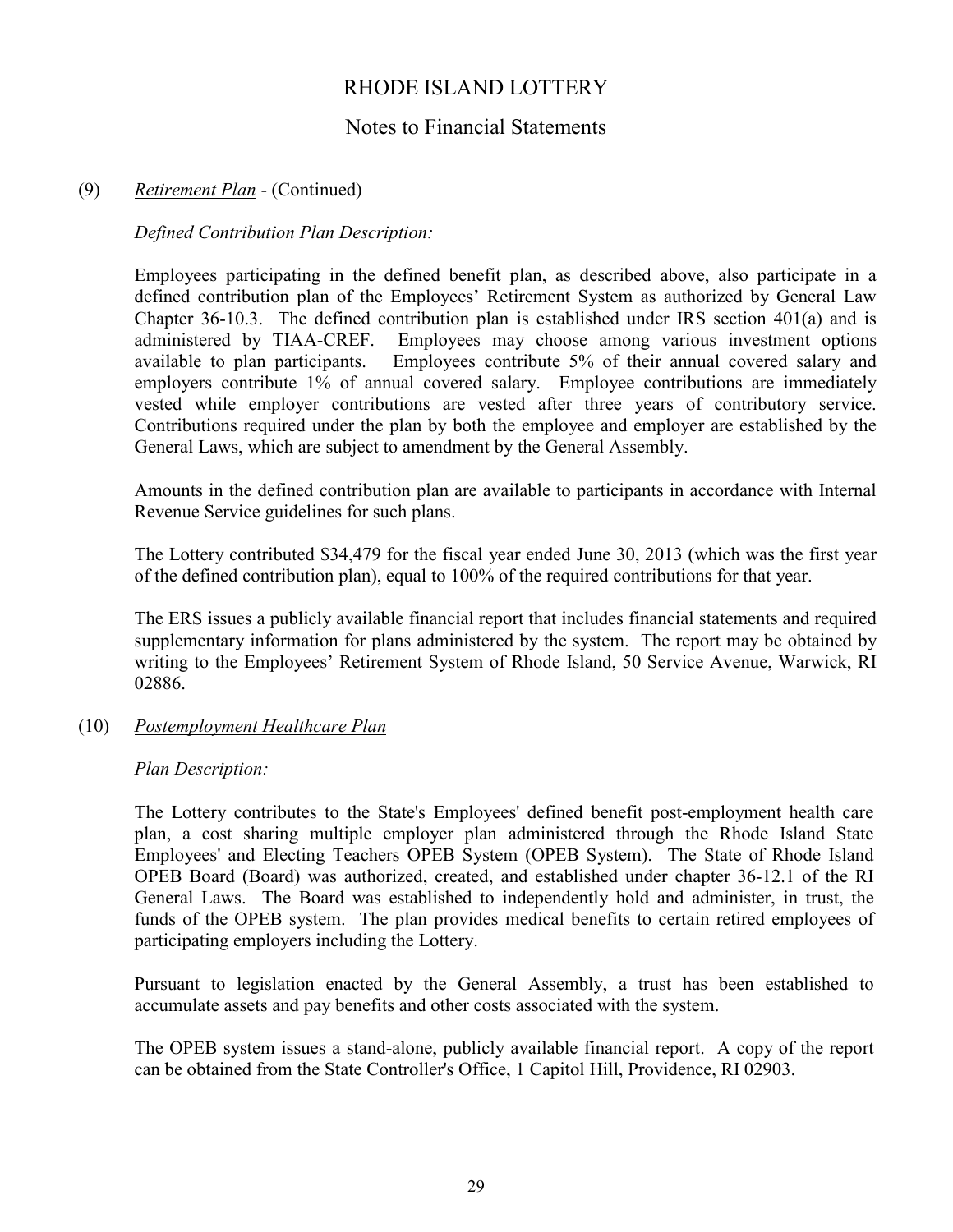## Notes to Financial Statements

## (10) *Postemployment Healthcare Plan* - (Continued)

*Funding Policy:*

RIGL Sections 36-12.1, 36-12-2.2, and 36-12-4 govern the provisions of the OPEB system. The contribution requirements of plan members, the State, and other participating employers are established and may be amended by the General Assembly. Active employees make no contribution to the OPEB plan. Employees who retired after October 1, 2008 must contribute 20% of the annual estimated benefit cost (working rate) or annual premium for Medicare supplemental coverage. Employees retiring before October 1, 2008 have varying co-pay percentages ranging from 0% to 50% based on age and years of service at retirement. Further information about the contributions of plan members can be found in the financial report of the OPEB system.

All participating employers are required by law to fund the actuarially determined annual required contribution (ARC), which for fiscal year 2013 was 6.86% of covered payroll. The ARC represents a level of funding that, if paid on an ongoing basis, is projected to cover normal costs each year and amortize any unfunded actuarial liabilities (or funding excess) over a period not to exceed thirty years. The Lottery's contribution to the plan for the years ended June 30, 2013, June 30, 2012 and June 30, 2011 were \$236,522, \$218,485, and \$193,447 respectively, which represents 100% of the ARC.

#### (11) *Deferred Compensation*

Employees of the Lottery may participate in a deferred compensation plan offered by the State. Required disclosures are reported in the State's CAFR.

#### (12) *Commitments*

(a) Gaming Systems Provider – GTECH (an indirect wholly-owned subsidiary of Lottomatica Group S.p.A.)

During May 2003, the Lottery entered into a 20-year master contract with its gaming systems provider granting them the right to be the exclusive provider of information technology hardware, software, and related services for all lottery games. This contract is effective from July 1, 2003 through June 30, 2023, and amends all previous agreements between the parties.

As consideration for this exclusive right, the gaming systems provider paid the Lottery \$12.5 million. In the event that the contract term is not fulfilled, the Lottery will be obligated to refund a pro-rata share of this amount to the gaming systems provider. Additionally, GTECH was obligated to invest \$100 million in connection with the construction of a new corporate headquarters and expansion of its manufacturing operations in the State. The gaming system contractor is also required to employ no less than 1,000 full time active employees during the term of the agreement.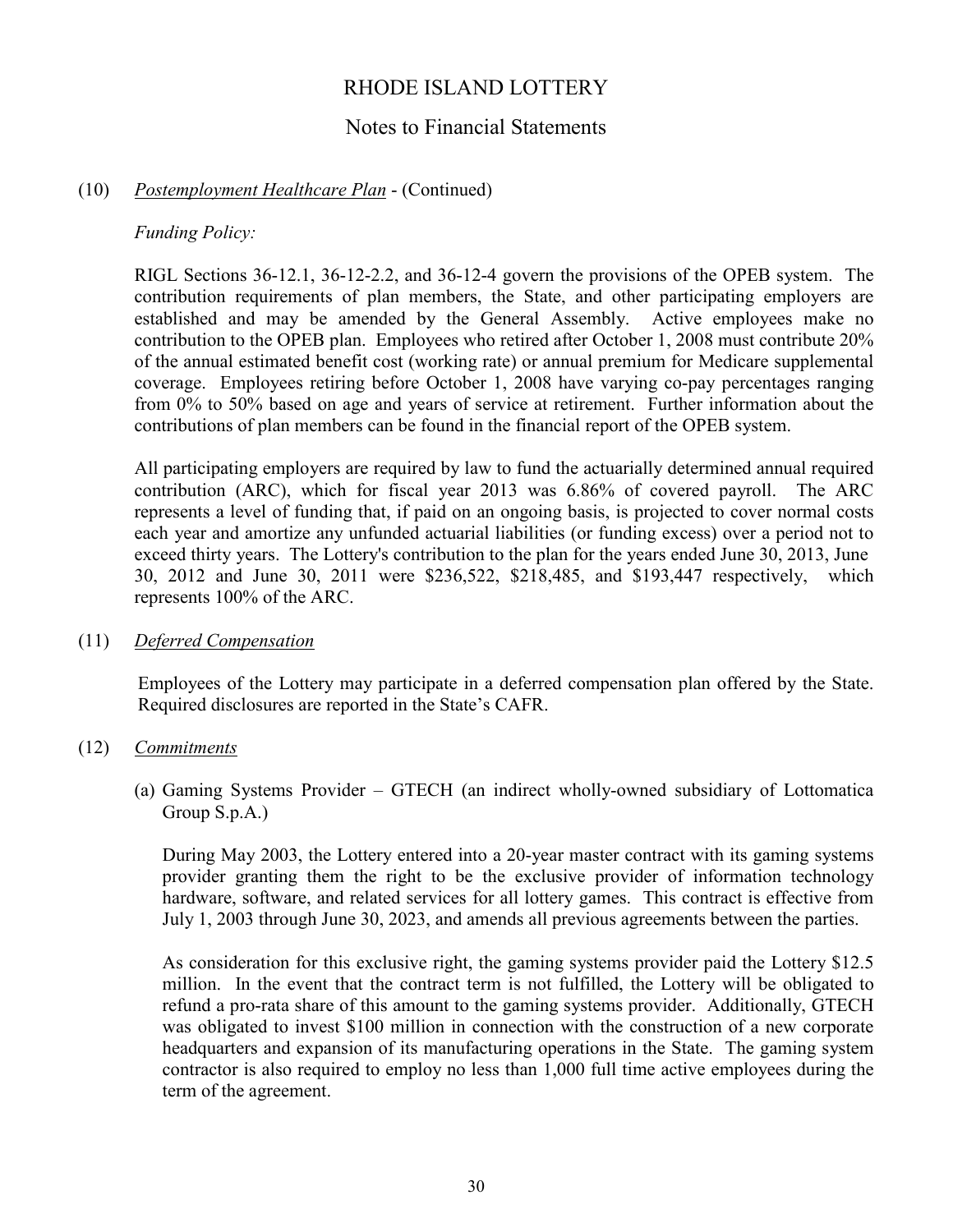# Notes to Financial Statements

## (12) *Commitments* - (Continued)

The contract mandates commission percentages as detailed in the following chart.

| <b>Commission Percentages</b>                          |                 |  |  |  |  |
|--------------------------------------------------------|-----------------|--|--|--|--|
| On-Line and Instant Tickets                            |                 |  |  |  |  |
| Total Lottery Sales in the Year                        | Percent Thereof |  |  |  |  |
| \$0 - \$275 Million                                    | $5.00\%$        |  |  |  |  |
| Over \$275 Million - \$400 Million                     | $1.00\%$        |  |  |  |  |
| Over \$400 Million                                     | $5.00\%$        |  |  |  |  |
| Video Lottery Central System                           |                 |  |  |  |  |
| Total Net Terminal Income for the Year Percent Thereof |                 |  |  |  |  |
| \$0 - \$500 Million                                    | 2.50%           |  |  |  |  |
| Over \$500 Million - \$1 Billion                       | $1.00\%$        |  |  |  |  |
| Over \$1 Billion                                       | $2.50\%$        |  |  |  |  |

The Lottery also leases to the vendor a portion of its headquarters to house the computer hardware and office space necessary for the operation of the Lottery's games. The term of the lease is five (5) years, commencing October 19, 2012 and the square footage leased is 5,101 square feet. The annual lease amount for the first year approximated \$87,000 and the four (4) remaining years will increase by four percent (4%) per annum, effective October 19. The tenant has one (1) four (4) year term renewal option. The base rate for the renewal options will be an increase of four percent (4%) per annum unless a mutually acceptable rate is negotiated.

(b) Video Lottery Facility – UTGR, Inc. (Twin River)

On July 18, 2005, the Lottery entered into a five (5) year Master Video Lottery Terminal Contract with UTGR, Inc. (UTGR), the owners of Twin River, to manage one of the State's licensed video lottery facilities. The contract entitles UTGR to compensation ranging from 26% to 28.85% of video lottery net terminal income at the facility. UTGR and the lottery extended the contract and signed the first five-year extension term commencing on July 18, 2010. The second term would commence on July 18, 2015. Certain extensions are contingent on UTGR's compliance with full-time employment mandates.

The Master Contract has been amended in recent years to reflect the statutory authorization of a promotional points program at Twin River. In fiscal 2013, Twin River was authorized and issued approximately \$31.8 million in promotional points to facility patrons. Recently enacted legislation has authorized an additional expansion of Twin River's promotional play program effective July 1, 2013.

The Master Contract has also been amended to reflect the statutory requirement that the Lottery reimburse UTGR for allowable marketing expenses at an amount not to exceed \$6 million multiplied by the Lottery's percentage of net terminal income (61.12% and 61.16% for fiscal years 2013 and 2012, respectively). The reimbursement of marketing expenses by the Lottery occurs only after UTGR has incurred \$4 million in qualified marketing expenses (with marketing expenses defined by the Lottery).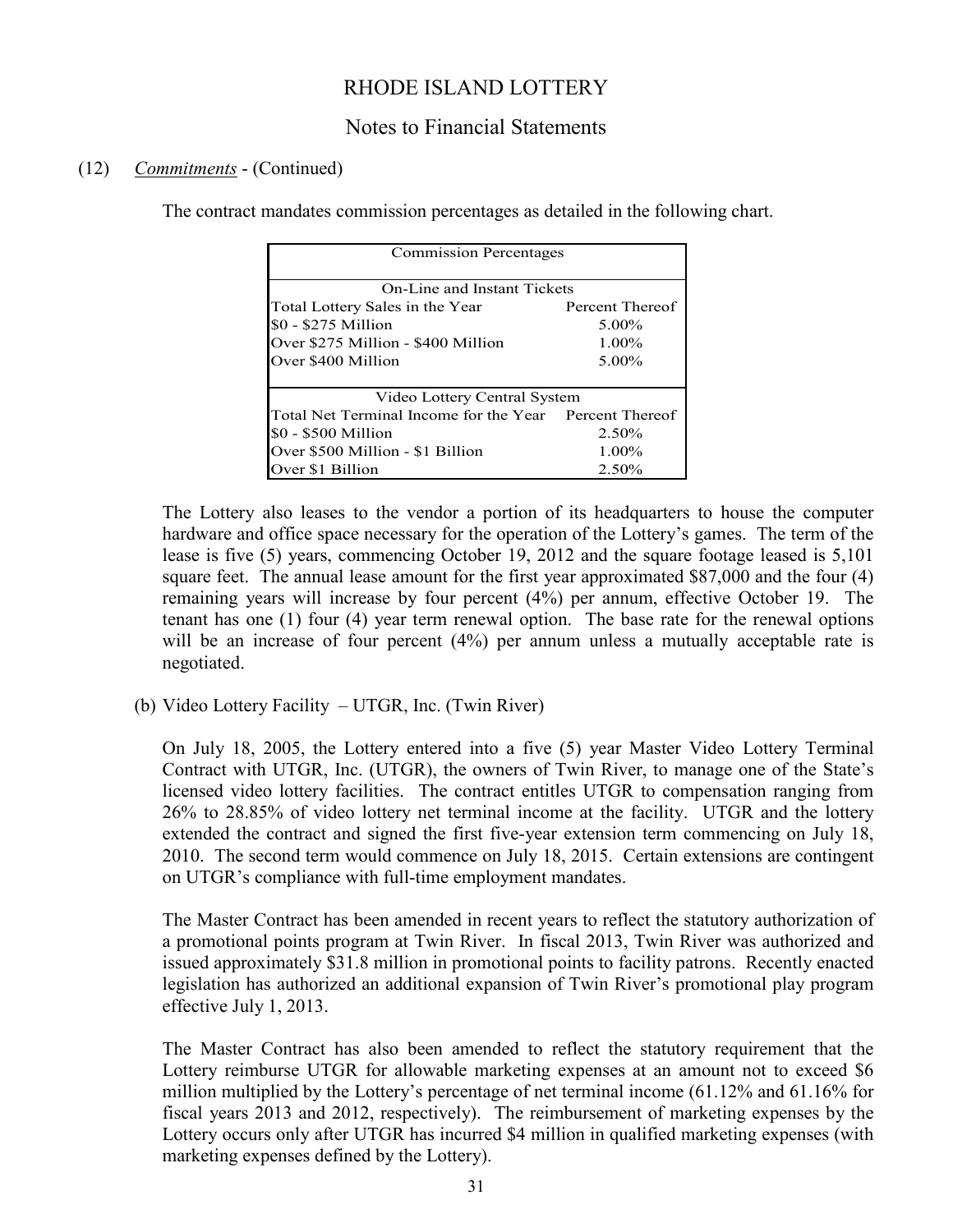# Notes to Financial Statements

## (12) *Commitments* - (Continued)

(c) Video Lottery Facility – Newport Grand Jai Alai, LLC (Newport Grand)

On November 23, 2005, the Lottery entered into a five (5) year Master Video Lottery Terminal Contract with Newport Grand to continue to manage one of the State's licensed video lottery facilities. Newport Grand and the Lottery extended the contract and signed the first five-year extension term of the contract commencing on November 23, 2010. The second term, which would commence on November 23, 2015, is contingent on Newport Grand's compliance with full-time employment mandates specified in the 2010 law. The contract, as amended, entitles Newport Grand to compensation equal in percentage of net terminal income to that of Twin River. Recent legislation increased the percentage of net terminal income by 2.25% effective July 1, 2013, and expiring June 30, 2015.

The Master Contract has been amended in recent years to reflect the statutory authorization of a promotional points program at Newport Grand. In fiscal 2013, Newport Grand was authorized and issued approximately \$5.8 million in promotional points to facility patrons. Recently enacted legislation has authorized an additional expansion of Newport Grand's promotional play program effective July 1, 2013.

The Master Contract has also been amended to reflect the statutory requirement that the Lottery reimburse Newport Grand for allowable marketing expenses at an amount not to exceed \$840,000 multiplied by the Lottery's percentage of net terminal income (61.67% and 61.76% for fiscal years 2013 and 2012, respectively). The reimbursement of marketing expenses by the State occurs only after Newport Grand has incurred \$560,000 in qualified marketing expenses (with marketing expenses to be defined by the Lottery).

## (13) *Contingencies*

- (a) The Lottery's master contracts with its video lottery facilities contain revenue protection provisions in the event that existing video lottery facilities incur revenue losses caused by new gaming ventures within the State.
- (b) A significant portion of the Lottery's revenues are derived from video lottery gaming at two licensed video lottery facilities. Newport Grand, one of those video lottery facilities is subject to certain financing agreement restrictions. In 2008, Newport Grand entered into a \$25,000,000 financing agreement with two banks for expansion and renovation of its video lottery terminal facility. Prior events of default relative to failing to meet earnings levels amended the loan agreement which required additional partner contributions, quarterly deposits and restricted dividend distributions. During fiscal 2013, a subsequent loan amendment required continued deposits and a new loan covenant requirement.
- (c) The Lottery's video lottery operations could be adversely impacted by enacted legislation in Massachusetts allowing three casinos and one slot parlor in that State. Massachusetts has developed a two-phase application process for potential operators and developers. The Massachusetts Gaming Commission could award casino licenses during fiscal 2014 based on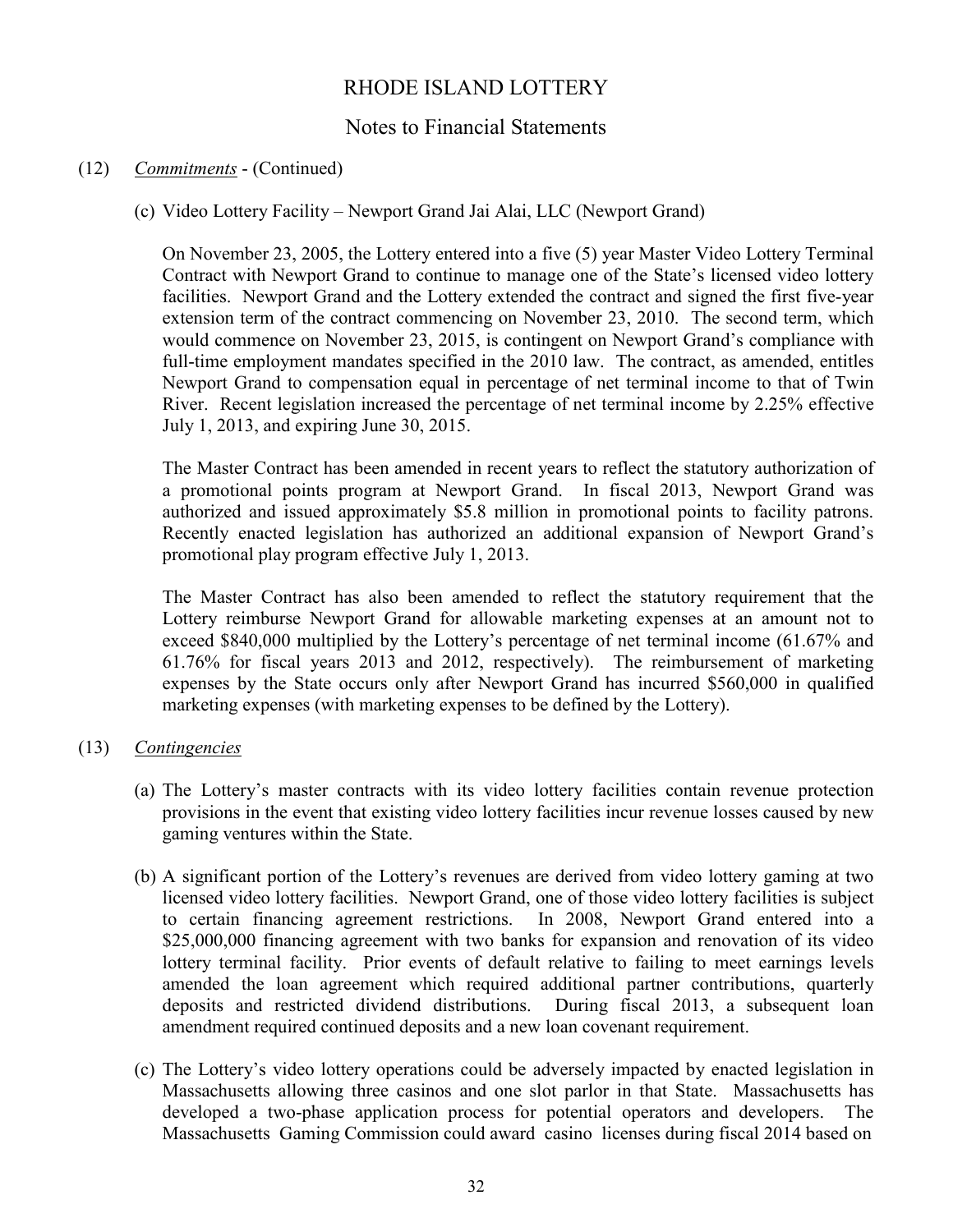## Notes to Financial Statements

## (13) *Contingencies* - (Continued)

their current timeline. Depending on the resulting location of the facilities within Massachusetts, lottery revenues in Rhode Island could decrease.

- (d) The Narragansett Indian Tribe filed a complaint against the State of Rhode Island in the Superior Court on or about September 28, 2011, inter alia, challenging the constitutionality of the casino gaming act on the grounds that it would not be "state-operated" and the act "delegates unconstitutional authority to a private corporation", on or about June 29, 2012. The Superior Court found that the Narragansett Indian Tribe had not sustained their burden of proof that the act violates the state or United States constitution. The Narragansett Indian Tribe filed a notice of appeal of that decision. The remaining issues in the case which are still pending in the Superior Court relate to whether the state "operates" Twin River and Newport Grand.
- (e) In the event of default on an insurance annuity contract for a Rhode Island winner of the Lucky for Life jackpot prize award, the Lottery may be contingently liable for any remaining prize amounts due the winner.

#### (14) *Risk Management*

The Lottery is exposed to various types of risk related to its operations. These risks can result in losses incurred from property damage or destruction, inability to operate gaming activities and worker compensation claims. The Lottery manages these risks through the purchase of commercial insurance. During fiscal 2013, the Lottery maintained its amount of purchased insurance coverage. Claims and settlements incurred for fiscal years 2013, 2012 and 2011 have not exceeded the Lottery's insurance coverage.

The Lottery participates in the health insurance program for all State employees.

(15) *Subsequent Event*

Lottery management has evaluated subsequent events through September 27, 2013, the date for which the financial statements were available for issuance.

Subsequent to June 30, 2013, legislation was enacted in the State of Rhode Island that increased the percentage of net terminal income payable to Newport Grand LLC under the Newport Grand Master Contract discussed in Note 12(c). The commission payable to Newport Grand was increased by 2.25% for the period July 1, 2013 through June 30, 2015.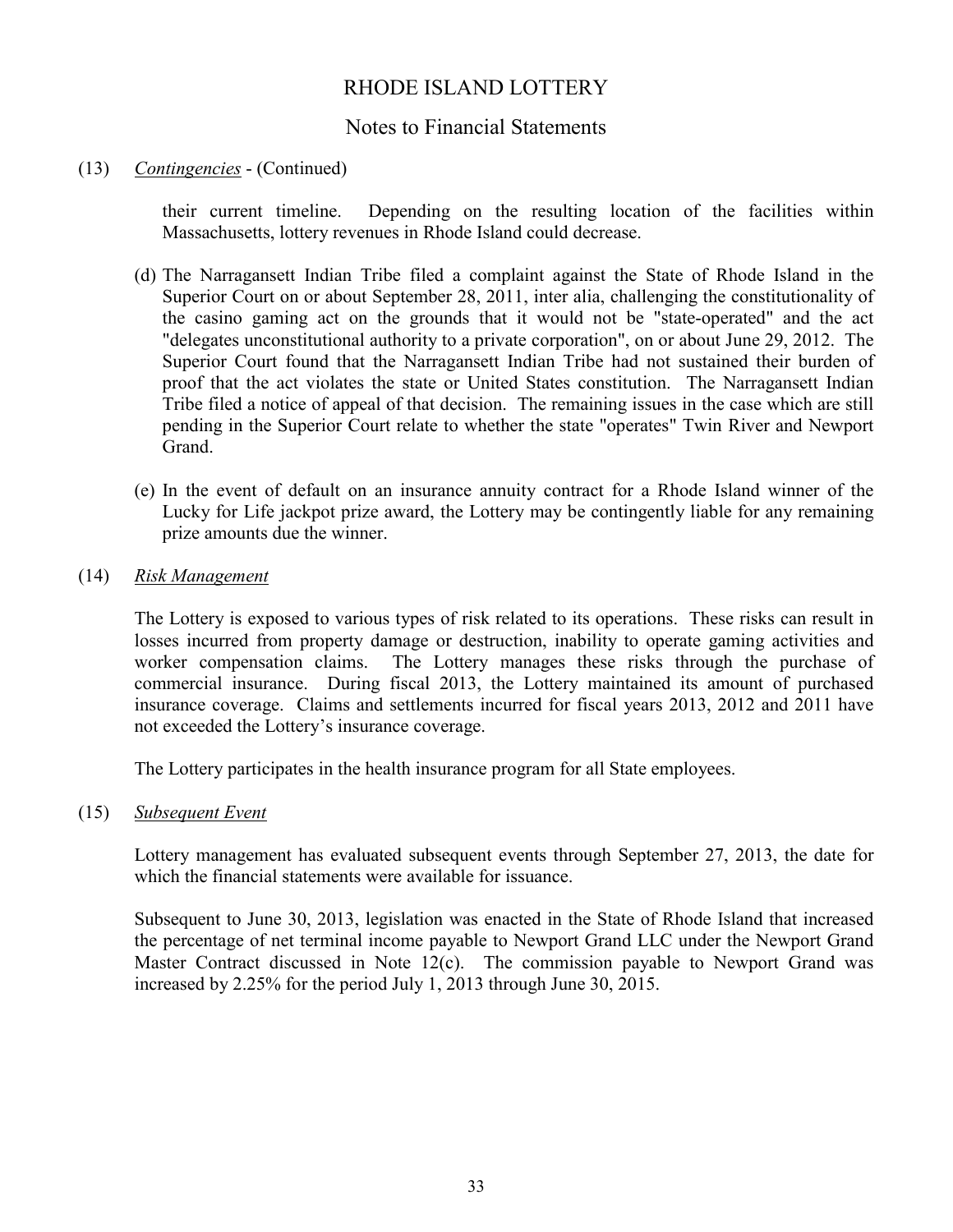# Supplementary Information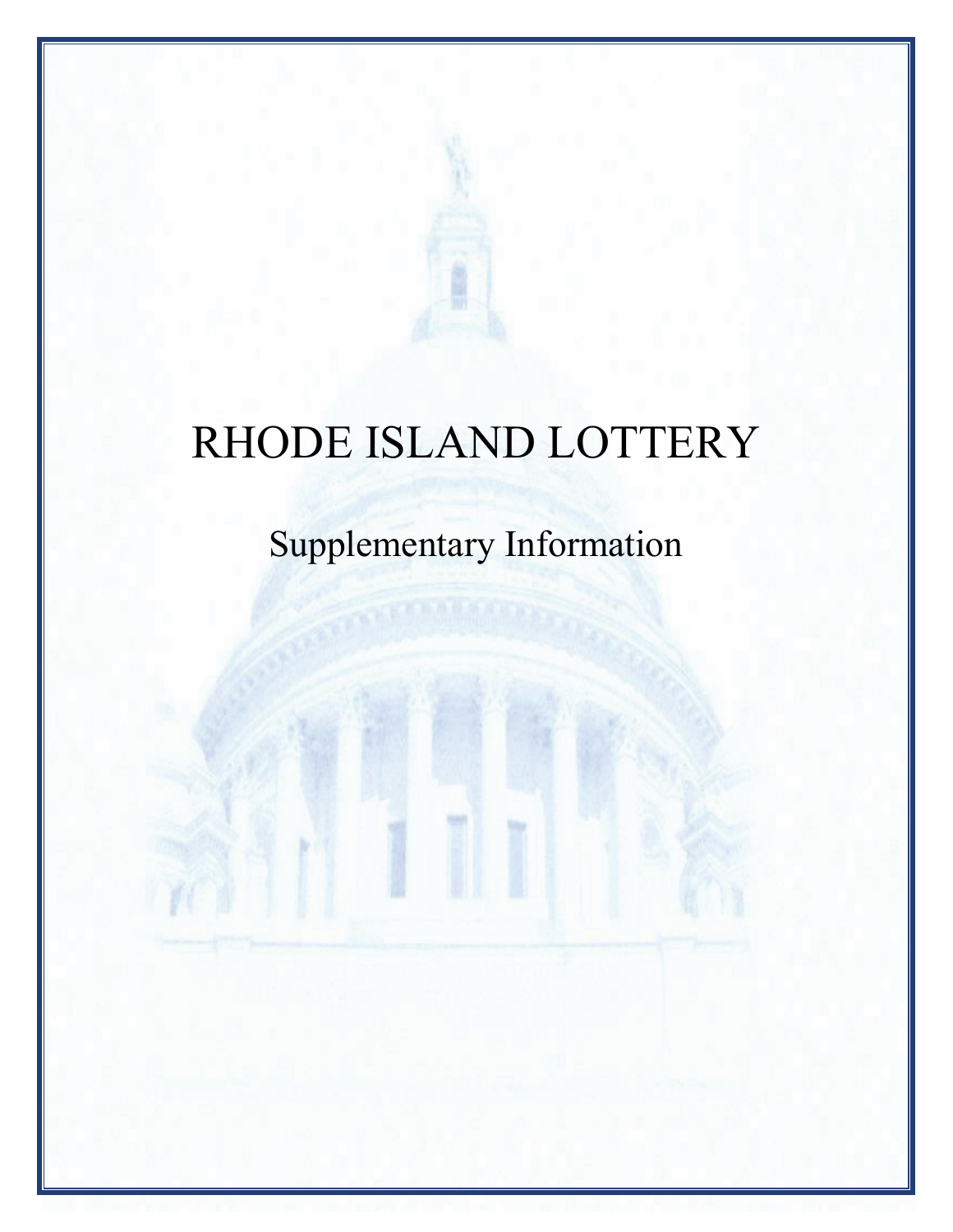## Operating Revenue and Cost of Gaming Operations

## Year Ended June 30, 2013

# **Schedule 1**

|    |                                                                                                                                                                                                                                                          | Revenue <sup>(3)</sup> |               | Commissions                                                                    |               | Prize<br>Awards<br>Expense |              | Unclaimed<br>Prize<br>Recovery | Cost of<br>Tickets |               | Advertising |                    | Incentive<br>Programs | Cost of<br>Gaming<br>Operations |    | Gross<br>Profit/(Loss) |
|----|----------------------------------------------------------------------------------------------------------------------------------------------------------------------------------------------------------------------------------------------------------|------------------------|---------------|--------------------------------------------------------------------------------|---------------|----------------------------|--------------|--------------------------------|--------------------|---------------|-------------|--------------------|-----------------------|---------------------------------|----|------------------------|
|    | Lottery games:                                                                                                                                                                                                                                           |                        |               |                                                                                |               |                            |              |                                |                    |               |             |                    |                       |                                 |    |                        |
|    | On-line games                                                                                                                                                                                                                                            |                        |               |                                                                                |               |                            |              |                                |                    |               |             |                    |                       |                                 |    |                        |
|    | Keno                                                                                                                                                                                                                                                     | \$<br>78,964,759       | <sup>\$</sup> | 10,265,306                                                                     | <sup>\$</sup> | 51,122,847                 | \$           | $(261,600)$ \$                 |                    | \$            | 299,456     | $\mathbf{\hat{S}}$ | $\blacksquare$        | 61,426,009                      | -S | 17,538,750             |
|    | Bingo                                                                                                                                                                                                                                                    | 1,381,565              |               | 179,601                                                                        |               | 883,833                    |              |                                |                    |               | 12,829      |                    | $\blacksquare$        | 1,076,263                       |    | 305,302                |
|    | PowerBall®                                                                                                                                                                                                                                               | 40,949,997             |               | 5,323,441                                                                      |               | 20,478,826                 |              | (424, 524)                     |                    |               | 486,780     |                    | $\blacksquare$        | 25,864,523                      |    | 15,085,474             |
|    | Daily Numbers                                                                                                                                                                                                                                            | 24,522,578             |               | 3,187,900                                                                      |               | 12,194,206                 |              | (189, 477)                     |                    |               | 53,456      |                    |                       | 15,246,085                      |    | 9,276,493              |
|    | Mega Millions®                                                                                                                                                                                                                                           | 7,930,357              |               | 1,030,935                                                                      |               | 4,069,652                  |              | (182, 476)                     |                    |               | 212,651     |                    | $\blacksquare$        | 5,130,762                       |    | 2,799,595              |
|    | Wild Money                                                                                                                                                                                                                                               | 3,583,753              |               | 465,883                                                                        |               | 2,010,545                  |              | (100, 732)                     |                    |               | 6,712       |                    | $\blacksquare$        | 2,382,408                       |    | 1,201,345              |
|    | Lucky for Life                                                                                                                                                                                                                                           | 8,726,218              |               | 1,134,396                                                                      |               | 4,192,093                  |              | (836,766)                      |                    |               | 146,478     |                    |                       | 4,636,201                       |    | 4,090,017              |
|    | Raffle                                                                                                                                                                                                                                                   | 2,301,580              |               | 299,202                                                                        |               | 1,200,000                  |              | (32,000)                       |                    |               | 353,664     |                    | $\blacksquare$        | 1,820,866                       |    | 480,714                |
|    |                                                                                                                                                                                                                                                          | 168,360,807            |               | 21,886,664                                                                     |               | 96,152,002                 |              | (2,027,575)                    |                    |               | 1,572,026   |                    | $\mathbf{r}$          | 117,583,117                     |    | 50,777,690             |
|    | Instant tickets                                                                                                                                                                                                                                          | 85,003,754             |               | 9,032,509                                                                      |               | 57,053,930                 |              | (1, 133, 174)                  | 1,098,515          |               | 587,516     |                    |                       | 66,639,296                      |    | 18,364,458             |
| 34 | Video Lottery <sup>(1)</sup>                                                                                                                                                                                                                             | 520,747,106            |               | 200,429,711                                                                    |               |                            |              | (167, 434)                     |                    |               |             |                    | 4,076,294             | 204,338,571                     |    | 316,408,535            |
|    | Table Games <sup>(2)</sup>                                                                                                                                                                                                                               | 1,881,238              |               | 1,542,615                                                                      |               |                            |              |                                |                    |               |             |                    | $\blacksquare$        | 1,542,615                       |    | 338,623                |
|    | Totals                                                                                                                                                                                                                                                   | 775,992,905            |               | 232,891,499                                                                    |               | 153,205,932                | <sup>S</sup> | (3,328,183)                    | \$<br>1,098,515    | <sup>\$</sup> | 2,159,542   | S.                 | 4,076,294             | 390,103,599                     |    | 385,889,306            |
|    | Video Lottery Commissions - Detail<br>Facilities<br><b>Technology Providers</b><br>Central Communications Provider<br>City/Town<br>Narragansett Indian Tribe<br>Total<br>$(1)$ See note 2 $(c)$ (3) for detail of gross video lottery terminal activity. |                        | S             | 143,716,420<br>35,863,253<br>12,707,471<br>7,339,102<br>803,465<br>200,429,711 |               |                            |              |                                |                    |               |             |                    |                       |                                 |    |                        |

(2) Table Games commenced June 14, 2013.

(3) See note 2 (c) for details of revenue accounting policy.

See accompanying notes to financial statements.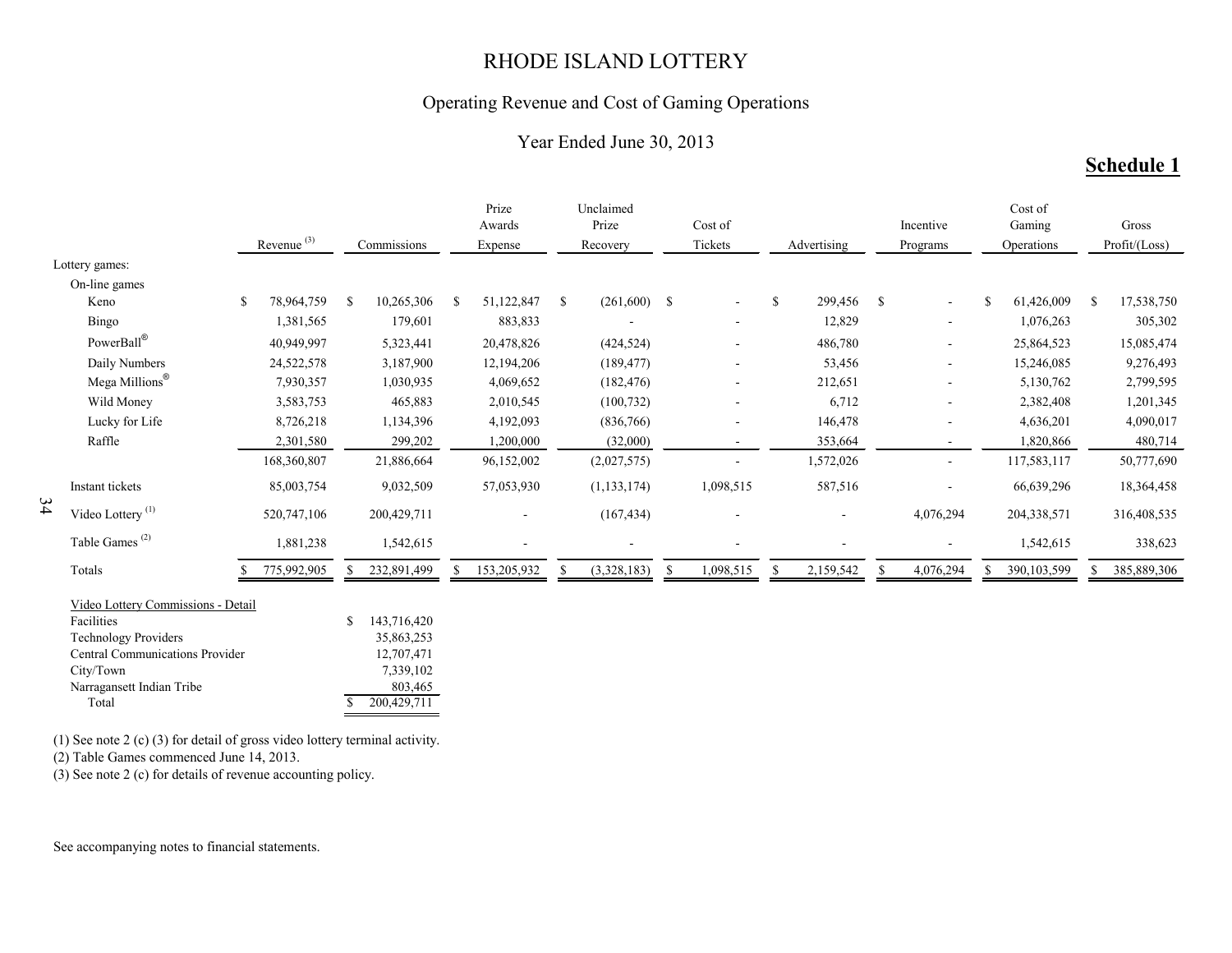

86 Weybosset Street • Providence, RI • 02903-2800 tel: 401.222.2435 · fax: 401.222.2111 ● *oag.ri.gov* 

#### **INDEPENDENT AUDITOR'S REPORT ON INTERNAL CONTROL OVER FINANCIAL REPORTING AND ON COMPLIANCE AND OTHER MATTERS BASED ON AN AUDIT OF FINANCIAL STATEMENTS PERFORMED IN ACCORDANCE WITH** *GOVERNMENT AUDITING STANDARDS*

Joint Committee on Legislative Services, General Assembly State of Rhode Island and Providence Plantations:

We have audited, in accordance with auditing standards generally accepted in the United States of America and the standards applicable to financial audits contained in *Government Auditing Standards* issued by the Comptroller General of the United States, the financial statements of the Rhode Island Lottery (Lottery), an enterprise fund of the State of Rhode Island and Providence Plantations, as of and for the year ended June 30, 2013, and the related notes to the financial statements, which collectively comprise the Lottery's basic financial statements, and have issued our report thereon dated September 27, 2013.

#### **Internal Control Over Financial Reporting**

In planning and performing our audit of the financial statements, we considered the Lottery's internal control over financial reporting (internal control) to determine the audit procedures that are appropriate in the circumstances for the purposes of expressing our opinion on the financial statements, but not for the purpose of expressing our opinion on the effectiveness of the Lottery's internal control. Accordingly, we do not express an opinion on the effectiveness of the Lottery's internal control.

A *deficiency in internal control* exists when the design or operation of a control does not allow management or employees, in the normal course of performing their assigned functions, to prevent or detect and correct misstatements on a timely basis. A *material weakness* is a deficiency, or a combination of deficiencies, in internal control, such that there is a reasonable possibility that a material misstatement of the entity's financial statements will not be prevented, or detected and corrected on a timely basis. A *significant deficiency* is a deficiency, or a combination of deficiencies, in internal control that is less severe than a material weakness, yet important enough to merit attention by those charged with governance.

Our consideration of internal control was for the limited purpose described in the first paragraph of this section and was not designed to identify all deficiencies in internal control that might be material weaknesses or significant deficiencies. Given these limitations, during our audit we did not identify any deficiencies in internal control that we consider to be material weaknesses. However, material weaknesses may exist that have not been identified.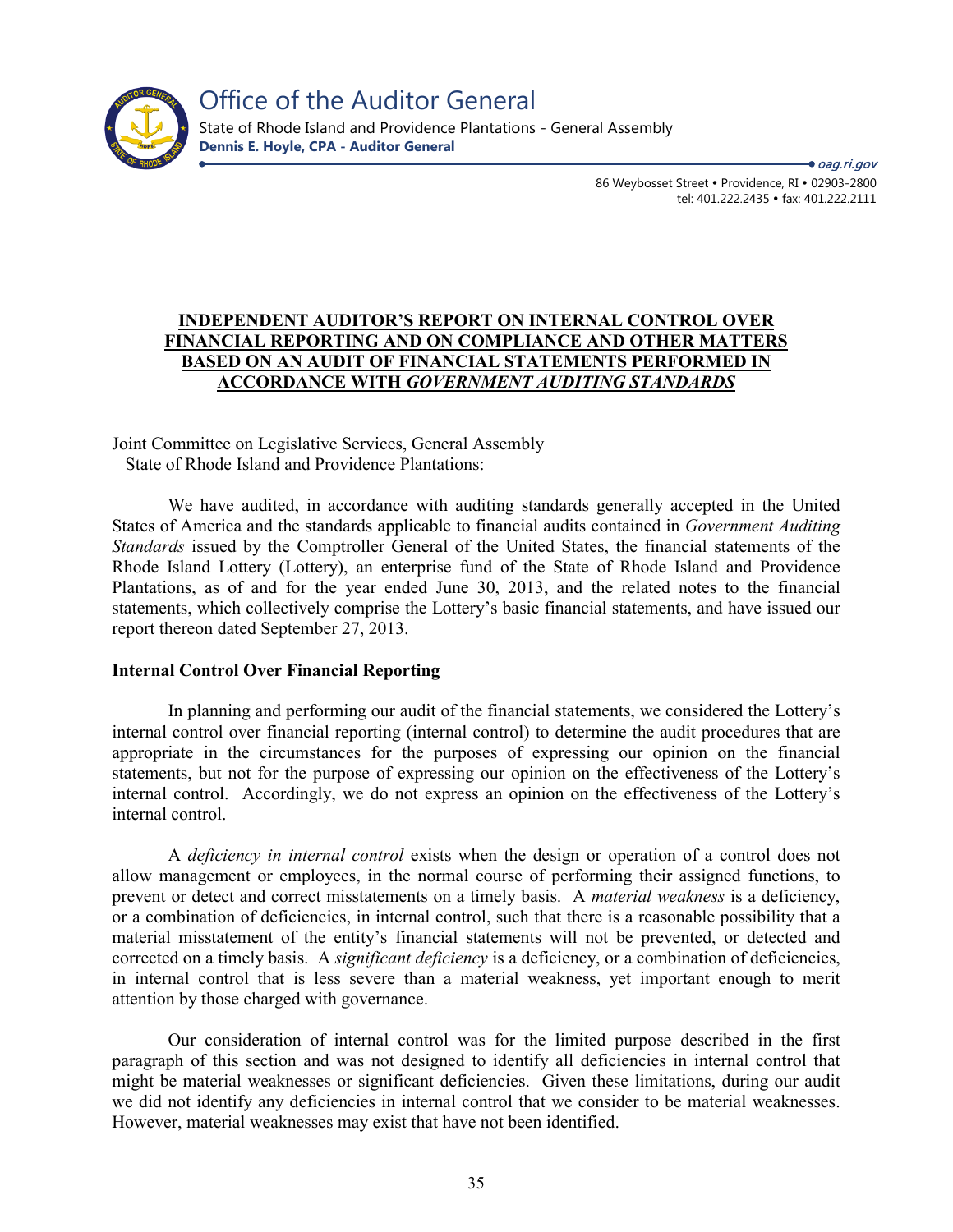Joint Committee on Legislative Services, General Assembly State of Rhode Island and Providence Plantations:

#### **Compliance and Other Matters**

As part of obtaining reasonable assurance about whether the Lottery's financial statements are free of material misstatement, we performed tests of its compliance with certain provisions of laws, regulations, and contracts, noncompliance with which could have a direct and material effect on the determination of financial statement amounts. However, providing an opinion on compliance with those provisions was not an objective of our audit, and accordingly, we do not express such an opinion. The results of our tests disclosed no instances of noncompliance or other matters that are required to be reported under *Government Auditing Standards.*

#### **Purpose of this Report**

The purpose of this report is solely to describe the scope of our testing of internal control and compliance and the results of that testing, and not to provide an opinion on the effectiveness of the Lottery's internal control or on compliance. This report is an integral part of an audit performed in accordance with *Government Auditing Standards* in considering the entity's internal control and compliance. Accordingly, this communication is not suitable for any other purpose.

Dennis E. Hoy Auditor General

September 27, 2013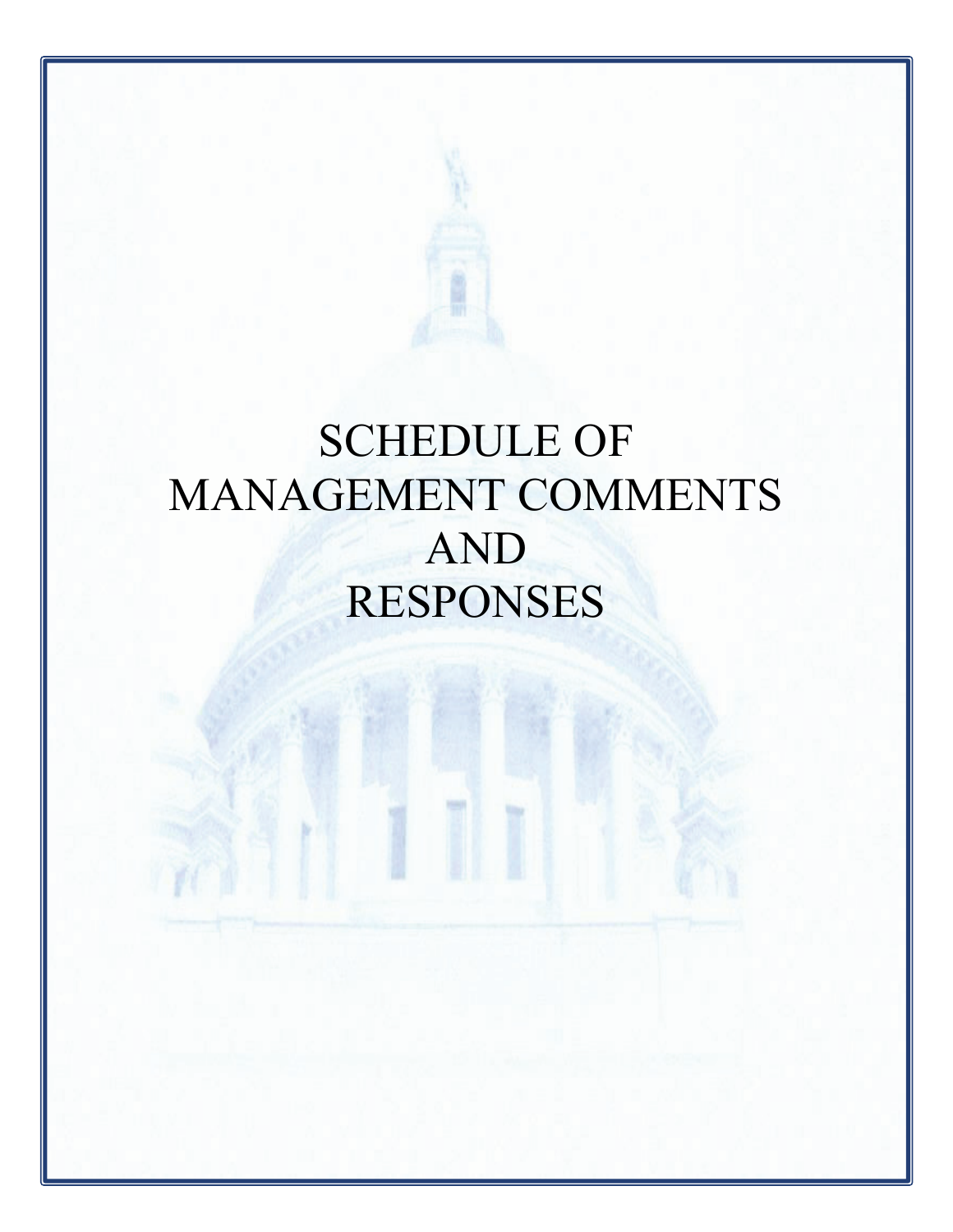## **Management Comment 2013-1**

#### **ASSESSING COMPLIANCE WITH GENERAL FUND TRANSFER REQUIREMENTS**

The Rhode Island General Laws (General Laws) governing Lottery operations have been amended since the initial enabling legislation to reflect new game offerings (e.g., Keno, video lottery, and most recently casino-style table games). The General Laws delineate key game design provisions, shares of net income to various parties, and amounts to be transferred to the State's General Fund. Assessing compliance with these provisions has become more challenging due to the ambiguity regarding how the Lottery's operating expenses should be factored into these calculations and, if included, how such expenses should be allocated to the various game offerings.

The General Laws are specific to online and instant lottery games, Keno, and video lottery regarding minimum amounts to be transferred to the State's General Fund. Section 42-61-15 of the General Laws mandate that the Lottery transfer an amount equal to no less than 25% of the total revenue received from on-line and instant lottery games (except for the on-line game, Keno, which has a minimum transfer percentage of 15% of total revenue).

For fiscal 2013, the Lottery complied by transferring 26.5% of on-line games and instant ticket revenue (plus other non-operating revenue) to the General Fund after payment of prize awards, commissions, and operating expenses. However, as was reported in the prior year, the Lottery could not fully comply with the 25% transfer requirement for on-line games for fiscal 2012 even though 100% of net income was transferred to the General Fund.

Technical noncompliance could occur again because the General Laws do not provide for a proportionate allocation of operating expenses to the various game offerings for the purpose of determining compliance with minimum transfer amounts. Consequently, all Lottery operating expenses (with the exception of table games and marketing expense reimbursements to video lottery facilities) are included in the calculation of the 25% minimum transfer amount for online and instant games. The General Laws regarding video lottery allocate 100% of net terminal income without an express allocation for related operating costs. Recently enacted General Law provisions regarding casino-style table games provide for "deposit (of net proceeds) into the State Lottery Fund for administrative purposes and then the balance remaining into the General Fund". Whether such administrative purposes would be limited to direct oversight and monitoring of table games is not clear.

The lack of authorization to allocate its operating expenses consistently by game type also impacts the Lottery's monthly financial reporting. Currently, the Lottery's monthly financial statements allocate operating expenses (with the exception of table games and marketing expense reimbursements to video lottery facilities) to on-line and instant games. Keno and video lottery (both of which require significant personnel support) receive no allocation of operating expenses. This causes an inconsistent measure of each game's contribution to amounts transferred to the General Fund.

The Lottery and Department of Revenue should review the existing statutes and propose a comprehensive technical amendment regarding how the Lottery's operating costs should be considered in determining compliance with game design and minimum transfer amounts. A balance between providing an appropriate overall statutory compliance structure yet allowing the Lottery an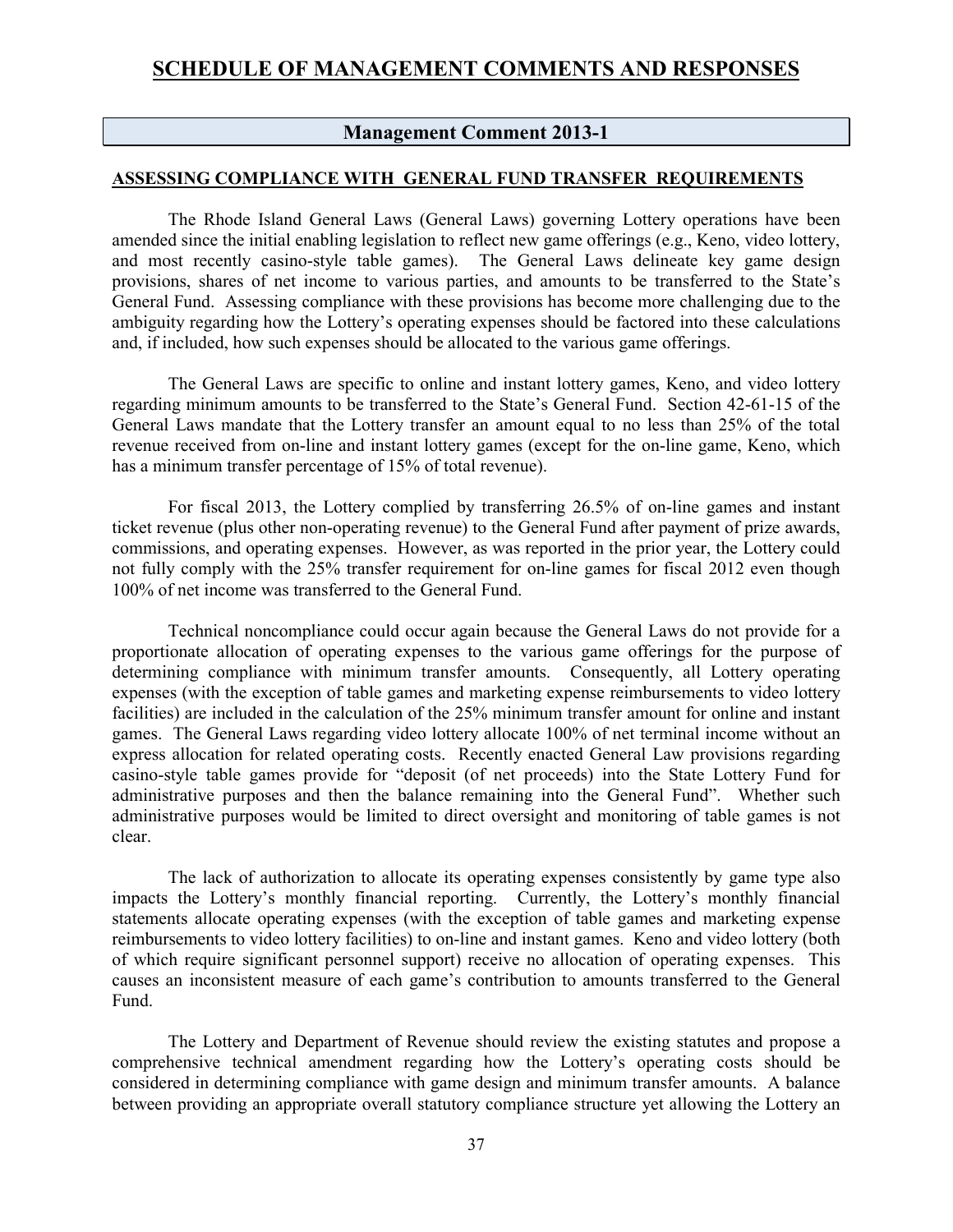appropriate amount of flexibility to maximize the overall generation of income and transfers to the State's General Fund should be maintained.

#### RECOMMENDATION

2013-1 Propose a comprehensive technical amendment to the General Laws to allow a proportionate allocation of operating expenses for the purpose of assessing compliance with game design and minimum General Fund transfer amounts.

*Rhode Island Lottery Response:*

*The Lottery concurs with this recommendation and will determine the statutory modifications needed to address the issues highlighted by the Auditor General.*

## **Management Comment 2013-2**

### **FUTURE IMPLEMENTATION OF NEW PENSION ACCOUNTING STANDARDS AND THE IMPACT ON LOTTERY TRANSFERS TO THE GENERAL FUND**

The Governmental Accounting Standards Board issued a new pension accounting standard for employers participating in defined benefit pension plans which is effective beginning in fiscal 2015. Upon implementation of the standard, an employer, such as the Lottery, will record pension expense equal to the change in the net pension liability calculated in accordance with the parameters outlined in the new standard. Since the Lottery participates in a cost sharing pension plan - the Employees' Retirement System (ERS) - it will record its proportionate share of the net pension liability for all members within the ERS.

The change in the net pension liability will include market or fair value changes of the assets held within the pension plan. Currently, the Lottery records pension expense equal to the actuarially determined annual required contribution for its employees. Under current accounting standards, the amount required to fund the plan is consistent with the amount recorded as pension expense; however, beginning in fiscal 2015, these amounts will differ.

Amounts transferred to the State's General Fund resulting from Lottery operations have been determined consistent with the Lottery's net income measured for financial reporting purposes (full accrual accounting in accordance with generally accepted accounting principles). In anticipation of the implementation of the new pension accounting standard, Lottery management should consider how the new recognition of pension expense could affect amounts transferred to the State's General Fund. For example, the amount available for transfer to the General Fund could be based on the actual contribution made on a funding basis or on the accounting recognition of pension expense. If pension expense for financial reporting purposes is used to determine amounts available for transfer to the State's General Fund, such amounts are likely to be more volatile due to changes in the market value of assets which will directly impact such amounts.

Since the transfer of amounts to the State's General Fund is largely governed by the Rhode Island General Laws, part of the analysis of the impact of the changes resulting from the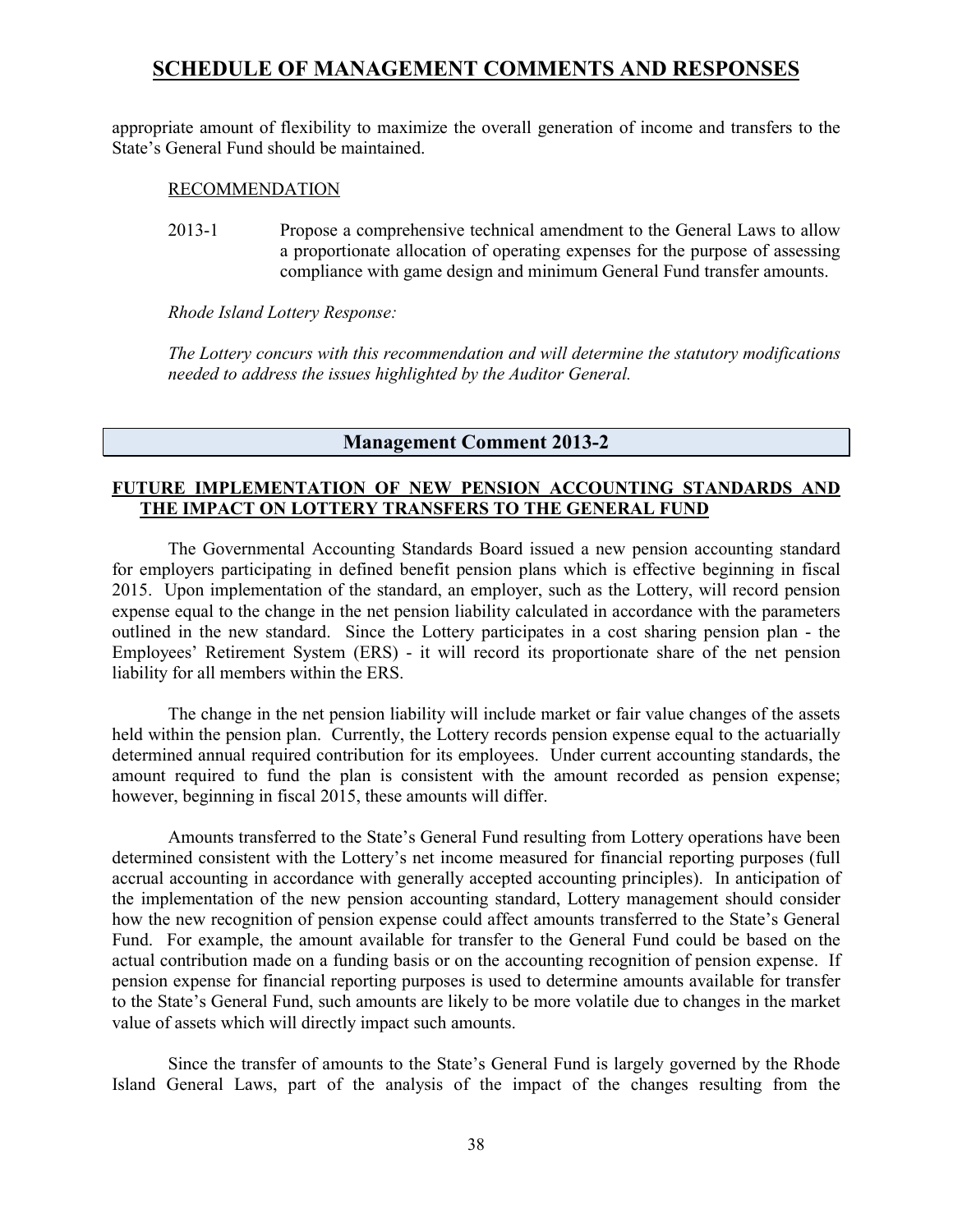implementation of the new accounting standard should include whether any request for modification of the statute is needed.

#### RECOMMENDATION

2013-2 Analyze the potential impact of the new pension accounting standard on the Lottery's financial reporting and amounts available for transfer to the General Fund. Consider whether any modification is needed to statutory provisions regarding the determination and transfer of Lottery net income.

*Rhode Island Lottery Response:*

*The Lottery concurs with this recommendation.*

## **Management Comment 2013-3**

#### **GENERAL LAW PROVISIONS REGARDING STATE, CASINO AND LOCAL SHARING OF NET TABLE GAME REVENUE**

The legislation that placed the expansion of table games before the voters delineated the share of net table game revenue to the State and the casino. The State's share starts at 16% of net table game revenue but increases to 18% until there is a reduction in net terminal income (video lottery) for the facility between fiscal years. In that event, the additional 2% is paid instead to Twin River (1%) and the Town of Lincoln (1%). For fiscal 2013, the State received 18% of net table game revenue from Twin River.

While table games have just recently begun at Twin River in June 2013, we observed that some aspects of implementing the provisions of the law may be subject to interpretation and consequently may warrant clarification. For example:

- A reduction of as little as \$1 in net terminal income between fiscal years could trigger a shift in the allocation of net table games revenue.
- The statute includes wording that the trigger for the shift in allocation begins "on the first date that such Table Game Retailer's net terminal income for a full State fiscal year is less than such Table Game Retailer's net terminal income for the prior State fiscal year". That date could be when the Lottery's audited financial statements are available for the fiscal year or when preliminary operating results are available. The allocation shift could be retroactive to the first day of the applicable fiscal year or effective on the date that the information is known.
- Once triggered, it is not clear whether the 2% allocation reverts back to the State in the event that net terminal income from video lottery increases between fiscal years.
- The earliest measurement date for the comparison of net terminal income between fiscal years could be two full fiscal years after the implementation of table games or, since video